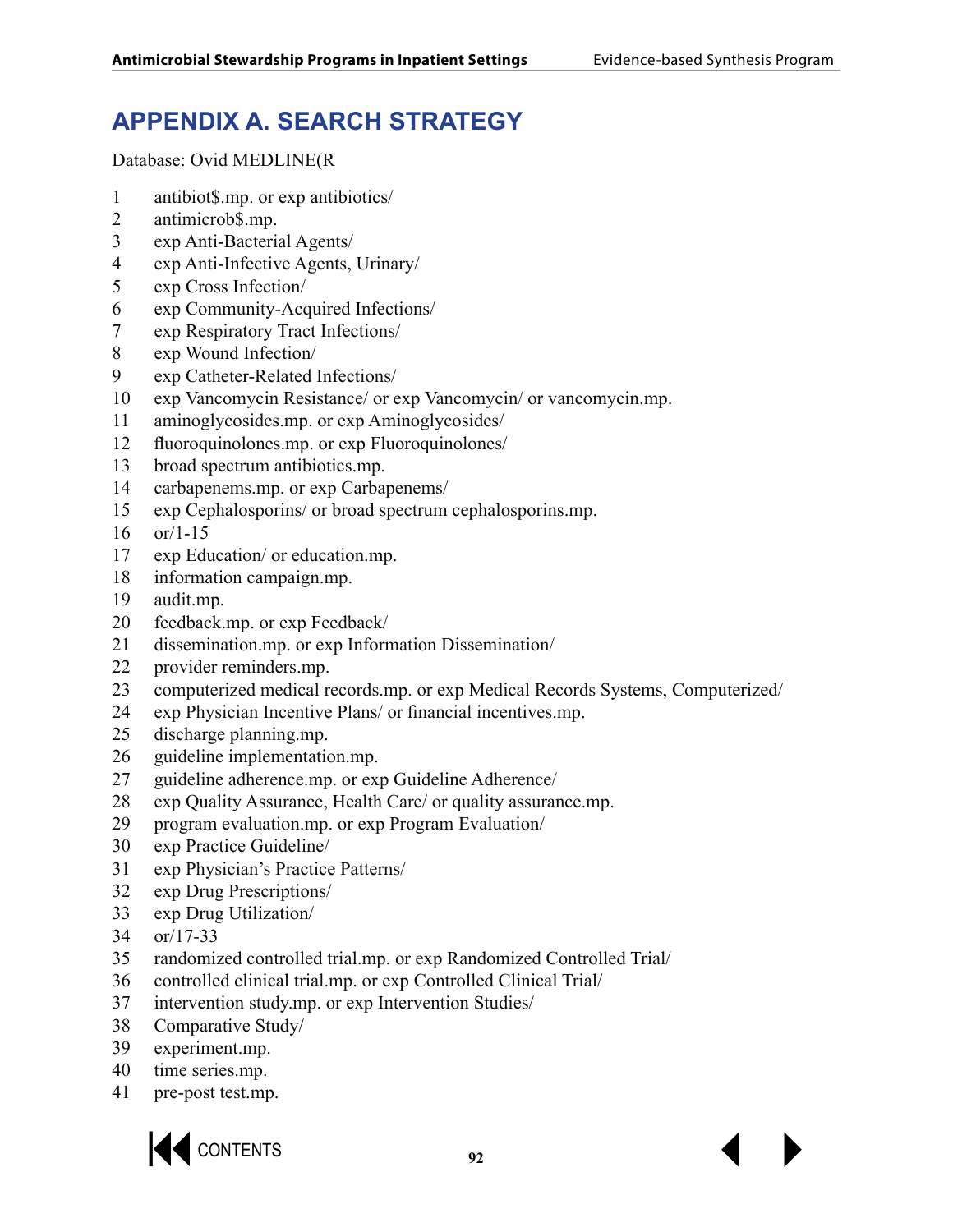- (randomized controlled trial or controlled clinical trial).pt.
- (randomized controlled trials or random allocation or clinical trial or double blind method or single blind method).sh.
- exp clinical trial/
- (clin\$ adj25 trial\$).ti,ab.
- ((singl\$ or doubl\$ or trebl\$ or trip\$) adj25 (blind\$ or mask\$)).ti,ab.
- (research design or placebos).sh.
- (placebo\$ or random\$).ti,ab.
- exp Double-Blind Method/
- exp cohort studies/ or (cohort adj (study or studies)).tw. or Cohort analy\$.tw. or (Follow up adj (study or studies)).tw. or (observational adj (study or studies)).tw. or Longitudinal.tw. or comparative study/ or follow-up studies/ or prospective studies/ or cohort.mp. or compared. mp. or multivariate.mp. (4148897)
- ("time series" or pre-post or "Before and after" or intervention).tw.
- or/35-51
- 16 and 34 and 52
- limit 53 to english language
- limit 54 to humans
- limit 55 to yr="2000 -Current"
- 57 (influenza\$ or antimalar\$ or malaria\$ or prophylax\$).mp.
- 56 not 57

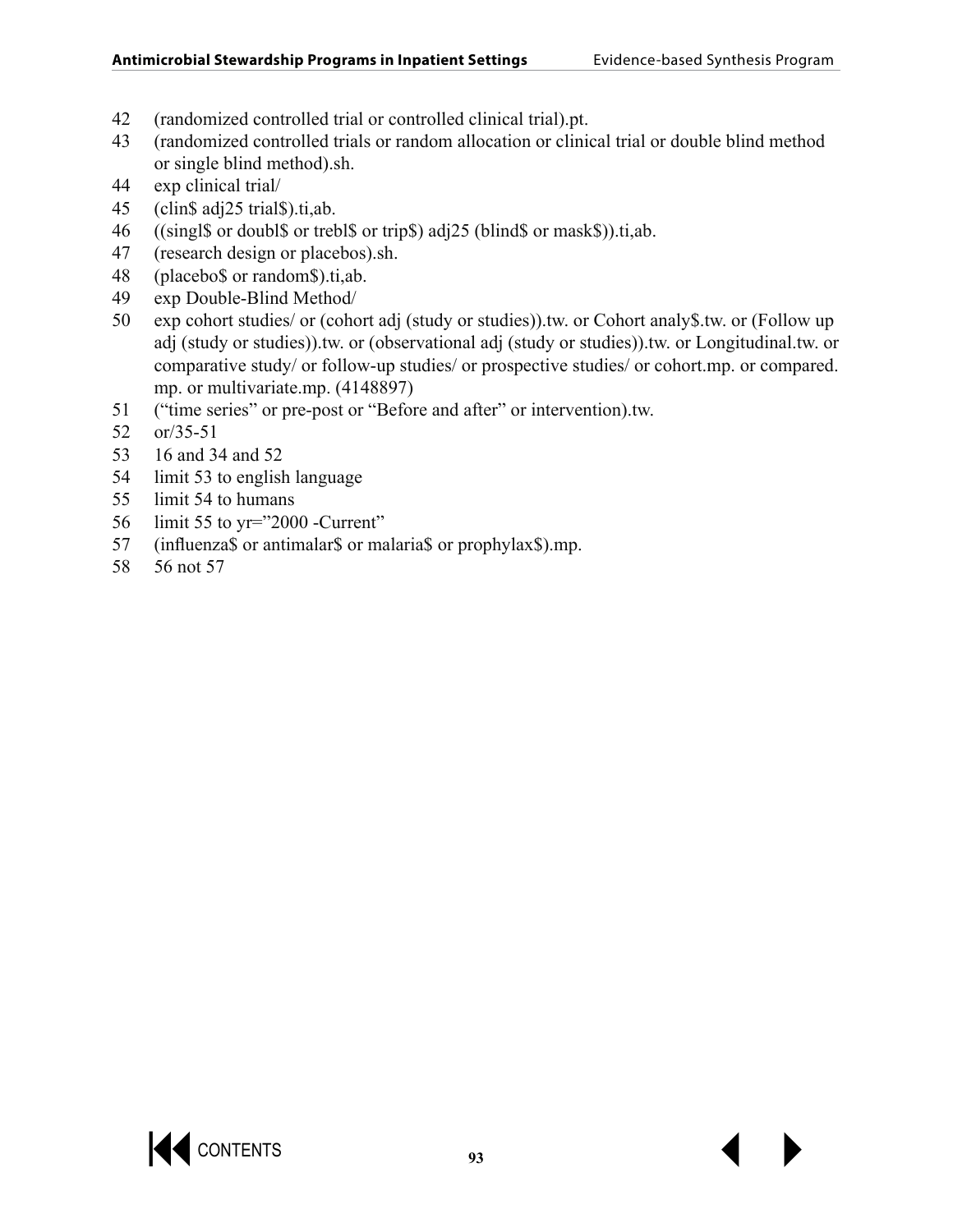# **APPENDIX B. RISK OF BIAS CRITERIA\***

# **I. RISK OF BIAS FOR STUDIES WITH A SEPARATE CONTROL GROUP Randomised controlled trials (RCTs) Non-randomised contolled trials (NRCTs) Controlled before-after (CBA) studies**

# **Was the allocation sequence adequately generated?**

Score "Low risk" if a random component in the sequence generation process is described (eg Referring to a random number table). Score "High risk" when a nonrandom method is used (eg performed by date of admission). NRCTs and CBA studies should be scored "High risk". Score "Unclear risk" if not specified in the paper.

# **Was the allocation adequately concealed?**

Score "Low risk" if the unit of allocation was by institution, team or professional and allocation was performed on all units at the start of the study; or if the unit of allocation was by patient or episode of care and there was some form of centralised randomisation scheme, an on-site computer system or sealed opaque envelopes were used. CBA studies should be scored "High risk". Score "Unclear risk" if not specified in the paper.

# **Were baseline outcome measurements similar?1,2**

Score "Low risk" if performance or patient outcomes were measured prior to the intervention, and no important differences were present across study groups. In RCTs, score "Low risk" if imbalanced but appropriate adjusted analysis was performed (e.g. Analysis of covariance). Score "High risk" if important differences were present and not adjusted for in analysis. If RCTs have no baseline measure of outcome, score "Unclear risk".

# **Were baseline characteristics similar?**

Score "Low risk" if baseline characteristics of the study and control providers are reported and similar. Score "Unclear risk" if it is not clear in the paper (e.g. characteristics are mentioned in text but no data were presented). Score "High risk" if there is no report of characteristics in text or tables or if there are differences between control and intervention providers. Note that in some cases imbalance in patient characteristics may be due to recruitment bias whereby the provider was responsible for recruiting patients into the trial.

# **Were incomplete outcome data adequately addressed?1**

Score "Low risk" if missing outcome measures were unlikely to bias the results (e.g. the proportion of missing data was similar in the intervention and control groups or the proportion of missing data was less than the effect size i.e. unlikely to overturn the study result). Score "High risk" if missing outcome data was likely to bias the results. Score "Unclear risk" if not specified in the paper (Do not assume 100% follow up unless stated explicitly).

# \* Source:

<sup>2</sup> If "Unclear risk" or "High risk", but there is sufficient data in the paper to do an adjusted analysis (e.g. Baseline adjustment analysis or Intention to treat analysis) the criteria should be re scored as "Low risk".





http://epoc.cochrane.org/sites/epoc.cochrane.org/files/uploads/Suggested%20risk%20of%20bias%20criteria%20 for%20EPOC%20reviews.pdf. Accessed 5 June 2013.

<sup>&</sup>lt;sup>1</sup> If some primary outcomes were imbalanced at baseline, assessed blindly or affected by missing data and others were not, each primary outcome can be scored separately.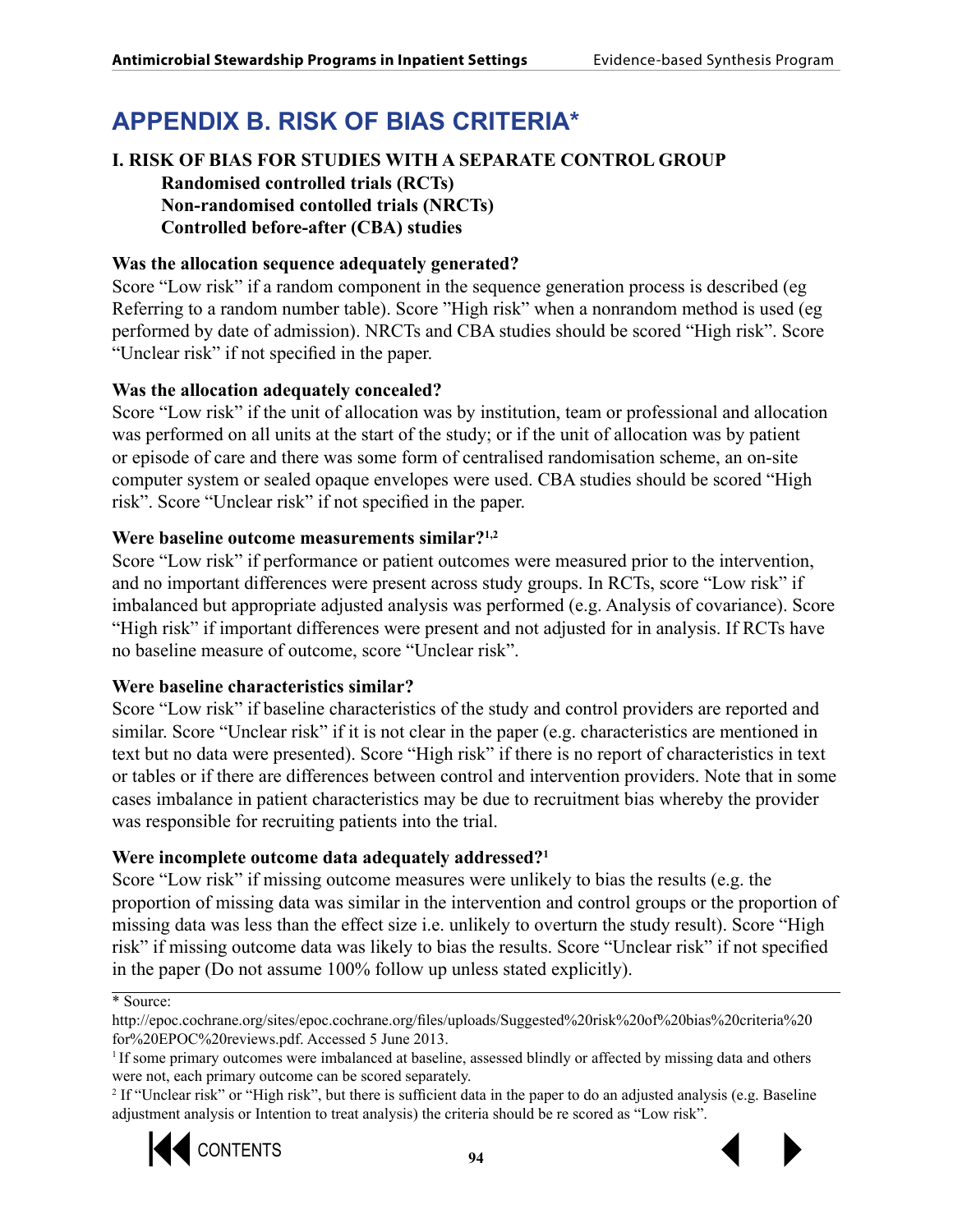# **Was knowledge of the allocated interventions adequately prevented during the study? 1**

Score "Low risk" if the authors state explicitly that the primary outcome variables were assessed blindly, or the outcomes are objective, e.g. length of hospital stay. Primary outcomes are those variables that correspond to the primary hypothesis or question as defined by the authors. Score "High risk" if the outcomes were not assessed blindly. Score "Unclear risk" if not specified in the paper.

# **Was the study adequately protected against contamination?**

Score "Low risk" if allocation was by community, institution or practice and it is unlikely that the control group received the intervention. Score "High risk" if it is likely that the control group received the intervention (e.g. if patients rather than professionals were randomised). Score "Unclear risk" if professionals were allocated within a clinic or practice and it is possible that communication between intervention and control professionals could have occurred (e.g. physicians within practices were allocated to intervention or control)

# **Was the study free from selective outcome reporting?**

Score "Low risk" if there is no evidence that outcomes were selectively reported (e.g. all relevant outcomes in the methods section are reported in the results section). Score "High risk" if some important outcomes are subsequently omitted from the results. Score "Unclear risk" if not specified in the paper.

# **Was the study free from other risks of bias?**

Score "Low risk" if there is no evidence of other risk of biases

# **II. RISK OF BIAS FOR INTERRUPTED TIME SERIES (ITS) STUDIES**

**Note:** If the ITS study has ignored secular (trend) changes and performed a simple t-test of the pre versus post intervention periods without further justification, the study should not be included in the review unless reanalysis is possible.

# **Was the intervention independent of other changes?**

Score "Low risk" if there are compelling arguments that the intervention occurred independently of other changes over time and the outcome was not influenced by other confounding variables/ historic events during study period. If events/variables identified, note what they are. Score "High risk" if reported that intervention was not independent of other changes in time.

# **Was the shape of the intervention effect pre-specified?**

Score "Low risk" if point of analysis is the point of intervention OR a rational explanation for the shape of intervention effect was given by the author(s). Where appropriate, this should include an explanation if the point of analysis is NOT the point of intervention; Score "High risk" if it is clear that the condition above is not met.

# **Was the intervention unlikely to affect data collection?**

Score "Low risk" if reported that intervention itself was unlikely to affect data collection (for example, sources and methods of data collection were the same before and after the intervention); Score "High risk" if the intervention itself was likely to affect data collection (for example, any change in source or method of data collection reported).

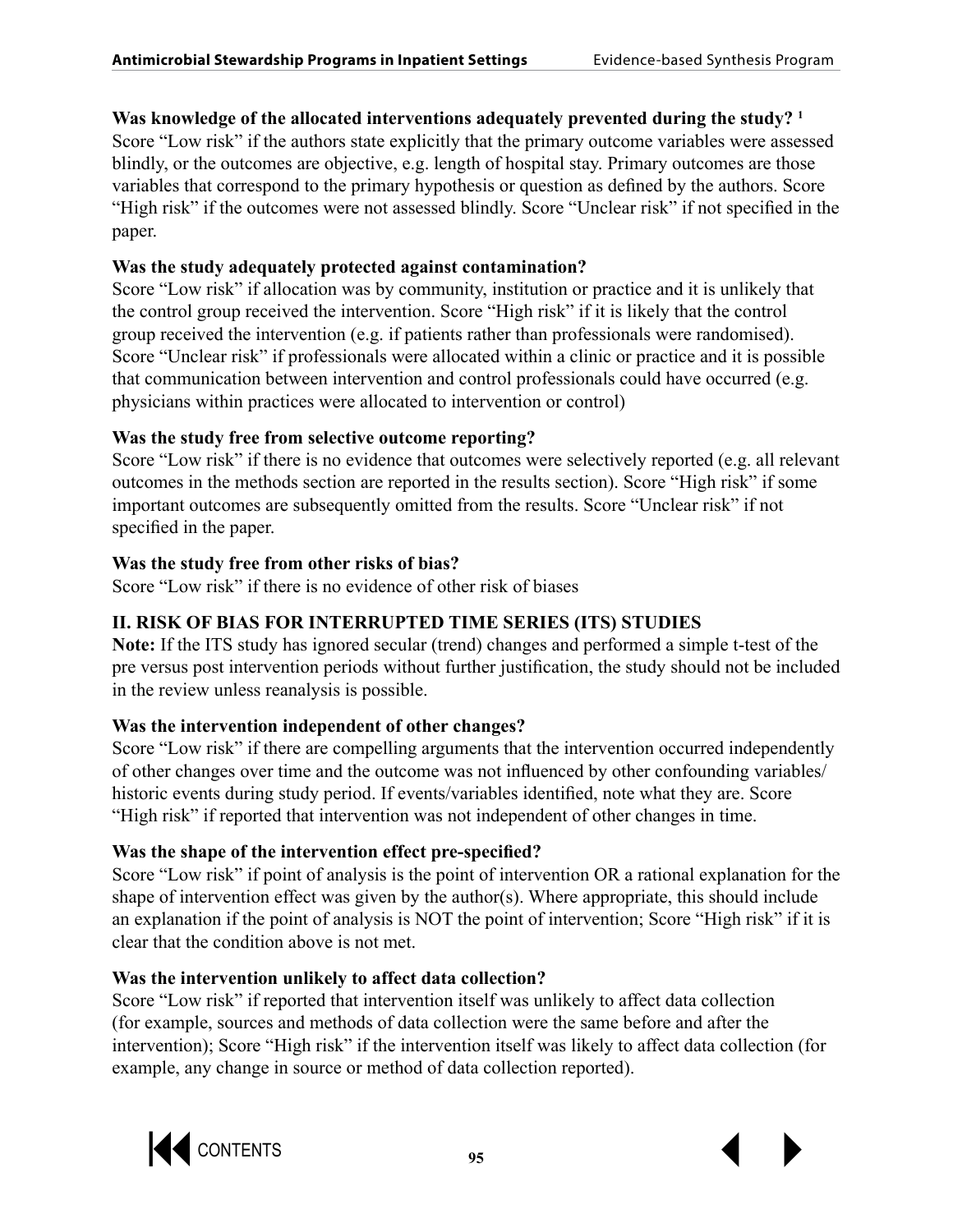# **Was knowledge of the allocated interventions adequately prevented during the study?3**

Score "Low risk" if the authors state explicitly that the primary outcome variables were assessed blindly, or the outcomes are objective, e.g. length of hospital stay. Primary outcomes are those variables that correspond to the primary hypothesis or question as defined by the authors. Score "High risk" if the outcomes were not assessed blindly. Score "Unclear risk" if not specified in the paper.

# **Were incomplete outcome data adequately addressed?3**

Score "Low risk" if missing outcome measures were unlikely to bias the results (e.g. the proportion of missing data was similar in the pre- and post-intervention periods or the proportion of missing data was less than the effect size i.e. unlikely to overturn the study result). Score "High risk" if missing outcome data was likely to bias the results. Score "Unclear risk" if not specified in the paper (Do not assume 100% follow up unless stated explicitly).

# **Was the study free from selective outcome reporting?**

Score "Low risk" if there is no evidence that outcomes were selectively reported (e.g. all relevant outcomes in the methods section are reported in the results section). Score "High risk" if some important outcomes are subsequently omitted from the results. Score "Unclear risk" if not specified in the paper.

# **Was the study free from other risks of bias?**

Score "Low risk" if there is no evidence of other risk of biases. e.g. should consider if seasonality is an issue (i.e. if January to June comprises the pre-intervention period and July to December the post, could the "seasons' have caused a spurious effect).

<sup>&</sup>lt;sup>3</sup> If some primary outcomes were assessed blindly or affected by missing data and others were not, each primary outcome can be scored separately.



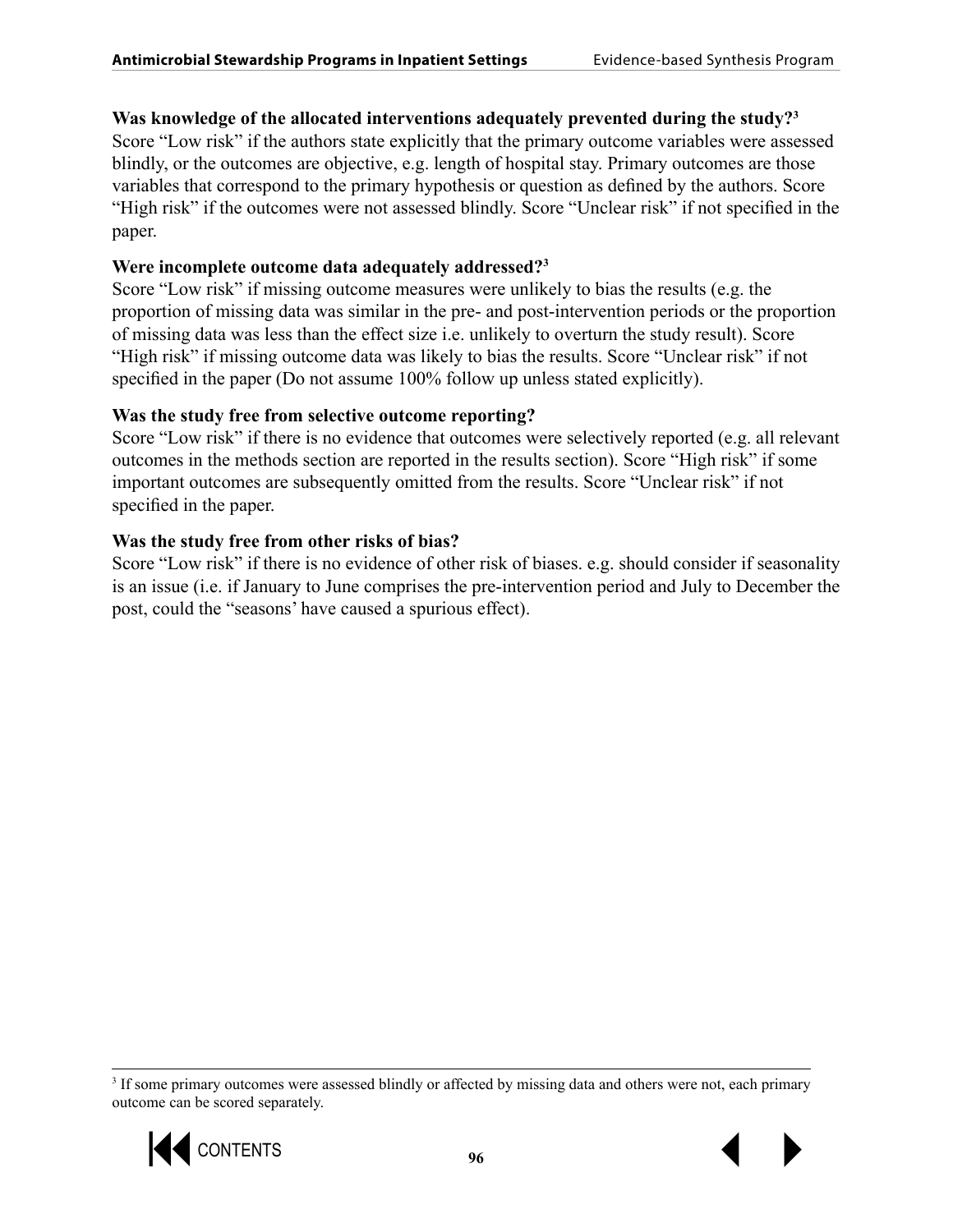# **APPENDIX C. PEER REVIEW COMMENTS/AUTHOR RESPONSES**

| <b>REVIEWER COMMENT</b><br><b>RESPONSE</b>                                                                                                                                                                                                                                                                                                                                                                                                                                                                                                                                                                                                                                                                                                                                                                                                                      |                                                                                                                                                                                                                                                                                                                                                                                                                                                                |  |  |
|-----------------------------------------------------------------------------------------------------------------------------------------------------------------------------------------------------------------------------------------------------------------------------------------------------------------------------------------------------------------------------------------------------------------------------------------------------------------------------------------------------------------------------------------------------------------------------------------------------------------------------------------------------------------------------------------------------------------------------------------------------------------------------------------------------------------------------------------------------------------|----------------------------------------------------------------------------------------------------------------------------------------------------------------------------------------------------------------------------------------------------------------------------------------------------------------------------------------------------------------------------------------------------------------------------------------------------------------|--|--|
| 1.<br>Are the objectives, scope, and methods for this review clearly described?                                                                                                                                                                                                                                                                                                                                                                                                                                                                                                                                                                                                                                                                                                                                                                                 |                                                                                                                                                                                                                                                                                                                                                                                                                                                                |  |  |
| Yes                                                                                                                                                                                                                                                                                                                                                                                                                                                                                                                                                                                                                                                                                                                                                                                                                                                             | Thank you                                                                                                                                                                                                                                                                                                                                                                                                                                                      |  |  |
| Yes. I think the questions asked are very clear and are the correct ones to be asking for<br>this issue                                                                                                                                                                                                                                                                                                                                                                                                                                                                                                                                                                                                                                                                                                                                                         | Thank you                                                                                                                                                                                                                                                                                                                                                                                                                                                      |  |  |
| No.<br>Objectives: I assume that the objectives refer to the five "Key Questions" that were<br>posed as there are no "Objectives" The Key Questions posed are clear.                                                                                                                                                                                                                                                                                                                                                                                                                                                                                                                                                                                                                                                                                            | Thank you<br>We recognize that there are many observational studies and reports of implementation                                                                                                                                                                                                                                                                                                                                                              |  |  |
| The Scope of the synthesis and the definition of which studies constitute "Antibiotic<br>Stewardship" interventions are problematic. The authors cite the standard definition<br>for Antimicrobial Stewardship Programs (ASP) and the context for the synthesis is<br>developed from that perspective, rather than the broader perspective of "Antibiotic<br>Stewardship provider targeted intervention to improve antibiotic prescribing in hospitals".<br>This is important because many clinician directed interventions to improve antibiotic<br>prescribing have not been conducted in the formal context of ASP or " Prospective Audit<br>and Feedback" or "Formulary Restriction". Many of the endpoints of these additional<br>published studies have included many of the same endpoints of interest posed in the<br>Key Questions for this synthesis. | of stewardship programs at individual hospitals or within a health care system. The<br>gold standard for evidence of effectiveness, however, is a controlled trial, preferably<br>randomized. We did broaden our search to include controlled before and after studies<br>and interrupted time series. Given that we did find numerous trials of these designs, we<br>did not find it necessary to expand our search further to include observational studies. |  |  |
| The authors cite a recent Cochrane Systematic review that reviews the evidence in<br>support of Antibiotic Stewardship from the perspective or "persuasive" versus "restrictive"<br>interventions (analogous to Prospective audit w feedback and formulary restriction). The<br>Cochrane review is well done and extensive, yet the authors of the ESP synthesis fail to<br>sufficiently integrate evidence from the Cochrane analysis; limiting the current analysis to<br>a relatively narrow focus. The types of studies (RCT, ITS, etc.) included for review in the<br>current synthesis are appropriate.                                                                                                                                                                                                                                                   | We have expanded our reporting of findings from the Cochrane review and have<br>attempted to integrate their findings with our findings.                                                                                                                                                                                                                                                                                                                       |  |  |
| Methods: The search strategy (Appendix A) is acceptable and the authors clearly state<br>that there intent is to focus on literature published since 2000 because of the Cochrane<br>analysis; however the study selection process for inclusion is not transparent and needs<br>further description. The criteria utilized to select studies (pg 17) were reasonable, but it<br>is not clear which "persuasive" interventions $(\#2)$ were excluded (pg 19, n=127 articles<br>excluded) and why. A key component of Audit and Feedback approach to ASP involves<br>education.                                                                                                                                                                                                                                                                                  | Methods: We excluded studies of interventions that were exclusively education. If<br>education was part of the audit and feedback or guideline intervention, the study was<br>included. Audit and feedback, guidelines with feedback, and guideline without feedback<br>most closely fit with the Cochrane category of "persuasive" interventions.                                                                                                             |  |  |
| Pg 19. Literature flow. Not very clear how criteria were used to exclude articles at the<br>abstract level. Please explain.                                                                                                                                                                                                                                                                                                                                                                                                                                                                                                                                                                                                                                                                                                                                     | We have added information on abstract and full text review to the Study Selection<br>section.                                                                                                                                                                                                                                                                                                                                                                  |  |  |
| Were reviewers blinded to author when reviewing studies/abstracts? Was there an<br>algorithm for excluding full text articles (based on exclusion criteria) that might be<br>included as an appendices?                                                                                                                                                                                                                                                                                                                                                                                                                                                                                                                                                                                                                                                         | Reviewers were not blinded to author. We had a list of exclusion criteria (see Study<br>Selection section) and an abstract or article was excluded if it met any of the criteria.                                                                                                                                                                                                                                                                              |  |  |
| It is unclear to me why the Cochrane review utilizing very similar definitions and quality<br>assessments includes 89 studies including 52 studies conducted in the U.S.(8 within the<br>VA) yet this systematic review includes 29 studies, virtually none of which were in the<br>2013 Cochrane. Some of the VA studies in the Cochrane analysis are frequently cited in<br>the literature regarding ASP. Please explain and justify the discrepancy.                                                                                                                                                                                                                                                                                                                                                                                                         | We have deleted from our report any references cited in the 2013 Cochrane Review. The<br>Cochrane review includes studies published from 1980 to 2006 (EMBASE) or 2009 (EPOC<br>Register). It includes studies in pediatric settings and studies of prophylactic antimicrobials<br>- two areas we chose to exclude. None of the studies from our search were done in VA<br>hospitals. We have added a summary of the VA studies cited in the Cochrane review.  |  |  |



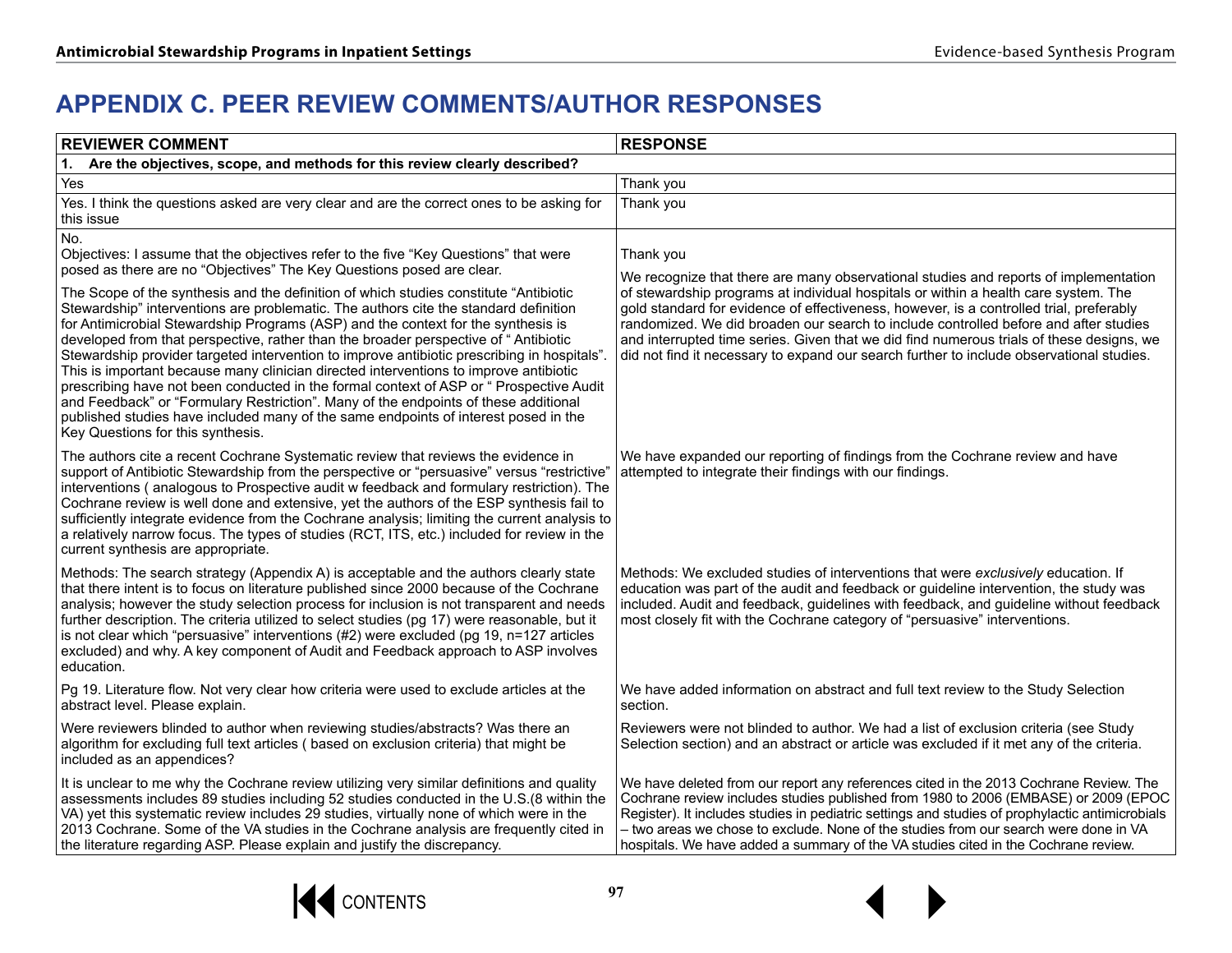| <b>REVIEWER COMMENT</b>                                                                                                                                                                                                                                                                                                                                                                                                                                                                                                                                                                                                                                                                                                                                                                                                                                                                                                                                                                                                                                                                                                                                                                                        | <b>RESPONSE</b>                                                                                                                                                                                                                                                                                                                                                                                                                                                                                                                                                                                                                                                                                                                                                                                                                                     |  |  |
|----------------------------------------------------------------------------------------------------------------------------------------------------------------------------------------------------------------------------------------------------------------------------------------------------------------------------------------------------------------------------------------------------------------------------------------------------------------------------------------------------------------------------------------------------------------------------------------------------------------------------------------------------------------------------------------------------------------------------------------------------------------------------------------------------------------------------------------------------------------------------------------------------------------------------------------------------------------------------------------------------------------------------------------------------------------------------------------------------------------------------------------------------------------------------------------------------------------|-----------------------------------------------------------------------------------------------------------------------------------------------------------------------------------------------------------------------------------------------------------------------------------------------------------------------------------------------------------------------------------------------------------------------------------------------------------------------------------------------------------------------------------------------------------------------------------------------------------------------------------------------------------------------------------------------------------------------------------------------------------------------------------------------------------------------------------------------------|--|--|
| It would be illuminating to include an appendix with excluded full text articles that were<br>reviewed, (+/-) the major reason for exclusion.                                                                                                                                                                                                                                                                                                                                                                                                                                                                                                                                                                                                                                                                                                                                                                                                                                                                                                                                                                                                                                                                  | We are aware that some reviews include a list of excluded studies but we have chosen<br>not to do so                                                                                                                                                                                                                                                                                                                                                                                                                                                                                                                                                                                                                                                                                                                                                |  |  |
| Quality assessment: No issues. Didn't see quality assessments of Structured reviews.<br>Did I miss them?                                                                                                                                                                                                                                                                                                                                                                                                                                                                                                                                                                                                                                                                                                                                                                                                                                                                                                                                                                                                                                                                                                       | Quality assessment: We rated the quality of the reviews using the AMSTAR criteria but<br>had failed to note that for the Davey 2013 review. All three reviews now have a quality                                                                                                                                                                                                                                                                                                                                                                                                                                                                                                                                                                                                                                                                    |  |  |
| Data Synthesis: Perhaps if a larger number of studies were included for each Key Ques-<br>tion there would be less heterogeneity and it might be possible to perform meta-analyses<br>on select outcomes?                                                                                                                                                                                                                                                                                                                                                                                                                                                                                                                                                                                                                                                                                                                                                                                                                                                                                                                                                                                                      | rating assigned.                                                                                                                                                                                                                                                                                                                                                                                                                                                                                                                                                                                                                                                                                                                                                                                                                                    |  |  |
| Pg 19 Indicates that 29 studies and 3 systematic reviews were included in the<br>"synthesis", yet the description of the Cochrane results is limited to a $\frac{1}{2}$ page with the<br>findings limited to 3 sentences. In this reviewers opinion, this in unacceptable given<br>findings in the Cochrane meta-regression, meta-analyses indicating a larger effect<br>size for restrictive interventions on secondary outcomes antibiotic use/ inappropriate<br>prescribing and Clostridium difficile rates, as well as reductions in pneumonia mortality<br>with improved prescribing. (see comments in item 4)                                                                                                                                                                                                                                                                                                                                                                                                                                                                                                                                                                                            | As noted above, we have expanded our reporting of findings from the Cochrane review.<br>Interestingly, the meta-analyses for clinical outcomes in the Cochrane review are based<br>on small subsets of the 89 included studies (i.e., 3, 4, 5, 6, and 11 studies).                                                                                                                                                                                                                                                                                                                                                                                                                                                                                                                                                                                  |  |  |
| Rating body of evidence: No Issues                                                                                                                                                                                                                                                                                                                                                                                                                                                                                                                                                                                                                                                                                                                                                                                                                                                                                                                                                                                                                                                                                                                                                                             |                                                                                                                                                                                                                                                                                                                                                                                                                                                                                                                                                                                                                                                                                                                                                                                                                                                     |  |  |
| Yes                                                                                                                                                                                                                                                                                                                                                                                                                                                                                                                                                                                                                                                                                                                                                                                                                                                                                                                                                                                                                                                                                                                                                                                                            |                                                                                                                                                                                                                                                                                                                                                                                                                                                                                                                                                                                                                                                                                                                                                                                                                                                     |  |  |
| Yes. The main objective for this review that needs to be more clearly stated is how<br>exactly it serves as a complement to the recently published Cochrane review on<br>interventions to improve antibiotic prescribing practices for hospital inpatients. Is the<br>objective of this review to serve as a systematic review that only focuses on studies<br>published since 2000 (i.e. a "more modern, 21st century" version of what was done<br>in the Cochrane review) or was it to review studies that were left out of the Cochrane<br>review (which only reviewed studies to 2006)? There are actually two studies included<br>in this review (Fine 2003, Micek 2004) that were also included in the Cochrane review;<br>I would recommend leaving these out of this review if the purpose is to only update<br>what was done in the Cochrane review. However, I think it is fine for the purpose of this<br>review to be a "more modern 21st century" version of what was done in the Cochrane<br>review, but I would take care to include otherwise eligible studies that might have been<br>disqualified solely because they appear in the Cochrane review (I cannot tell if this has<br>been done) | Our original intention was to update the 2009 Cochrane review which was based<br>on studies published to 2003. However, we also wanted to base our report on the<br>categorization of interventions as described by Dellit (2007). Subsequently, the 2013<br>Cochrane review was published. We chose to keep our original search dates and include<br>studies that met our eligibility criteria. We have now modified our review to remove any<br>study included in the Cochrane review and we have attempted to better integrate their<br>findings with our findings. However, as per currently accepted AHRQ-EPC methods we<br>have not formally pooled results from the Cochrane review into our report. Instead we<br>devote a separate section to the Cochrane review and provide some additional summary<br>of all results in the discussion. |  |  |
| Yes. The statement of the questions and scope seem reasonable. The methods are fairly<br>clear overall, but the application of the methods could perhaps be clearer. There are<br>some problems, I think, with how well this uniquely supports the conclusions it makes.<br>The 2013 Davey study covers much of the same ground—though only through to 2013.<br>It might be useful to highlight those studies that are incorporated here that are not in the<br>Davey study. Also, although I agree in general with the conclusions of this manuscript,<br>I think that for the purposes of VA, it might be useful to consider a broader range of<br>studies.                                                                                                                                                                                                                                                                                                                                                                                                                                                                                                                                                  | The Cochrane review (Davey 2013) literature search dates are 1980 to 2006 (in<br>EMBASE). The EPOC Register was searched in 2007 and 2009. We identified 30<br>studies published after 2006. We are unclear as to what "broader range of studies"<br>should be included. We focused our report on adult inpatient settings that met minimal<br>criteria for reducing risk of bias outcomes.                                                                                                                                                                                                                                                                                                                                                                                                                                                         |  |  |
| The objectives and scope are clear. However, the methodology (e.g., exclusion criteria<br>for studies included in the evidence based synthesis, data points included in summary<br>tables) could be expanded for more clear comprehension.                                                                                                                                                                                                                                                                                                                                                                                                                                                                                                                                                                                                                                                                                                                                                                                                                                                                                                                                                                     | We have made some changes to the Study Selection and Data Abstraction sections to<br>make this information clearer.                                                                                                                                                                                                                                                                                                                                                                                                                                                                                                                                                                                                                                                                                                                                 |  |  |
| 2.<br>Is there any indication of bias in our synthesis of the evidence?                                                                                                                                                                                                                                                                                                                                                                                                                                                                                                                                                                                                                                                                                                                                                                                                                                                                                                                                                                                                                                                                                                                                        |                                                                                                                                                                                                                                                                                                                                                                                                                                                                                                                                                                                                                                                                                                                                                                                                                                                     |  |  |
| <b>No</b>                                                                                                                                                                                                                                                                                                                                                                                                                                                                                                                                                                                                                                                                                                                                                                                                                                                                                                                                                                                                                                                                                                                                                                                                      |                                                                                                                                                                                                                                                                                                                                                                                                                                                                                                                                                                                                                                                                                                                                                                                                                                                     |  |  |
| <b>No</b>                                                                                                                                                                                                                                                                                                                                                                                                                                                                                                                                                                                                                                                                                                                                                                                                                                                                                                                                                                                                                                                                                                                                                                                                      |                                                                                                                                                                                                                                                                                                                                                                                                                                                                                                                                                                                                                                                                                                                                                                                                                                                     |  |  |



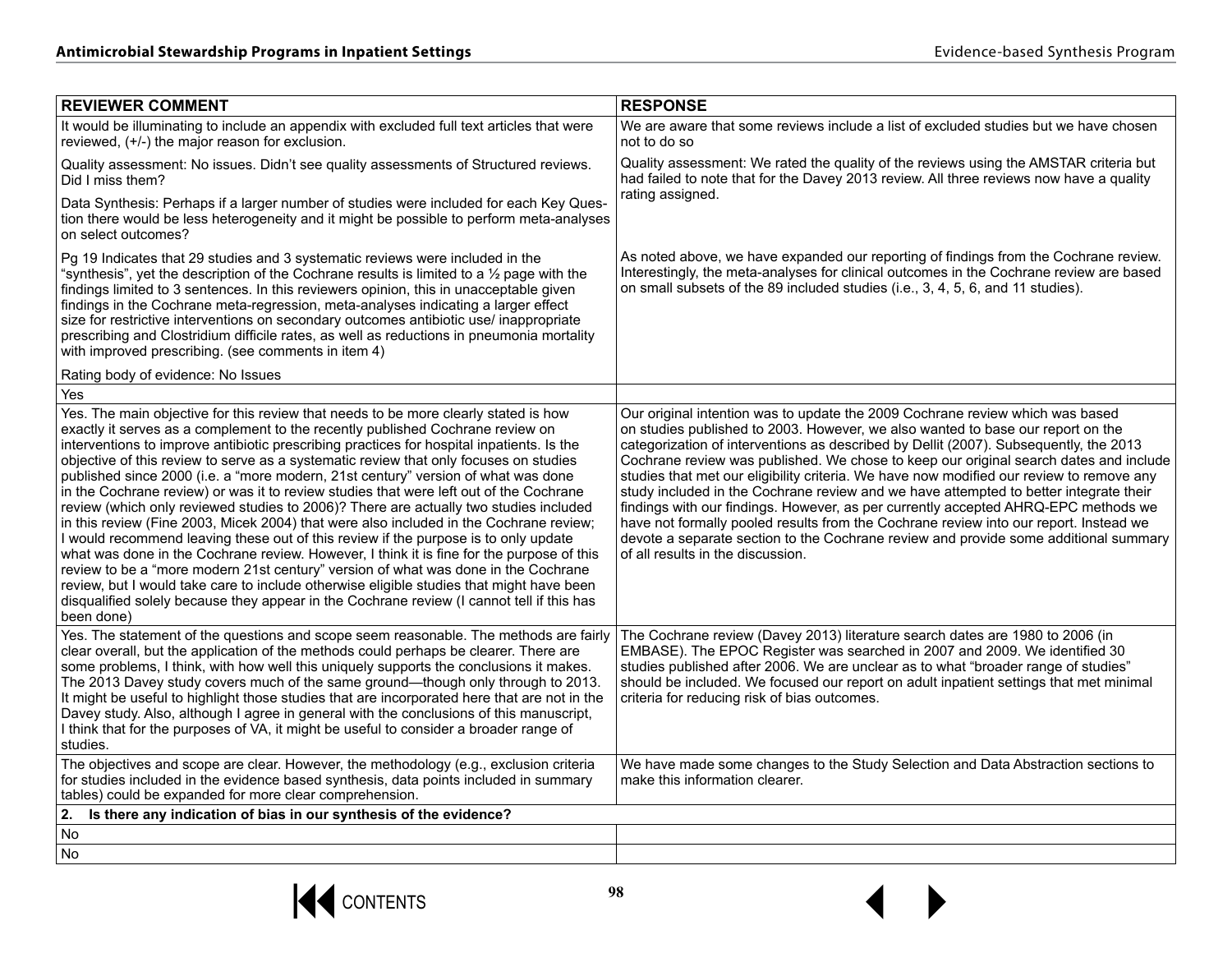| <b>REVIEWER COMMENT</b>                                                                                                                                                                                                                                                                                                                                                                                                                                                                                                                                                                                                                                                                                                                                                                                                                                                                                                                                                                                                                                                                                                                                                                                                                                                                                                                                                                                      | <b>RESPONSE</b>                                                                                                                                                                                                                                                                                                                                                                                                                                                                                      |
|--------------------------------------------------------------------------------------------------------------------------------------------------------------------------------------------------------------------------------------------------------------------------------------------------------------------------------------------------------------------------------------------------------------------------------------------------------------------------------------------------------------------------------------------------------------------------------------------------------------------------------------------------------------------------------------------------------------------------------------------------------------------------------------------------------------------------------------------------------------------------------------------------------------------------------------------------------------------------------------------------------------------------------------------------------------------------------------------------------------------------------------------------------------------------------------------------------------------------------------------------------------------------------------------------------------------------------------------------------------------------------------------------------------|------------------------------------------------------------------------------------------------------------------------------------------------------------------------------------------------------------------------------------------------------------------------------------------------------------------------------------------------------------------------------------------------------------------------------------------------------------------------------------------------------|
| Yes. No bias indicated regarding quality assessments of included studies or ratings for<br>the body of evidence. However, these are dependent upon the studies that are included<br>in the synthesis. Inclusion of additional studies or further elaboration on the Cochrane<br>findings may impact rating the body of evidence, particularly the effects on antibiotic use,<br>antibiotic resistance, and CDI.                                                                                                                                                                                                                                                                                                                                                                                                                                                                                                                                                                                                                                                                                                                                                                                                                                                                                                                                                                                              | As noted above, consistent with prior AHRQ-EPC methods we have rated the quality and<br>strength of evidence separately for studies we identified and reviewed and specifically<br>noted this as an extension of the Cochrane review. We have revised considerably the<br>section describing the updated Cochrane review and excluded any studies reported<br>there to minimize overlap and confusion to readers.                                                                                    |
| While likely not intentional this reviewer perceived a slight bias relative to pharmacy<br>related interventions based on a comment that physician recommendations were<br>accepted at a higher rate than pharmacists (which was a finding of the paper reviewed),<br>however the Cochrane review included a number of pharmacy directed /authored<br>manuscripts, and other studies have shown that inclusion of pharmacists in ASP result<br>in improved appropriate prescribing and reduced CDI rates. PMID 11438891, PMID<br>23719885. The document should be reviewed from that context for bias, and future<br>ESP of Antibiotic Stewardship topics should include at least consultation with an ID<br>pharmacist in addition to physicians.<br>No                                                                                                                                                                                                                                                                                                                                                                                                                                                                                                                                                                                                                                                     | The statement about physician vs. pharmacist recommendations was inaccurate in<br>the draft report. We have corrected that statement. We have reviewed the suggested<br>references:<br>PMID 11438891 Gross 2001: not eligible for inclusion (a case-control study which was<br>also excluded from the Cochrane review)<br>PMID 23719885 Cappelletty 2013: not eligible for inclusion (before and after study)<br>Several of our Stakeholders and Technical Expert Panel members were ID pharmacists. |
| <b>No</b>                                                                                                                                                                                                                                                                                                                                                                                                                                                                                                                                                                                                                                                                                                                                                                                                                                                                                                                                                                                                                                                                                                                                                                                                                                                                                                                                                                                                    |                                                                                                                                                                                                                                                                                                                                                                                                                                                                                                      |
| <b>No</b>                                                                                                                                                                                                                                                                                                                                                                                                                                                                                                                                                                                                                                                                                                                                                                                                                                                                                                                                                                                                                                                                                                                                                                                                                                                                                                                                                                                                    |                                                                                                                                                                                                                                                                                                                                                                                                                                                                                                      |
| No                                                                                                                                                                                                                                                                                                                                                                                                                                                                                                                                                                                                                                                                                                                                                                                                                                                                                                                                                                                                                                                                                                                                                                                                                                                                                                                                                                                                           |                                                                                                                                                                                                                                                                                                                                                                                                                                                                                                      |
| 3. Are there any published or unpublished studies that we may have overlooked?                                                                                                                                                                                                                                                                                                                                                                                                                                                                                                                                                                                                                                                                                                                                                                                                                                                                                                                                                                                                                                                                                                                                                                                                                                                                                                                               |                                                                                                                                                                                                                                                                                                                                                                                                                                                                                                      |
| Yes. I am puzzled by the exclusion of several studies:                                                                                                                                                                                                                                                                                                                                                                                                                                                                                                                                                                                                                                                                                                                                                                                                                                                                                                                                                                                                                                                                                                                                                                                                                                                                                                                                                       | Thank you for the suggested references. We have reviewed them for possible inclusion.                                                                                                                                                                                                                                                                                                                                                                                                                |
| These studies seem to meet the criteria for study selection in that per my perusal they<br>did not meet the exclusion criteria listed on page 8 and were not included in the previous<br>Cochrane Review. All studies were published prior to December 2012 and thus I believe<br>would have been captured by the literature review.                                                                                                                                                                                                                                                                                                                                                                                                                                                                                                                                                                                                                                                                                                                                                                                                                                                                                                                                                                                                                                                                         |                                                                                                                                                                                                                                                                                                                                                                                                                                                                                                      |
| 1. Cosgrove SE et al. Evaluation of postprescription review and feedback as a method<br>of promoting rational antimicrobial use: a multicenter intervention. Infect Control Hosp<br>Epidemiol. 2012 Apr;33(4):374-80. doi: 10.1086/664771.<br>2. Lesprit P, Landelle C, Girou E, Brun-Buisson C. Reassessment of intravenous<br>antibiotic therapy using a reminder or direct counselling. J Antimicrob Chemother. 2010<br>Apr;65(4):789-95. doi: 10.1093/jac/dkq018.<br>3. Elligsen M, Walker SA, Pinto R, Simor A, Mubareka S, Rachlis A, Allen V, Daneman<br>N. Audit and feedback to reduce broad-spectrum antibiotic use among intensive care<br>unit patients: a controlled interrupted time series analysis. Infect Control Hosp Epidemiol.<br>2012 Apr;33(4):354-61. doi: 10.1086/664757.<br>4. Bornard L, et al. Impact of an assisted reassessment of antibiotic therapies on the<br>quality of prescriptions in an intensive care unit. Med Mal Infect. 2011 Sep;41(9):480-5.<br>doi: 10.1016/j.medmal.2010.12.022.<br>5. Jenkins TC et al. Decreased Antibiotic Utilization After Implementation of a Guideline for<br>Inpatient Cellulitis and Cutaneous Abscess. Arch Intern Med. 2011;171(12):1072-1079.<br>6. Arnold FW et al. Improving antimicrobial use in the hospital setting by providing usage<br>feedback to prescribing physicians. Infec Control Hosp Epidemiol. 2006; 27:378-382. | 1. Cosgrove 2012: Not eligible for inclusion (before and after study)<br>2. Lesprit 2010: Not eligible for inclusion (before and after study)<br>3. Elligsen 2012: Added to review (audit and feedback)<br>4. Bornard 2011: Added to review (audit and feedback)<br>5. Jenkins 2011: Not eligible for inclusion (before and after study)<br>6. Arnold 2006: Not eligible for inclusion (before and after study)                                                                                      |

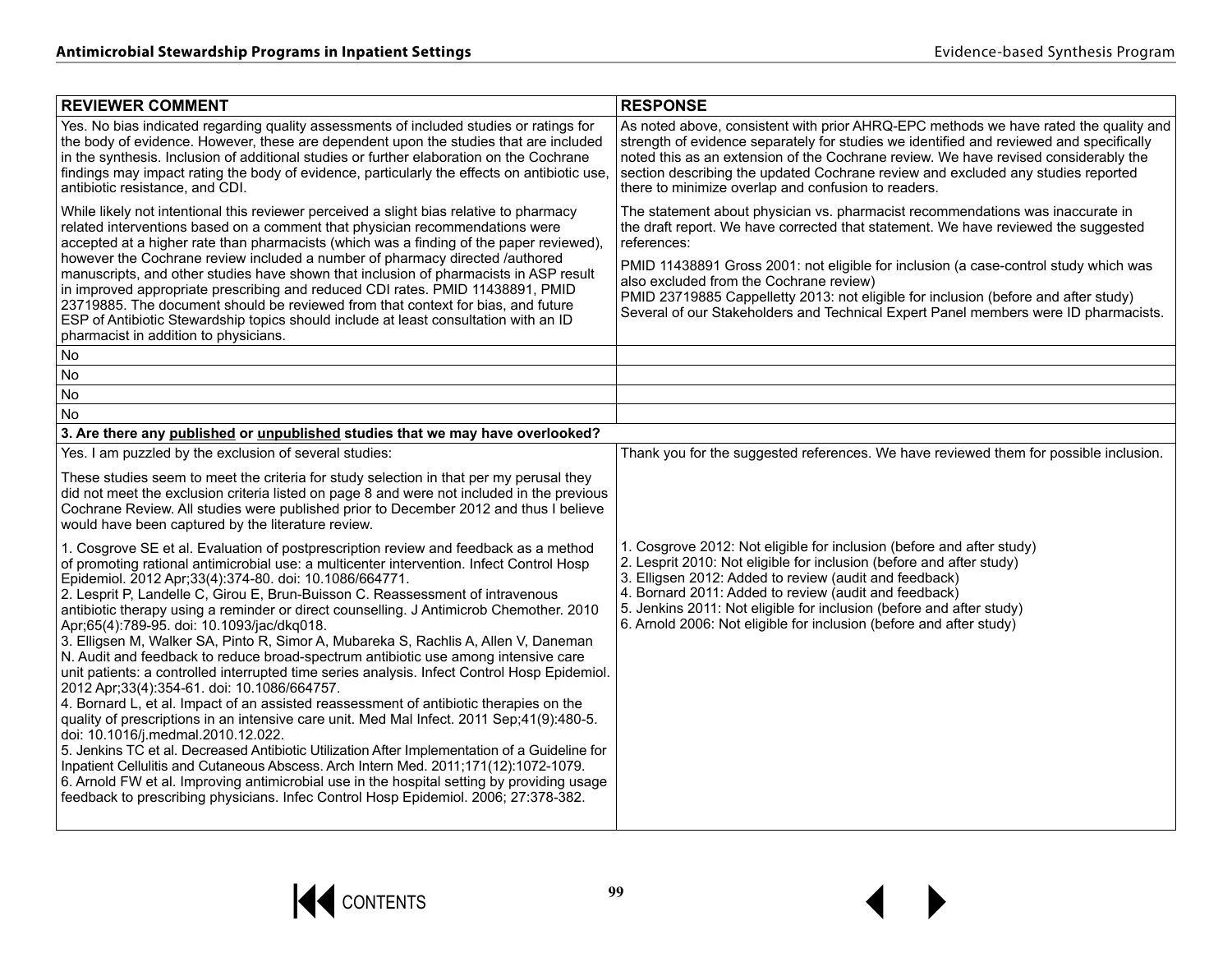| <b>REVIEWER COMMENT</b>                                                                                                                                                                                                                                                                                                                                                                                                                                                                                                                                                                                                                                                                                                                                                                                                                                                                                                                                                                                                                                                                                                                                                                                                                                                                                                                                                                                                                                                                                                                                                                                                                                                                                                                                                                                                                                                                                               | <b>RESPONSE</b>                                                                                                                                                                                                                                                                                                                                                                                                                                                                                                                                                                                                                                                                                                                                                                                                                                                                                                                                                                                                                                                                                                                                                                                                                                                                                                                                                |
|-----------------------------------------------------------------------------------------------------------------------------------------------------------------------------------------------------------------------------------------------------------------------------------------------------------------------------------------------------------------------------------------------------------------------------------------------------------------------------------------------------------------------------------------------------------------------------------------------------------------------------------------------------------------------------------------------------------------------------------------------------------------------------------------------------------------------------------------------------------------------------------------------------------------------------------------------------------------------------------------------------------------------------------------------------------------------------------------------------------------------------------------------------------------------------------------------------------------------------------------------------------------------------------------------------------------------------------------------------------------------------------------------------------------------------------------------------------------------------------------------------------------------------------------------------------------------------------------------------------------------------------------------------------------------------------------------------------------------------------------------------------------------------------------------------------------------------------------------------------------------------------------------------------------------|----------------------------------------------------------------------------------------------------------------------------------------------------------------------------------------------------------------------------------------------------------------------------------------------------------------------------------------------------------------------------------------------------------------------------------------------------------------------------------------------------------------------------------------------------------------------------------------------------------------------------------------------------------------------------------------------------------------------------------------------------------------------------------------------------------------------------------------------------------------------------------------------------------------------------------------------------------------------------------------------------------------------------------------------------------------------------------------------------------------------------------------------------------------------------------------------------------------------------------------------------------------------------------------------------------------------------------------------------------------|
| The following articles are relevant but while epublished in 2012 the print versions are<br>from 2013 and thus may be out of scope<br>1. Lesprit P, Landelle C, Brun-Buisson C. Clinical impact of unsolicited post-prescription<br>antibiotic review in surgical and medical wards: a randomized controlled trial. Clin Microbiol<br>Infect. 2013 Feb;19(2):E91-7. doi: 10.1111/1469-0691.12062. Epub 2012 Nov 15.<br>2. Lesprit P, Landelle C, Brun-Buisson C. Unsolicited post-prescription antibiotic review<br>in surgical and medical wards: factors associated with counselling and physicians'<br>compliance. Eur J Clin Microbiol Infect Dis. 2013 Feb;32(2):227-35. doi: 10.1007/<br>s10096-012-1734-3. Epub 2012 Aug 24.                                                                                                                                                                                                                                                                                                                                                                                                                                                                                                                                                                                                                                                                                                                                                                                                                                                                                                                                                                                                                                                                                                                                                                                    | We updated our literature search date to June 2013. The first Lesprit study cited has<br>been added to our review (audit and feedback). The second study was not eligible<br>because it is not one of our included study designs.                                                                                                                                                                                                                                                                                                                                                                                                                                                                                                                                                                                                                                                                                                                                                                                                                                                                                                                                                                                                                                                                                                                              |
| It would be useful to have a table of 217 articles excluded because of study design<br>exclusions                                                                                                                                                                                                                                                                                                                                                                                                                                                                                                                                                                                                                                                                                                                                                                                                                                                                                                                                                                                                                                                                                                                                                                                                                                                                                                                                                                                                                                                                                                                                                                                                                                                                                                                                                                                                                     | When we review studies, we do not keep track of all of the reasons a study may be<br>ineligible. Therefore studies excluded for other reasons may also have been ineligible<br>because of study design.                                                                                                                                                                                                                                                                                                                                                                                                                                                                                                                                                                                                                                                                                                                                                                                                                                                                                                                                                                                                                                                                                                                                                        |
| Nguyen et al. J Antimicrob Chemother 2008;61;714<br>Lewis et al. Infect Control Hosp Epidemiol 2012;33:368<br>Cappelletty et al. Evaluating the impact of a pharmacist's absence from an AST. Am J<br>Health-sys pharm. 2013;70:1065 (may not meet inclusion criteria but useful information<br>on what happens when ASP is taken away)<br>Pellerin et al. Infect control Hosp Epidemiol 2012;33:432<br>Leander et al. Infect control Hosp Epidemiol 2012;33:434<br>Apisarnthanarak A. et al. Clin Infect Dis. 2006;42(6):768-75.<br>Valiquette L, Cossette B, Garant MP, Diab H, Pepin J. Clin Infect Dis 2007;45(20):S112-<br>S121.<br>Rattanaumpawan. J Antimicrob Chemother 2011; 66: 2655-2658<br>Kaki et al. J Antimicrob Chemother 2011; 66: 2655–2658 (systematic review of ASP in<br>ICU)<br>Liew et al. Eur J Clin Microbiol Infect Dis (2011) 30:853-855<br>Stano et al. In vivo 2012;26(3)469.<br>Diazgranados et al. American Journal of Infection Control. 40(6):526-9, 2012 Aug<br>Cairns et al. Medical Journal of Australia. 198(5):262-6, 2013 Mar 18.<br>Wong et al. Annals of Pharmacotherapy. 46(11):1484-90, 2012 Nov<br>Aldeyab et al. Journal of Antimicrobial Chemotherapy. 67(12):2988-96, 2012 Dec<br>Niwa et al. International Journal of Clinical Practice. 66(10):999-1008, 2012 Oct.<br>Nowak et al. American Journal of Health-System Pharmacy. 69(17):1500-8, 2012 Sep 1<br>Yam et al. American Journal of Health-System Pharmacy. 69(13):1142-8, 2012 Jul 1<br>Liew et al. Int J Antimicrobial Agents 2012;40:55<br>Advic et al. Clin Infect Dis 2012;54:1581<br>Teo et al. Eur J clin Micro Infect Dis 2012;31:947<br>Beardsley et al. Infect control Hosp Epidemiol 2012;33:398<br>Cosgrove et al. Infect Control Hosp Epidemiol 2012;33:374<br>Talpaert et al. J Antimic Chemother 2011;66:2168<br>Enoch et al. QJM 2011:104:411<br>Lima et al. Brazilian J Infect Dis 2011;15:1 | Thank you for the suggestions. We have reviewed each of the suggested studies for possible<br>inclusion<br>We have included the following studies:<br>Lewis 2012 (formulary restriction and preauthorization)<br>Cairns 2013 (audit and feedback)<br>Aldeyab 2012 (formulary restriction and preauthorization)<br>Nowak 2012 (computerized decision support)<br>Teo 2012 (audit and feedback)<br>Talpaert 2011 (guidelines with feedback)<br>Goldstein 2009 (protocol studies)<br>The following studies were not eligible:<br>Nguyen 2008 (case control study)<br>Cappelletty 2013 (before and after study)<br>Pellerin 2012 (letter)<br>Leander 2012 (before and after study)<br>Apisarnthanarak 2006 (before and after study)<br>Valiquette 2007 (response to an outbreak rather than stewardship)<br>Rattanaumpawan 2011 (case control study)<br>Kaki 2011 (systematic review - we had already looked at this review for possible references<br>missed in our search)<br>Liew 2011 (case series)<br>Stano 2012 (not effect of an intervention)<br>Diazgranados 2012 (before and after study)<br>Wong 2012 (before and after study)<br>Niwa 2012 (before and after study)<br>Yam 2012 (before and after study)<br>Liew 2012 (looks at accepted versus rejected recommendations rather than effect of<br>intervention)<br>Advic 2012 (before and after study) |
| Cheng et al. Eur J Clin Micro Infect Dis 2009;28:1447<br>Goldstein et al. Antimic Agents Chemother 2009;53:5122<br>Wong-Beringer et al. Pharmacotherapy 2009;29:736                                                                                                                                                                                                                                                                                                                                                                                                                                                                                                                                                                                                                                                                                                                                                                                                                                                                                                                                                                                                                                                                                                                                                                                                                                                                                                                                                                                                                                                                                                                                                                                                                                                                                                                                                   | Beardsley 2012 (before and after study)<br>Cosgrove 2012 (before and after study)<br>Enoch 2011 (observational study)<br>Lima 2011 (before and after study)<br>Cheng 2009 (before and after study)<br>Wong-Beringer 2009 (before and after study)                                                                                                                                                                                                                                                                                                                                                                                                                                                                                                                                                                                                                                                                                                                                                                                                                                                                                                                                                                                                                                                                                                              |



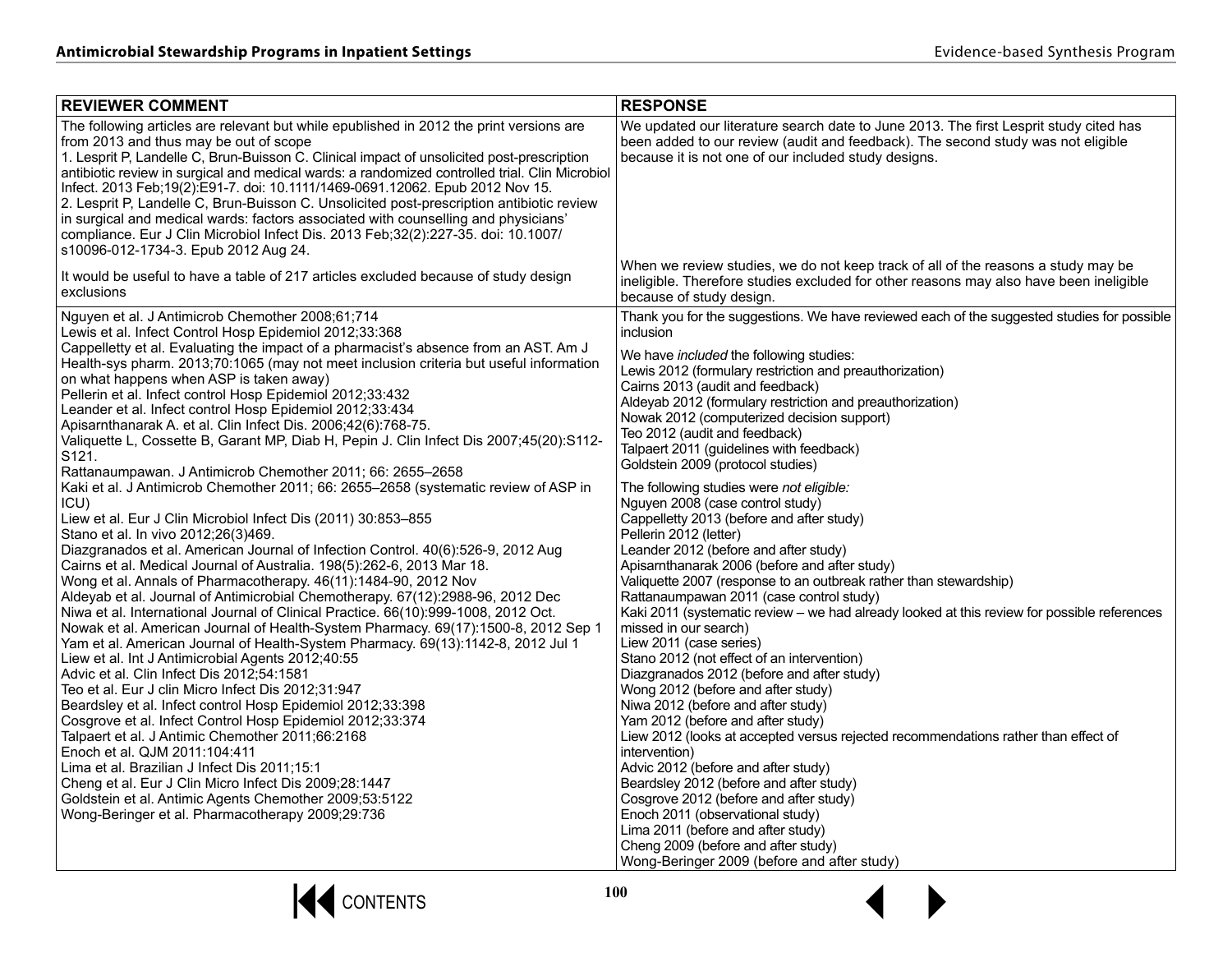| <b>REVIEWER COMMENT</b><br><b>RESPONSE</b>                                                                                                                                                                                                                                                                                                                                                                                                                                                                                                                                                                                                                                                                                                                                                                                                                                                                                                                                                                                                                                                                                                                                                                                                                                                                                                                                                                                                                                                                                                                        |                                                                                                                                                                                                                                                                                                                                                 |  |  |  |
|-------------------------------------------------------------------------------------------------------------------------------------------------------------------------------------------------------------------------------------------------------------------------------------------------------------------------------------------------------------------------------------------------------------------------------------------------------------------------------------------------------------------------------------------------------------------------------------------------------------------------------------------------------------------------------------------------------------------------------------------------------------------------------------------------------------------------------------------------------------------------------------------------------------------------------------------------------------------------------------------------------------------------------------------------------------------------------------------------------------------------------------------------------------------------------------------------------------------------------------------------------------------------------------------------------------------------------------------------------------------------------------------------------------------------------------------------------------------------------------------------------------------------------------------------------------------|-------------------------------------------------------------------------------------------------------------------------------------------------------------------------------------------------------------------------------------------------------------------------------------------------------------------------------------------------|--|--|--|
| Yes. See item 4 regarding Cochrane                                                                                                                                                                                                                                                                                                                                                                                                                                                                                                                                                                                                                                                                                                                                                                                                                                                                                                                                                                                                                                                                                                                                                                                                                                                                                                                                                                                                                                                                                                                                | See response in item #4.                                                                                                                                                                                                                                                                                                                        |  |  |  |
| <b>No</b>                                                                                                                                                                                                                                                                                                                                                                                                                                                                                                                                                                                                                                                                                                                                                                                                                                                                                                                                                                                                                                                                                                                                                                                                                                                                                                                                                                                                                                                                                                                                                         |                                                                                                                                                                                                                                                                                                                                                 |  |  |  |
| Yes. I found a few studies that were not included that may meet criteria for inclusion:<br>Audit and feedback studies:<br>1. Elligsen M, Walker SA, Pinto R, Simor A, Mubareka S, Rachlis A, Allen V, Daneman<br>N. Audit and feedback to reduce broad-spectrum antibiotic use among intensive care<br>unit patients: a controlled interrupted time series analysis. Infect Control Hosp Epidemiol<br>2012;33(4):354-61.<br>2. Solomon DH, Van Houten L, Glynn RJ, Baden L, Curtis K, Schrager H, Avorn J.<br>Academic detailing to improve use of broad-spectrum antibiotics at an academic medical<br>center. Arch Int Med 2001;161:1897-1902.<br>Formulary restriction and pre-authorization<br>1. Lewis GJ, Fang X, Gooch M, Cook PP. Decreased resistance of Pseudomonas<br>aeruginosa with restriction of ciprofloxacin in a large teaching hospital's intensive care<br>and intermediate care units. Infect Control Hosp Epidemiol 2012;33(4):368-73<br>Protocol:<br>1. Carratala J, Garcia-Vidal C, Ortega L, Fernandez-Sabe N, Clemente M, Albero G,<br>Lopez M, Castellsague X, Dorca J, Verdaguer R, Martinez-Montauti J, Manresa F, Gudiol<br>F. Effect of a 3-step critical pathway to reduce duration of intravenous antibiotic therapy<br>and length of stay in community-acquired pneumonia. Arch Int Med 2012;172(12):922-8.<br>2. Singh N, Rogers P, Atwood CW, Wagener MM, Yu VL. Short-course empiric antibiotic<br>therapy for patients with pulmonary infiltrates in the intensive care unit. Am J Respir Crit<br>Care Med 2000;162:505-11. | Thank you for the suggested references. We have reviewed each of the studies for<br>possible inclusion.<br>Audit and feedback<br>1. Elligsen 2012: added<br>2. Solomon 2001: included in Cochrane review<br>Formulary restriction<br>1. Lewis 2012: added<br>Protocol<br>1. Carratala 2012: added<br>2. Singh 2000: included in Cochrane review |  |  |  |
| As I related above, I think that there are other studies. The following PMID relates a time-<br>series study 16465632. Other studies may be worthy of mention that were supported<br>by the CDC epicenters. Although the quality of these other studies leave much to be<br>desired, I wonder whether they might be important.                                                                                                                                                                                                                                                                                                                                                                                                                                                                                                                                                                                                                                                                                                                                                                                                                                                                                                                                                                                                                                                                                                                                                                                                                                    | Thank you for the suggested reference. This study (Madaras-Kelly 2006) is included in<br>the Cochrane review.                                                                                                                                                                                                                                   |  |  |  |
| Refer to my colleagues' comments regarding concern of Cochrane review and others<br>studies that should be considered for inclusion.                                                                                                                                                                                                                                                                                                                                                                                                                                                                                                                                                                                                                                                                                                                                                                                                                                                                                                                                                                                                                                                                                                                                                                                                                                                                                                                                                                                                                              | See responses above.                                                                                                                                                                                                                                                                                                                            |  |  |  |
| 4. Please write any additional suggestions or comments below. If applicable, please indicate the page and line numbers from the draft report.                                                                                                                                                                                                                                                                                                                                                                                                                                                                                                                                                                                                                                                                                                                                                                                                                                                                                                                                                                                                                                                                                                                                                                                                                                                                                                                                                                                                                     |                                                                                                                                                                                                                                                                                                                                                 |  |  |  |
| I fully accept that the intent of this report is to not duplicate the previous Cochrane review<br>on this topic. However, I believe that it is quite important to put the findings of this review<br>into the proper context, the Cochrane review providing that context. As it now stands,<br>the only meaningful assessment of the findings of the Cochrane review appear on page<br>20; this discussion provides the types of outcomes assessed in the Cochrane review<br>but provides only a terse summary regarding what the impact of various stewardship<br>interventions was on some of the outcomes evaluated in the Cochrane analysis; note that<br>no mention is made of the microbial outcomes (colonization or infection with C. difficile or<br>antimicrobial-resistant bacteria) considered in the Cochrane analysis. In contrast there is<br>a good discussion of what the Cochrane review on laboratory (pro-Calcitonin) testing on<br>pages 66-67. This model should be used for a presentation of the Cochrane findings on<br>the impact of inpatients antimicrobial stewardship programs.                                                                                                                                                                                                                                                                                                                                                                                                                                                     | We have added more information from the Cochrane and how our findings are similar or<br>dissimilar.                                                                                                                                                                                                                                             |  |  |  |

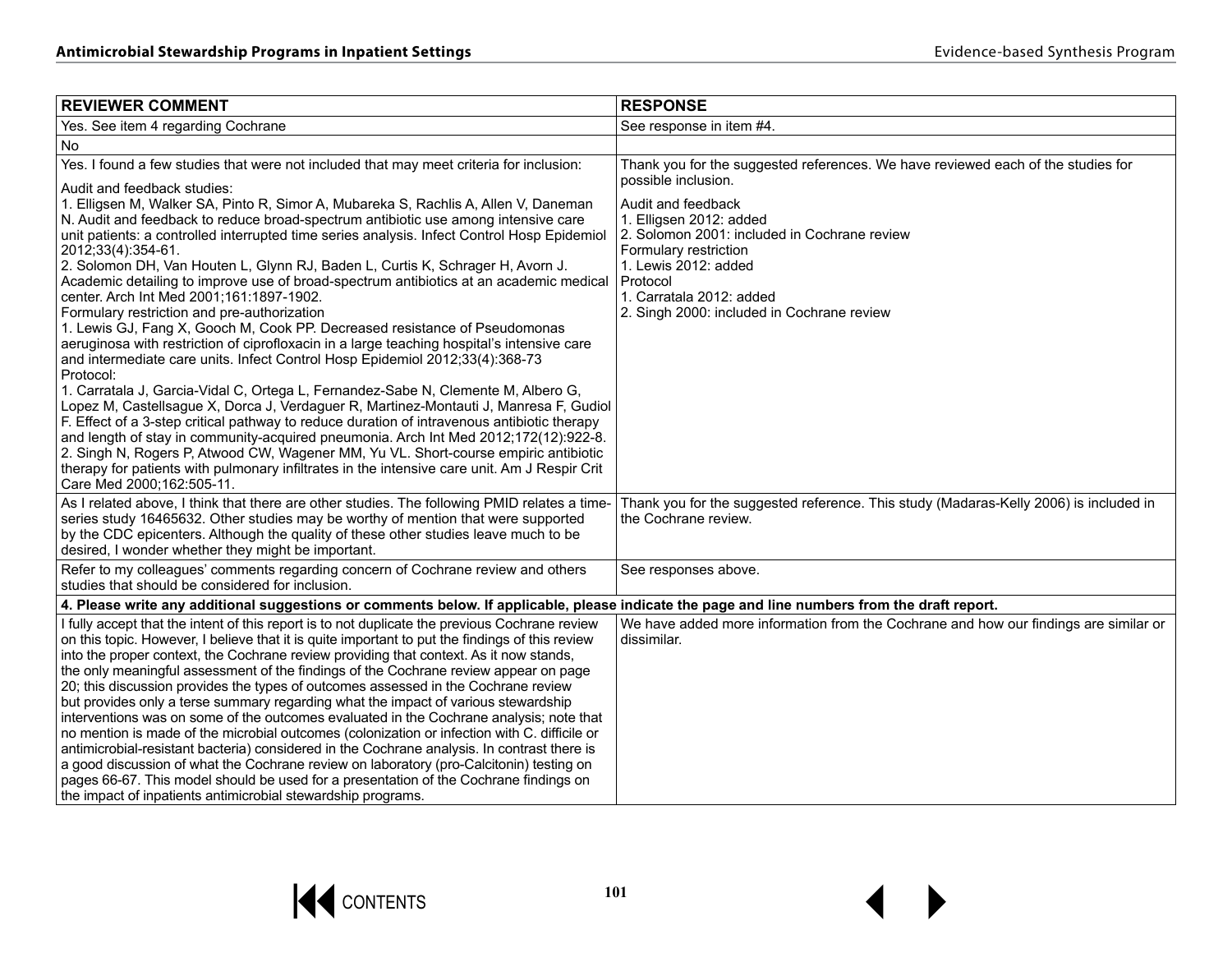| <b>REVIEWER COMMENT</b>                                                                                                                                                                                                                                                                                                                                                                                                                                                                                                                                                                                                                                                                                                                                                                                                                                                                              | <b>RESPONSE</b>                                                                                                                                                                                                                                                                                                                                                                                                                                                                                                                                                                                         |
|------------------------------------------------------------------------------------------------------------------------------------------------------------------------------------------------------------------------------------------------------------------------------------------------------------------------------------------------------------------------------------------------------------------------------------------------------------------------------------------------------------------------------------------------------------------------------------------------------------------------------------------------------------------------------------------------------------------------------------------------------------------------------------------------------------------------------------------------------------------------------------------------------|---------------------------------------------------------------------------------------------------------------------------------------------------------------------------------------------------------------------------------------------------------------------------------------------------------------------------------------------------------------------------------------------------------------------------------------------------------------------------------------------------------------------------------------------------------------------------------------------------------|
| I recommend that the discussion clearly indicate that the intermediary mechanism by<br>which antimicrobial stewardship leads to changes in clinical, microbiological and economic<br>outcomes is through changes in antimicrobial utilization. There needs to be more emphasis<br>on the degree to which the various interventions achieved this intermediary endpoint.<br>Inherently interventions that do not change usage are unlikely to change outcomes. For<br>interventions that do change utilization, there are many uncertainties as to what types of<br>changes most affect the outcomes (e.g., length of therapy, breadth of therapy, or change<br>in use of certain drug classes [e.g. fluoroquinolones vs. broad-spectrum beta-lactams).<br>It is probably worth stating that few or no studies are sufficiently well powered to or even<br>attempt to answer such granular questions. | We agree and provided additional emphasis on that throughout the document. In<br>particular we have noted that positive changes in prescribing, microbial and cost<br>outcomes may be sufficient to affect clinical practice policy if there is sufficient evidence<br>that they do not result in untoward effects on clinical outcomes. Because most studies<br>were not specifically designed to assess clinical outcomes addressing this issue is<br>somewhat more difficult-though we believe we have addressed as robustly as the data<br>allow. We have also added information to the discussion. |
| <b>MAJOR POINTS</b>                                                                                                                                                                                                                                                                                                                                                                                                                                                                                                                                                                                                                                                                                                                                                                                                                                                                                  |                                                                                                                                                                                                                                                                                                                                                                                                                                                                                                                                                                                                         |
| - The Cochrane review categorized studies as being Persuasive interventions, restrictive<br>interventions and structural interventions. To facilitate comparison of the results of ESP and<br>Cochrane reviews it would be useful to clearly state how the various categories investigated<br>in the ESP review (Audit and Feedback, etc.) correlate with these Cochrane categories                                                                                                                                                                                                                                                                                                                                                                                                                                                                                                                  | As noted above, we have attempted to integrate the findings from the Cochrane review with<br>our findings (including how our intervention categories mesh with the Cochrane categories)                                                                                                                                                                                                                                                                                                                                                                                                                 |
| - It is important to emphasize the lack of harms of stewardship programs.                                                                                                                                                                                                                                                                                                                                                                                                                                                                                                                                                                                                                                                                                                                                                                                                                            | We have added that results suggest that clinical outcomes were not adversely affected.<br>There are little specific data on harms so that the data do not allow us to "emphasize the<br>lack of harms."                                                                                                                                                                                                                                                                                                                                                                                                 |
| - Tables 2-11, 13: The titles of these tables should be changed to Strength of Evidence<br>for Guidelines without Feedback Studies, by CLINICAL Outcome as no data are<br>provided regarding microbiological, prescribing or economic outcomes. The exclusion of<br>tabular presentation of these other outcomes increases the difficulty in quickly assessing<br>the study-to-study findings in these important realms.                                                                                                                                                                                                                                                                                                                                                                                                                                                                             | We have made this change. We pre-specified that patient outcomes were our primary<br>outcome and therefore chose to evaluate strength of evidence for the clinical outcomes.<br>We have created separate overview tables for clinical and prescribing outcomes.                                                                                                                                                                                                                                                                                                                                         |
| - page 47, table 9, Capelastegui2004: The outcome, mortality is presented as "Reduced,<br>OR 1.8 [1.1, 2.9]". This is very confusing. I expect that the study presented the OR for<br>death before the intervention vs. after the intervention; if so the OR should be inverted so<br>that the data presentation is more logical.                                                                                                                                                                                                                                                                                                                                                                                                                                                                                                                                                                    | Pg 47 Capelastegiu: This is a controlled before/after study. The reported OR was for the<br>control hospital cohort post-intervention with the intervention hospital as the reference so<br>that an OR>1.0 indicates lower mortality at the intervention hospital. We have added a<br>footnote to the table.                                                                                                                                                                                                                                                                                            |
| page 47, table 9, Meyer2007: The outcome, mortality is presented as "Reduced,<br>p<0.05". In contrast the text on page 46 states: "The ITS aimed at reducing duration<br>of treatment reported an increased number of deaths in the ICU after the intervention<br>(6.9% vs. 4.1%, p<0.001). (Meyer 2007) ". Similar the text on page 65, 3rd full paragraph:<br>text states "An ITS study enrolling patients with CAP found significantly higher mortality<br>following guideline implementation. (Meyer 2007)". The inconsistency between the text<br>and the table should be resolved. Note that Table 14 also shows the mortality as having<br>increased after the intervention in the Meyer2007 study.                                                                                                                                                                                           | Pg 47 Meyer: Thank you. We have corrected this. Mortality increased after the<br>intervention in this study.                                                                                                                                                                                                                                                                                                                                                                                                                                                                                            |
| page 62, last paragraph: the text indicates says that the Barenfanger 2001<br>demonstrated that "Lower mortality, shorter lengths of stay, and cost savings were noted<br>for the intervention group". In contras the text on page 11 states that "mortality did not<br>differ significantly (10% in the control group, 11% in the study group, p=0.074) and table<br>11 reports the RR for mortality in the Barenfanger study as being 1.12 (0.62, 2.01).                                                                                                                                                                                                                                                                                                                                                                                                                                           | Pg 62 Baranganger - Thank you. We have corrected this. This study included several<br>analyses and our reporting is now consistent.                                                                                                                                                                                                                                                                                                                                                                                                                                                                     |

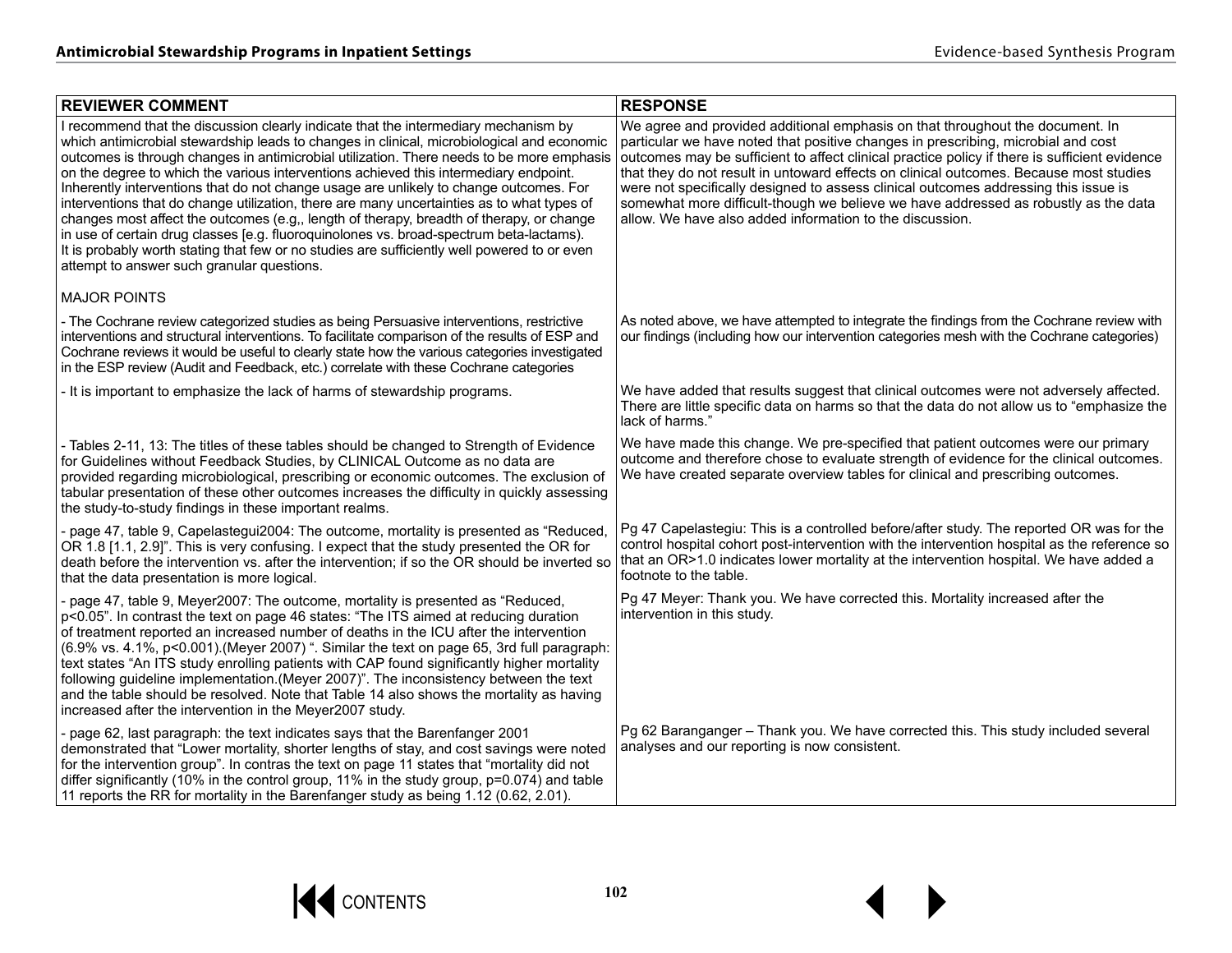| <b>REVIEWER COMMENT</b>                                                                                                                                                                                                                                                                                                                                                                                                                                                                                                                                                                                                                                                                                                                                                                                                                                                                                                                                                                                                                                                                                                                                                                                                                                                                                                        | <b>RESPONSE</b>                                                                                                                                                                                                                                                                                                                                                                                                                                                                                                                                                                                                             |  |  |  |
|--------------------------------------------------------------------------------------------------------------------------------------------------------------------------------------------------------------------------------------------------------------------------------------------------------------------------------------------------------------------------------------------------------------------------------------------------------------------------------------------------------------------------------------------------------------------------------------------------------------------------------------------------------------------------------------------------------------------------------------------------------------------------------------------------------------------------------------------------------------------------------------------------------------------------------------------------------------------------------------------------------------------------------------------------------------------------------------------------------------------------------------------------------------------------------------------------------------------------------------------------------------------------------------------------------------------------------|-----------------------------------------------------------------------------------------------------------------------------------------------------------------------------------------------------------------------------------------------------------------------------------------------------------------------------------------------------------------------------------------------------------------------------------------------------------------------------------------------------------------------------------------------------------------------------------------------------------------------------|--|--|--|
| - page 70, harms of therapy: It seems inconsistent with the data driven presentation<br>throughout the rest of the document to report that authors "speculated that two patients<br>may have had antimicrobials stopped unnecessarily. When the antimicrobials were<br>subsequently restarted, the patients improved (Yeo 2012) "Without any quantitative<br>analysis this borders on the anecdotal and would seem to have no place in the<br>presentation. If retained, there would need to be a tabular presentation of the totality of<br>findings across all studies.                                                                                                                                                                                                                                                                                                                                                                                                                                                                                                                                                                                                                                                                                                                                                      | Pg 70 We have emphasized that these are anecdotal findings. While we agree that<br>presenting data would be ideal they are not provided. We believe that including this<br>information is preferable to excluding.                                                                                                                                                                                                                                                                                                                                                                                                          |  |  |  |
| <b>MINOR POINTS</b><br>Page 1. Please change my title<br>Page 2, line 3. Indicate the date of the literature used in the prior Cochrane review.<br>Page 3. RESULTS section: reverse the order of these two sentences "We also<br>summarize three systematic reviews that were relevant to this topic. Eight were RCTs,<br>four were CCTs, four were CBA studies, and thirteen ITS studies."<br>Page 4: Formulary Restrictions and Add "AMS" (last sentence) to list of abbreviations<br>Page 13: 4th paragraph, line 6. Insert "of" between the phrase "increased risk death"<br>Page 33: 3rd text paragraph, 1st line; insert "in" into the phrase "conducted a University<br>hospital".<br>Page 40, table 7, last row: The outcome is incidence of CDI while the strength of<br>evidence, by outcome is "Low for readmission". This should be corrected.<br>Page 72:3rd full paragraph: Change "infectious control program" to "infection control<br>program"<br>Page 75, last paragraph: Pulcini2011 is cited but the reference does not appear in the<br>reference list                                                                                                                                                                                                                                                    | <b>MINOR POINTS</b><br>Thank you for your careful read of our draft report.<br>Pg 1. We have made this change.<br>Pg 2. We have added literature search dates.<br>Pg. 3. We have made this change.<br>Pg 4. We have replaced AMS with ASP throughout.<br>Pg 13. We have made this change<br>Pg 33. This paragraph has been modified and the correction has been made.<br>Pg 40. We have made this correction.<br>Pg 72. We have made this change.<br>Pg 75. Pulcini 2011 has been added to the reference list.                                                                                                              |  |  |  |
| First let me say that it is obvious how much work this report was and we appreciate it<br>immensely. Although the Cochrane Group just released an updated review on this same<br>topic, it only included studies up until 2006 and as I could tell from this review, there have<br>been many studies published since.                                                                                                                                                                                                                                                                                                                                                                                                                                                                                                                                                                                                                                                                                                                                                                                                                                                                                                                                                                                                          | Thank you.                                                                                                                                                                                                                                                                                                                                                                                                                                                                                                                                                                                                                  |  |  |  |
| Some of my suggestions are small details and others relate to the overall report<br>1. Probably my biggest concern regarding this report is that it only includes information<br>published AFTER the Cochrane analysis. While I understand the reason for this and<br>there should not be a need to redo that analysis, it makes it appear that this is all the<br>relevant literature there is, which is misleading unless someone had thoroughly read the<br>Cochrane analysis. Although there is a very small paragraph in the introduction about<br>that analysis, it doesn't do justice to the volume of literature published prior to this report.<br>In fact, the Cochrane analysis found that in those 89 studies found that antimicrobial<br>prescribing was reduced 35-42%, that ASP's decreased Clostridium difficile infections<br>(CDI) by 68%, decreased resistance in gram-negative bacteria by 25%, gram-positive<br>resistance by 10% and improved mortality by interventions aimed to improve prescribing<br>in CAP. I think it would be important to include that data either as a summary table in the<br>introduction or divided through the report under the areas that are being reviewed in the<br>current report. (a nice example is listed on page 60 where the Cochrane PCT review is<br>discussed) | 1. As noted above, we have added more information (including summary tables) from<br>the Cochrane review and we have attempted to integrate the Cochrane findings and<br>our findings. It is worth noting that although the review included 89 studies, many of the<br>outcomes are based on far fewer studies. The observed reduction in prescribing was<br>based on 76 studies and the median changes ranged from 3.5% to 42.3%. However, the<br>reported decrease in CDI was based on 5 studies, gram-negative bacteria on 9 studies,<br>gram-positive bacteria on 7 studies, and mortality in CAP patients on 4 studies |  |  |  |

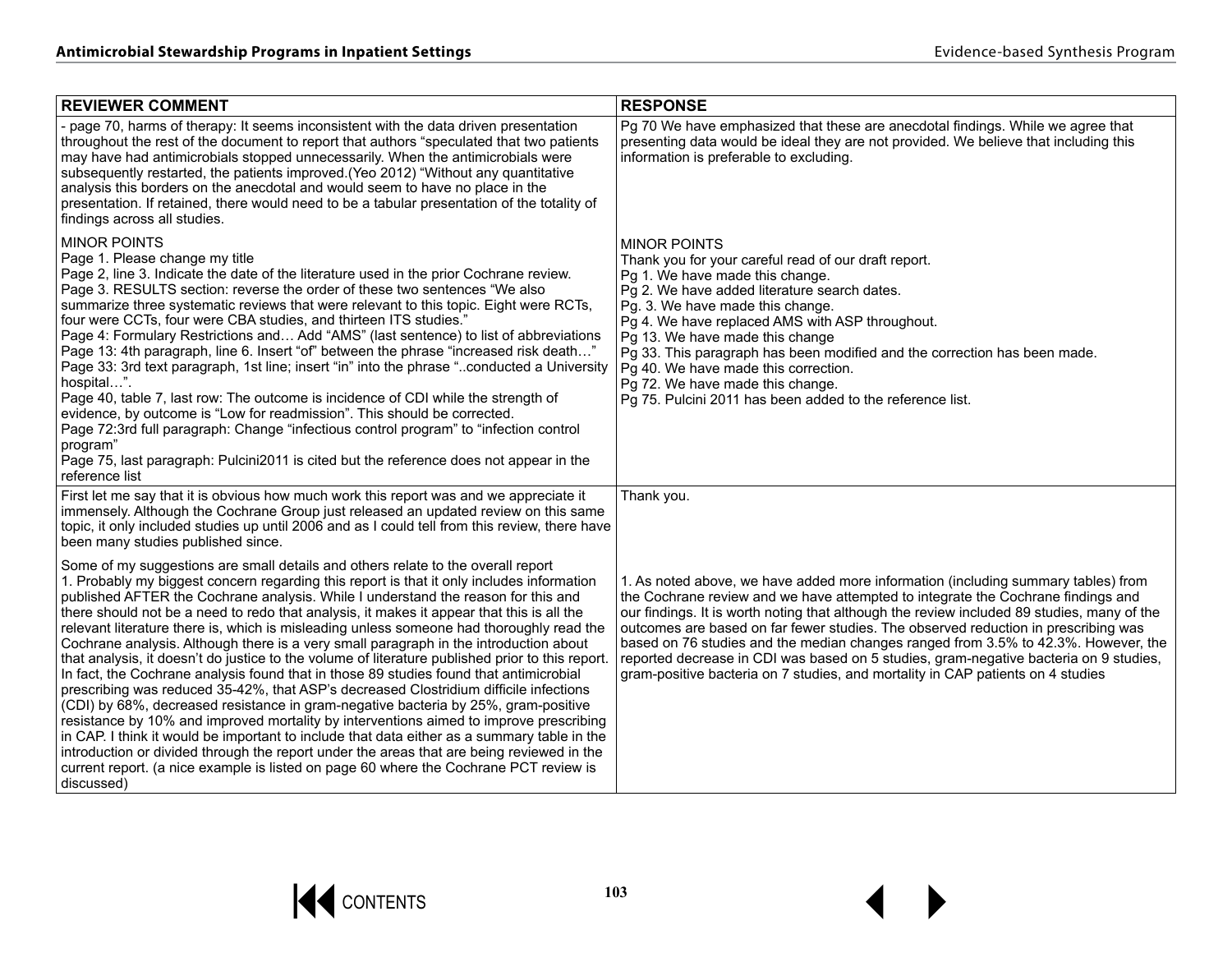| <b>REVIEWER COMMENT</b>                                                                                                                                                                                                                                                                                                                                                                                                                                                                                                                                                                                                                                                                                                                                       | <b>RESPONSE</b>                                                                                                                                                                                                                                                                                                                                                                                     |
|---------------------------------------------------------------------------------------------------------------------------------------------------------------------------------------------------------------------------------------------------------------------------------------------------------------------------------------------------------------------------------------------------------------------------------------------------------------------------------------------------------------------------------------------------------------------------------------------------------------------------------------------------------------------------------------------------------------------------------------------------------------|-----------------------------------------------------------------------------------------------------------------------------------------------------------------------------------------------------------------------------------------------------------------------------------------------------------------------------------------------------------------------------------------------------|
| 2. I found the current version extremely difficult to read. The text was dense and covered in<br>details, and the tables, while very useful, were really busy. Would it be possible to have the<br>evidence summaries made much more visible and useful, so that busy people could avoid<br>the majority of the text and just read the summaries? I'd also love to see Forest plots as<br>these are very useful to get information quickly and visually from a prolonged document.<br>Again - adding the prior studies to a forest plot from the Cochrane analysis would be<br>a way to combine / incorporate the data and be VERY useful. The audit and feedback<br>section, in particular, was almost impossible to read and retain any useful information. | 2. We have put the prescribing outcomes on a separate table from the clinical outcomes.<br>We have also placed summaries by outcome at the start of the sections about each of<br>the interventions. We have created forest plots for mortality and appropriate prescribing.<br>Due to the use of effect sizes in the Cochrane review, we did not feel it was appropriate<br>to add to their plots. |
| 3. I appreciate the attempt to break the sections by type of intervention, but as many<br>studies (and existing ASP programs) look at multiple ways to improve antimicrobial<br>use, I wonder if it wouldn't be more effective to divide by OUTCOME first (i.e. clinical,<br>microbial, use, cost), and then break out by type of intervention. I think that would be<br>easier to read and more clinically useful, and there might be less overall repetition of<br>studies in the text.                                                                                                                                                                                                                                                                     | 3. We appreciate the suggestion but have decided to leave sections organized by<br>intervention. We recognize that many interventions are multifaceted and we have<br>attempted to clarify studies that used multifaceted interventions throughout the report.                                                                                                                                      |
| 4. In tables, in addition to RR and CI, I always find raw numbers useful, as that gives a<br>more realistic understanding of the actual effect. This might fit in Executive summary table<br>2 or in the Appendix tables (include the results from each along with study characteristics).<br>Sometimes it's very useful to be able to quickly review that for a specific study.                                                                                                                                                                                                                                                                                                                                                                              | 4. The Appendix tables provide raw numbers where reported. Many studies merely<br>commented that findings were not significantly different. We thought adding to the<br>summary tables would make the table more "busy."                                                                                                                                                                            |
| 5. In the introduction, nothing is mentioned about the dwindling antibiotic pipeline and<br>why this is a crisis now. The Cochrane analysis has a really nice statement about that in<br>their introduction - maybe something similar could be mentioned.                                                                                                                                                                                                                                                                                                                                                                                                                                                                                                     | 5. We have added this to the introduction.                                                                                                                                                                                                                                                                                                                                                          |
| 6. Executive summary table $1 - I$ feel the wording "no improvement in mortality" is<br>misleading. In general, these types of interventions are not expected to reduce mortality,<br>and as stated in the text are more balancing outcomes. More useful to say "no difference<br>was seen" I love executive summary table $2$ – lots of good information in a small space.                                                                                                                                                                                                                                                                                                                                                                                   | 6. We agree and have modified the statements on Exec Summary Table 1 to focus on<br>differences as you suggested.                                                                                                                                                                                                                                                                                   |
| 7. Mention is made several times that there were "no VA studies". There are many<br>wonderful examples of studies from the VA in the Cochrane analysis. It just sounds bad<br>to say the VA hasn't participated in this.                                                                                                                                                                                                                                                                                                                                                                                                                                                                                                                                      | 7. As noted above, we have added a summary of the VA studies cited in the Cochrane<br>review and mention a VA study from which results are expected soon.                                                                                                                                                                                                                                           |
| 8. Figure 1 – I'd like more information about the 217 studies that were excluded as "not<br>included study design". Why were they excluded and do any of those provide useful<br>details that cannot be obtained from the referenced studies?                                                                                                                                                                                                                                                                                                                                                                                                                                                                                                                 | 8. As noted above, when we review studies, we do not keep track of all of the reasons<br>a study may be ineligible. Therefore studies excluded for other reasons may also have<br>been ineligible because of study design. A listing, therefore, would not be accurate. We<br>pre-specified our inclusion criteria for study designs with approval from our Technical<br>Expert Panel.              |
| 9. Page 24 - under audit and feedback, CDI should be listed under microbial outcomes,<br>not clinical outcomes. The headings and bullet points are very useful. Maybe outlining this<br>section will make it more pop more so people are drawn to the summaries. For the other key<br>findings sections, these headings weren't used. Is there a reason they aren't consistent?<br>10. Tables 2,4,6,8,10,12 are really useful                                                                                                                                                                                                                                                                                                                                 | 9. Because "screening asymptomatic individuals for C. difficile colonization is rare almost<br>all individuals diagnosed with CDI have clinical signs and symptoms. Therefore, we<br>believe that this is most appropriately classified as a clinical outcome. We have added<br>headings and bullet points to each intervention category.<br>10. Thank you.                                         |
| 11. I still find table 1 really busy. This is the meat of the entire report and should be the<br>most helpful piece. I still think it would be more effective to have the outcomes on the<br>left column (use, cost, prescribing, microbial) and have the types of interventions on<br>subsequent columns.                                                                                                                                                                                                                                                                                                                                                                                                                                                    | 11. We have split the table into two tables - one for clinical outcomes and one for<br>prescribing outcomes - to make the table more reader-friendly.                                                                                                                                                                                                                                               |
| 12. The strength of evidence tables are useful and well done<br>13. Again, the lack of inclusion of prior studies make some activities look like there isn't<br>much data. Formulary restriction and preauthorization, for example, was one of the first<br>ASP initiatives done and was well studied in the 1970's - late 1990s. As a result, very<br>few people feel the need to replicate this very large body of data. Some type of summary<br>of the existing data would give perspective.                                                                                                                                                                                                                                                               | 12. Thank you.<br>13. We recognize this limitation and have attempted to incorporate findings from the<br>Cochrane report (with literature search dates from 1980 to 2006) in our review.                                                                                                                                                                                                           |



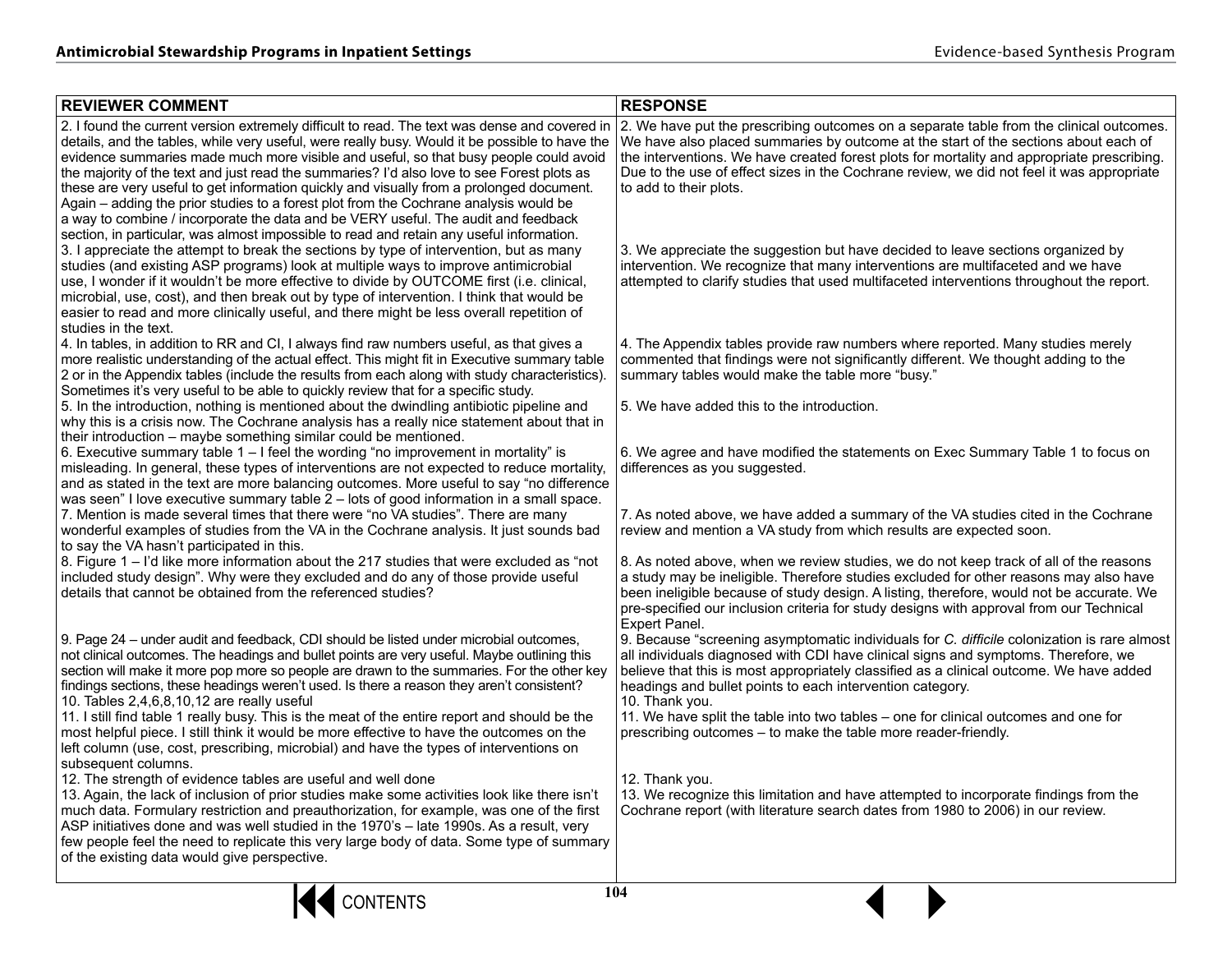| <b>REVIEWER COMMENT</b>                                                                                                                                                                                                                                                                                                                                                                                                                                                                                                                                                                                                                                                                                                                           | <b>RESPONSE</b>                                                                                                                                                                                                                                                                                                                                                                                         |  |  |  |
|---------------------------------------------------------------------------------------------------------------------------------------------------------------------------------------------------------------------------------------------------------------------------------------------------------------------------------------------------------------------------------------------------------------------------------------------------------------------------------------------------------------------------------------------------------------------------------------------------------------------------------------------------------------------------------------------------------------------------------------------------|---------------------------------------------------------------------------------------------------------------------------------------------------------------------------------------------------------------------------------------------------------------------------------------------------------------------------------------------------------------------------------------------------------|--|--|--|
| 14. For key questions #2, 3, 4 and 5 - there is no summary of the final results.<br>15. I found tables 14 and 15 very helpful, especially if someone is trying to look at ICU<br>specifically or respiratory tract infections                                                                                                                                                                                                                                                                                                                                                                                                                                                                                                                     | 14. Summaries have been added.<br>15. Thank you.                                                                                                                                                                                                                                                                                                                                                        |  |  |  |
| 16. The summary and discussion at the end was extremely well written and brings in<br>many of the additional points support ASP even considering the weakness of the current<br>evidence. Again, I think when you look at the total body of work for ASP it is much more<br>impressive than the current review suggests, although admittedly most of the studies are<br>weak in design.                                                                                                                                                                                                                                                                                                                                                           | 16. Thank you. As noted, we have attempted to include more information from the<br>Cochrane review in our review.                                                                                                                                                                                                                                                                                       |  |  |  |
| 17. References - Fine 2003 and Pulchini 2011 aren't listed in the references. Schouten<br>2007 - there are two references listed and the tables don't address which one is being<br>referred to.                                                                                                                                                                                                                                                                                                                                                                                                                                                                                                                                                  | 17. Fine 2003 has been deleted (already in Cochrane review), Pulcini has been added,<br>and we have noted the correct Schouten reference in the text.                                                                                                                                                                                                                                                   |  |  |  |
| 18. The evidence tables in Appendix D are excellent. I think they would be further<br>enhanced by including results, including the actual outcomes (% mortality, incidence of<br>CDI and MDRO, and actual costs avoided or usage changes)                                                                                                                                                                                                                                                                                                                                                                                                                                                                                                         | 18. Thank you. We reported information as provided by authors which often didn't<br>include actual outcome data.                                                                                                                                                                                                                                                                                        |  |  |  |
| There are two approaches that can be taken to improve the synthesis.                                                                                                                                                                                                                                                                                                                                                                                                                                                                                                                                                                                                                                                                              | We have attempted to integrate the findings from the Cochrane review into our review so                                                                                                                                                                                                                                                                                                                 |  |  |  |
| The first approach would be to dedicate a section for each Key Question and incorporate<br>the findings of the prior systematic reviews, perhaps adding sections to relevant tables.                                                                                                                                                                                                                                                                                                                                                                                                                                                                                                                                                              | that our review provides an update                                                                                                                                                                                                                                                                                                                                                                      |  |  |  |
| The second approach would be to expand the definition of studies to include more<br>studies that were identified in the Cochrane analysis, and include the relevant studies<br>directly in this synthesis. The quality of the studies included in the Cochrane analysis has<br>already been determined using similar assessments of quality.                                                                                                                                                                                                                                                                                                                                                                                                      |                                                                                                                                                                                                                                                                                                                                                                                                         |  |  |  |
| In either approach full synthesis should include both studies reviewed as well as findings<br>from other "syntheses".                                                                                                                                                                                                                                                                                                                                                                                                                                                                                                                                                                                                                             |                                                                                                                                                                                                                                                                                                                                                                                                         |  |  |  |
| Because the data are not formally analyzed, the heterogeneous nature of the studies,<br>and description of individual study findings seem to meld together. While the authors do<br>a reasonable job of summarizing the findings at the end of the paper, the text could be<br>improved substantially by integration of the findings at the end of each outcomes section<br>and Key Question. Currently, this is inconsistent from section to section.                                                                                                                                                                                                                                                                                            | We have standardized the reporting format for each intervention section (Key Question<br>#1) and added summary points for each key question.                                                                                                                                                                                                                                                            |  |  |  |
| I was on the TEP of this report and was therefore able to provide feedback and<br>recommendations throughout the process. I appreciated how responsive the authors<br>were to feedback. They have produced a very nice and thorough overview of this<br>complicated topic. The main drawback of this report is that the studies done on this topic<br>are not of very high quality. This is not something that the authors can change. However,<br>they do an excellent job of highlighting this limitation. I do wonder if they should also<br>comment on how a disruptive innovation is necessary to tackle this problem – perhaps,<br>the focus should be away from ASP and toward appropriate diagnosis. But, overall, an<br>outstanding job. | Thank you. Given the length of the report and likely speculation regarding this point we<br>have elected not to further comment.                                                                                                                                                                                                                                                                        |  |  |  |
| Page 3, 3rd paragraph and page 14, last paragraph: Add "VA Greater Los Angeles<br>Healthcare System" after "Chief, Infectious Diseases" and delete "Program" from<br>"Antimicrobial Stewardship Task Force."                                                                                                                                                                                                                                                                                                                                                                                                                                                                                                                                      | Pg 3. Thank you. We have made these changes.                                                                                                                                                                                                                                                                                                                                                            |  |  |  |
| Page 4: Audit and Feedback section: Would recommend inserting a brief definition<br>of what the authors considered to represent "audit and feedback" and how it is<br>distinguished from "preauthorization." For example, the Rattanaumpawan 2010 study fell<br>under "preauthorization" even though the "drug use evaluation" done in the study was<br>done up to 3 days following the prescription being written.                                                                                                                                                                                                                                                                                                                               | Pg 4. We have clarified that we considered studies to be "audit and feedback" if<br>feedback on an individual patient basis was provided within 24 hours of the review and<br>was provided directly to the prescriber (either written or verbally). The Rattanaumpawan<br>study includes elements of audit and feedback and we have clarified throughout the<br>report which studies were multifaceted. |  |  |  |



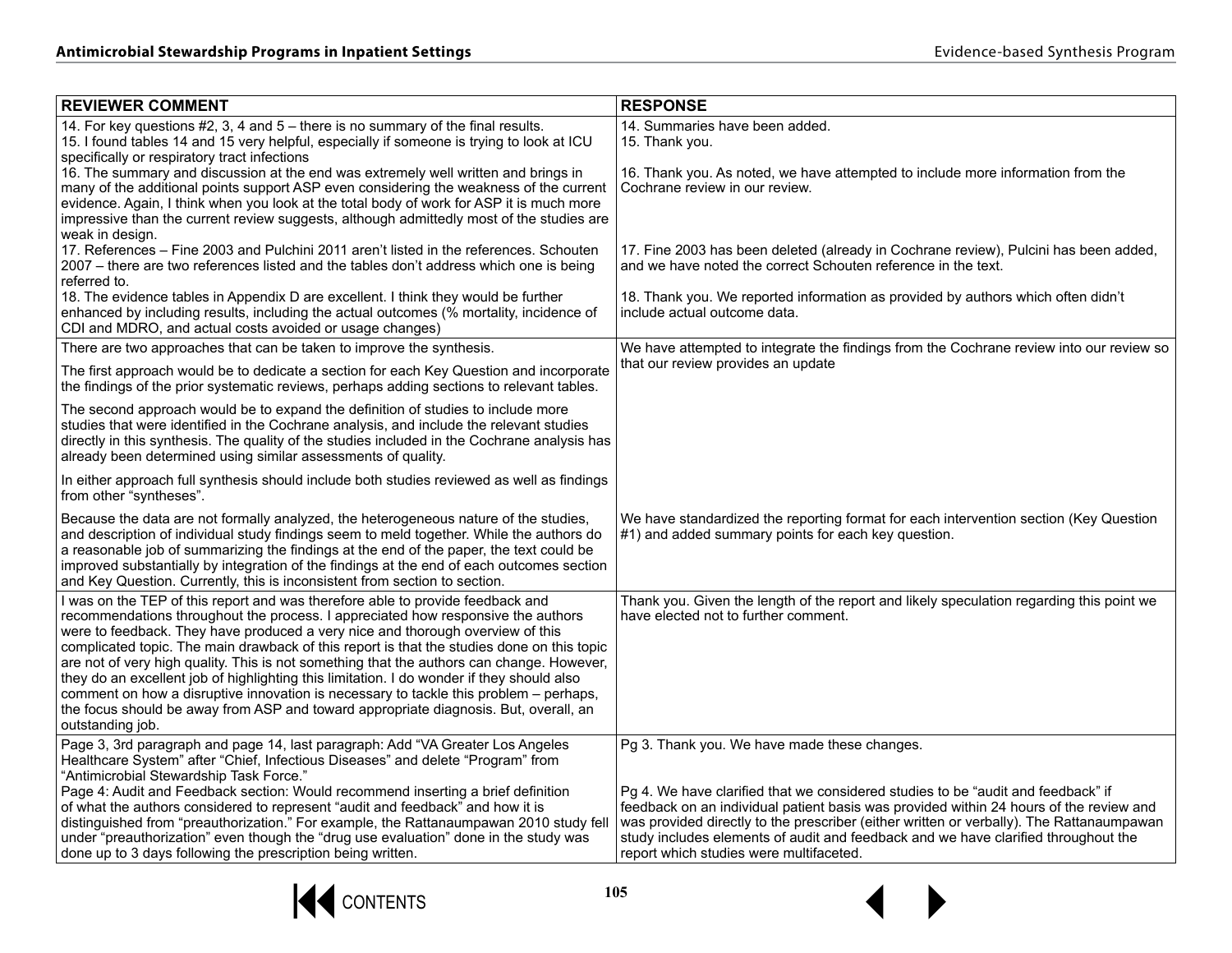| <b>REVIEWER COMMENT</b>                                                                                                                                                                                                                                                                                                                                                                                                                                                                                                                                                                                                                                                                                                                                                                                                                                                                                                                                                                                                                                                                                                                                                                                                                                                                   | <b>RESPONSE</b>                                                                                                                                                                                                                                                                                                                                                                                                                                                                                    |
|-------------------------------------------------------------------------------------------------------------------------------------------------------------------------------------------------------------------------------------------------------------------------------------------------------------------------------------------------------------------------------------------------------------------------------------------------------------------------------------------------------------------------------------------------------------------------------------------------------------------------------------------------------------------------------------------------------------------------------------------------------------------------------------------------------------------------------------------------------------------------------------------------------------------------------------------------------------------------------------------------------------------------------------------------------------------------------------------------------------------------------------------------------------------------------------------------------------------------------------------------------------------------------------------|----------------------------------------------------------------------------------------------------------------------------------------------------------------------------------------------------------------------------------------------------------------------------------------------------------------------------------------------------------------------------------------------------------------------------------------------------------------------------------------------------|
| Page 6: Executive Summary Table 1 (and page 22, Table 1): Would report microbial<br>outcomes in a similar format to how prescribing outcomes are reported (i.e. "+" for<br>positive relationship, "≈" for no clear relationship, "-" for negative relationship). For<br>example, under "Prospective Audit and Feedback" Microbial Outcomes, would say<br>"mixed outcome $\approx$ 1 study; decrease in MRSA $\approx$ 2 studies."<br>Page 13, 9th line up from bottom: Insert "of" between "risk" and "death."<br>Page 20, "Existing Systematic Review" section: I would include a more in-depth<br>discussion of the existing Cochrane review and define exactly how this current review<br>is different. I'd delineate how the Cochrane review approaches the topic primarily by<br>distinguishing restrictive versus persuasive interventions, while this review focus more on<br>format of intervention (i.e. audit-feedback vs. formulary restriction vs. guidelines vs. CDS<br>vs. protocol). It might be worth mentioning that the Cochrane review did find significant<br>reduction in mortality for interventions intended to increase effective prescribing for<br>pneumonia; I might break down the studies examined in that section according to our<br>intervention formats. | Pg. 6.<br>Pg 13. Thank you. We have made this change.<br>Pg 20. We have added information about the Cochrane review (included studies,<br>characterization of studies, outcomes) and clarified how the current review is different.                                                                                                                                                                                                                                                                |
| Page 33, 3rd line of the 1st paragraph under "Characteristics of Studies": Add "two were"<br>between "and" and "ITS."                                                                                                                                                                                                                                                                                                                                                                                                                                                                                                                                                                                                                                                                                                                                                                                                                                                                                                                                                                                                                                                                                                                                                                     | Pg 33. Thank you. With the addition of 2 studies, this paragraph has been modified.                                                                                                                                                                                                                                                                                                                                                                                                                |
| Page 33, 2nd paragraph under "Characteristics of Studies": Explain why<br>Rattanaumpawan study was included under formulary restriction and not audit and<br>feedback (see above).                                                                                                                                                                                                                                                                                                                                                                                                                                                                                                                                                                                                                                                                                                                                                                                                                                                                                                                                                                                                                                                                                                        | Pg 33. As noted above, we have added more information about multifaceted studies.                                                                                                                                                                                                                                                                                                                                                                                                                  |
| Page 55: last paragraph, 1st line: add "6" to "Oosterheert 200"<br>Page 55, last paragraph, 6th line: Would recommend breaking up sentence by putting<br>period before "however."<br>Page 75: first paragraph, 1st line: Delete "that" prior to "low"<br>Page 84: References: Please add the Pulcini 2011 study (included in the Protocol<br>section) to the references                                                                                                                                                                                                                                                                                                                                                                                                                                                                                                                                                                                                                                                                                                                                                                                                                                                                                                                   | Pg 55. Thank you. References have been converted to superscript format.<br>Pg 55. Thank you. To make the document more readable, many of the study details have<br>been eliminated from the text and appear only on the Appendix tables.<br>Pg 75. Thank you. We have made this change.<br>Pg 84. Thank you, the reference has been added.                                                                                                                                                         |
| If my comments are off target then please ignore, but I am concerned that the<br>conclusions of the synthesis are difficult and non-specific. There is more information<br>in the literature that might be more helpful, albeit the studies are of low quality. The<br>structure and policies that represent our best guesses for stewardship should be<br>discussed.                                                                                                                                                                                                                                                                                                                                                                                                                                                                                                                                                                                                                                                                                                                                                                                                                                                                                                                     | We have attempted to clarify and refine the conclusions. We have reviewed other<br>potentially eligible studies and included them if they met criteria. We have discussed the<br>structures and policies whereby evidence may guide in stewardship implementation and<br>have suggested areas for future research and evaluation of implemented programs; the<br>latter is a particularly critical need given the low quality of existing data and the limited<br>applicability to other settings. |
| Table 1 (page 23): It is challenging to quickly understand framework for data included in<br>outcome columns. The reader may be misled with $+$ and $\approx$ symbols.                                                                                                                                                                                                                                                                                                                                                                                                                                                                                                                                                                                                                                                                                                                                                                                                                                                                                                                                                                                                                                                                                                                    | We have created separate tables for clinical and prescribing outcomes to clarify the<br>reporting.                                                                                                                                                                                                                                                                                                                                                                                                 |
| 5. Please provide any recommendations on how this report can be revised to more directly address or assist implementation needs.                                                                                                                                                                                                                                                                                                                                                                                                                                                                                                                                                                                                                                                                                                                                                                                                                                                                                                                                                                                                                                                                                                                                                          |                                                                                                                                                                                                                                                                                                                                                                                                                                                                                                    |
| A fuller synthesis of the results of this analysis (supplemented by apparently missing<br>articles as identified previously) with the results of prior Cochrane reviews would be quite<br>useful.                                                                                                                                                                                                                                                                                                                                                                                                                                                                                                                                                                                                                                                                                                                                                                                                                                                                                                                                                                                                                                                                                         | We have added more information from the Cochrane review and have attempted to<br>integrate their findings with our findings.                                                                                                                                                                                                                                                                                                                                                                       |
| Please try to decrease the text and increase the use of Forest plots or graphs as<br>described above                                                                                                                                                                                                                                                                                                                                                                                                                                                                                                                                                                                                                                                                                                                                                                                                                                                                                                                                                                                                                                                                                                                                                                                      | We have attempted to decrease the text. We have added forest plots for mortality and<br>appropriate prescribing - the two outcomes where authors reported, or we were able to<br>calculate, risk ratios.                                                                                                                                                                                                                                                                                           |
| A modification of the framework for a more user friendly version is much needed for<br>stewardship implementers to read and comprehend these data. The repetition of studies<br>in the text and tables should be streamlined.                                                                                                                                                                                                                                                                                                                                                                                                                                                                                                                                                                                                                                                                                                                                                                                                                                                                                                                                                                                                                                                             | We have attempted to create more reader-friendly tables and we have attempted to<br>streamline the text and avoid duplication.                                                                                                                                                                                                                                                                                                                                                                     |

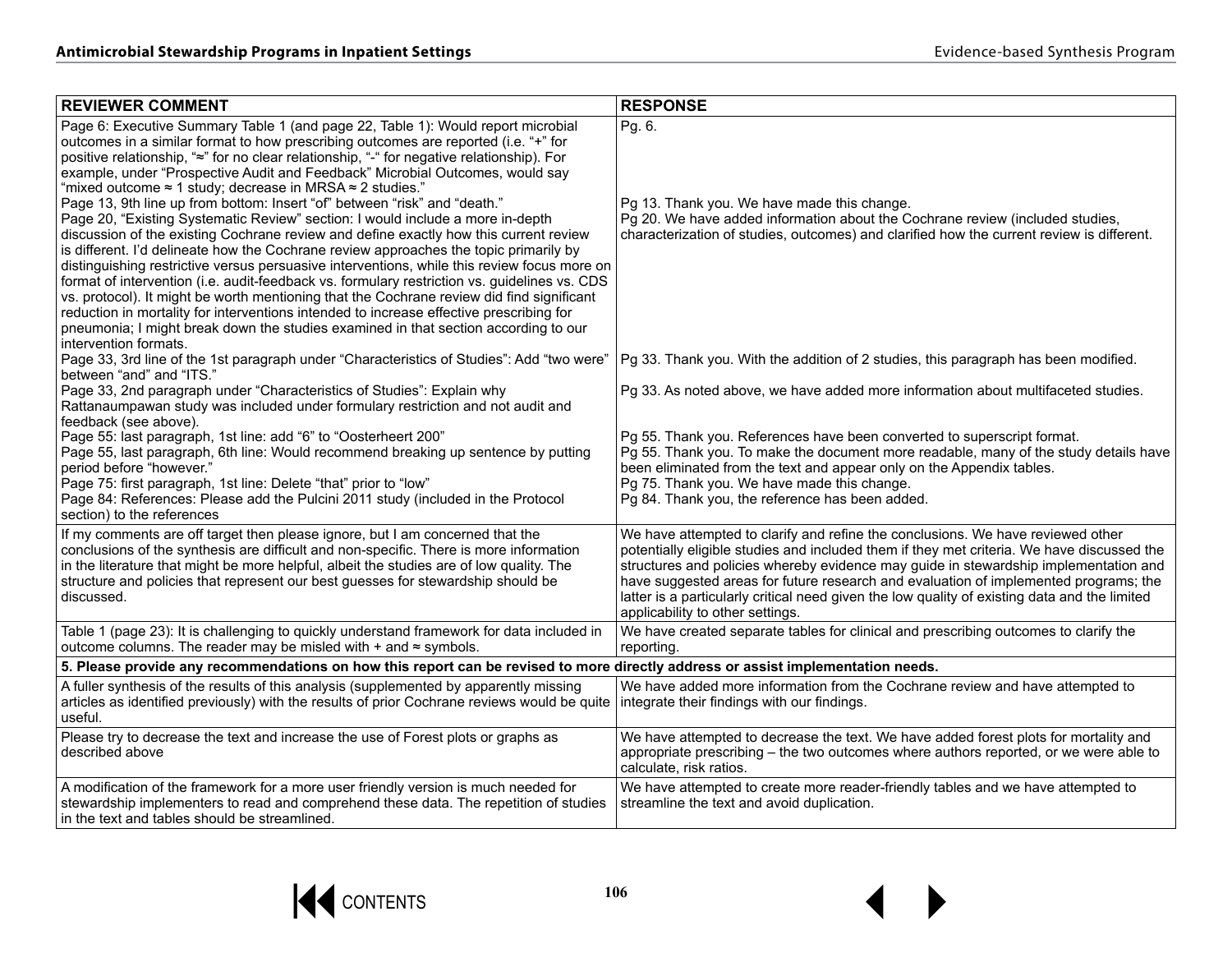# **APPENDIX D. EVIDENCE TABLES**

# **Table 1. Audit and Feedback Interventions: Study Characteristics**

| <b>Author year</b><br>Geographic<br>area            | <b>Purpose of</b><br>intervention                                       | Intervention (core activity) (n)                                                                                                                                                                                                                                                                                                                                                                                              | <b>Supplements to</b><br>core activity                                                                                              | <b>Intervention</b><br>staff                                                                                   | Institutional<br>stewardship<br>resources                            | Comparator<br>or second<br>intervention<br>(n)                                 | <b>Study design</b> |
|-----------------------------------------------------|-------------------------------------------------------------------------|-------------------------------------------------------------------------------------------------------------------------------------------------------------------------------------------------------------------------------------------------------------------------------------------------------------------------------------------------------------------------------------------------------------------------------|-------------------------------------------------------------------------------------------------------------------------------------|----------------------------------------------------------------------------------------------------------------|----------------------------------------------------------------------|--------------------------------------------------------------------------------|---------------------|
| Cairns 2013 <sup>57</sup><br>Pacific<br>(Australia) | Evaluate effect<br>of program on<br>broad-spectrum<br>antimicrobial use | Antimicrobial stewardship ward rounds with<br>review and feedback                                                                                                                                                                                                                                                                                                                                                             | Web-based<br>antimicrobial<br>approval system<br>for restricted<br>antimicrobials                                                   | Stewardship<br>pharmacist, ID<br>registrar and/or<br>physician                                                 | Computerized<br>approval<br>system                                   | Usual<br>care (pre-<br>intervention)                                           | <b>ITS</b>          |
| Lesprit 2013 <sup>1</sup><br>Europe<br>(France)     | Evaluate clinical<br>impact of program                                  | Post-prescription review followed by direct<br>interaction with prescribing physician                                                                                                                                                                                                                                                                                                                                         | Guidelines,<br>education, presence<br>of ID physician,<br>systematic evaluation<br>of positive blood<br>cultures by ID<br>physician | ID physician                                                                                                   | Computer-<br>generated<br>listing of<br>antimicrobials<br>prescribed | Usual care<br>by ward<br>physician (ID<br>physician<br>available as<br>needed) | <b>RCT</b>          |
| Elligsen<br>20126<br>North<br>America<br>(Canada)   | Evaluate impact of<br>program                                           | Antimicrobial stewardship pharmacist reviewed<br>records for all patients receiving 3 days of therapy<br>with broad-spectrum antimicrobials; consulted<br>with senior ID pharmacist and then ID physician if<br>opportunity for optimization of therapy; approved<br>suggestions were placed in patient chart and<br>verbally conveyed to members of critical care<br>team; similar review on 10 <sup>th</sup> day of therapy | <b>NR</b>                                                                                                                           | Antimicrobial<br>stewardship<br>pharmacist,<br>senior ID<br>pharmacist, ID<br>physician, critical<br>care team | <b>NR</b>                                                            | Usual<br>care (pre-<br>intervention)                                           | <b>ITS</b>          |
| Magedanz<br>201259<br>South<br>America<br>(Brazil)  | Improve appropriate-<br>ness                                            | Stage 1: physician reviewed antimicrobials,<br>provided written feedback (in record within 24<br>hours)<br>Stage 2: pharmacist added to team to follow<br>patients prospectively<br>Stage 3: fluoroquinoloness, 3rd generation<br>cephalosporins, carbapenems, and vancomycin<br>all restricted, penicillins encouraged                                                                                                       | Pharmacist<br>suggested de-<br>escalation based<br>on cultures, and IV<br>to PO switch after 3<br>days                              | ID physician (2)<br>hours daily) and<br>(later phase)<br>ID trained<br>pharmacist<br>(4hours/day)              | See staff                                                            | Usual<br>care (pre-<br>intervention)                                           | <b>ITS</b>          |

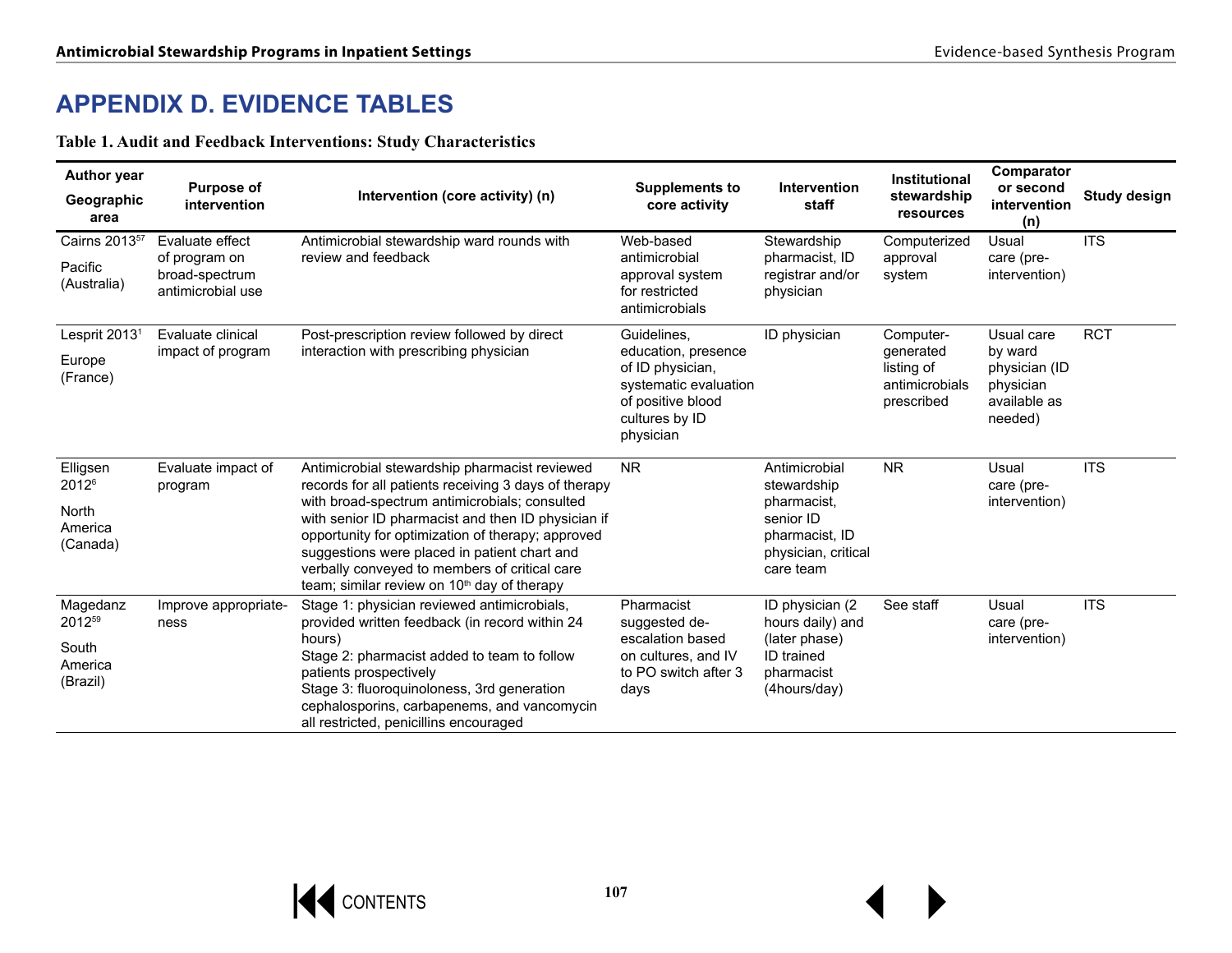| <b>Author year</b><br>Geographic<br>area         | <b>Purpose of</b><br>intervention                                                                                                                                                                                                        | Intervention (core activity) (n)                                                                                                                                                                                                                                                                                                                                                    | <b>Supplements to</b><br>core activity                                        | Intervention<br>staff                                                                                         | <b>Institutional</b><br>stewardship<br>resources                                                                                                                      | Comparator<br>or second<br>intervention<br>(n)                                                                                   | <b>Study design</b>                                                            |
|--------------------------------------------------|------------------------------------------------------------------------------------------------------------------------------------------------------------------------------------------------------------------------------------------|-------------------------------------------------------------------------------------------------------------------------------------------------------------------------------------------------------------------------------------------------------------------------------------------------------------------------------------------------------------------------------------|-------------------------------------------------------------------------------|---------------------------------------------------------------------------------------------------------------|-----------------------------------------------------------------------------------------------------------------------------------------------------------------------|----------------------------------------------------------------------------------------------------------------------------------|--------------------------------------------------------------------------------|
| Standiford<br>20127<br>North<br>America (US)     | Decrease ineffective<br>or excessive<br>antimicrobials,<br>identify IV to PO<br>conversion, suggest<br>ID consults when<br>appropriate Prioritize<br>restricted drugs,<br>areas of medical<br>center not served by<br>specialized ID MDs | Prospective audit and feedback, and pre-<br>authorization requiring page to ID fellow 24 hours/<br>day. Preauthorization was present before and<br>after the prospective audit and feedback                                                                                                                                                                                         | Guidelines and<br>policies where<br>applicable                                | ID doc (50%<br>effort); ID<br>pharmacist<br>(80% effort),<br>data analyst (5%<br>effort)                      | Used "Pharm-<br>Watch" as<br>a decision<br>support system<br>"designed<br>to assist in<br>antimicrobial<br>utilization":<br>implemented<br>1/2 way through<br>program | Usual<br>care (pre-<br>intervention)                                                                                             | <b>ITS</b>                                                                     |
| Teo 2012 <sup>8</sup><br>Pacific<br>(Singapore)  | Evaluate impact<br>of whole-system<br>stewardship program                                                                                                                                                                                | 2-stage audit of selected antimicrobials with<br>feedback if inappropriate                                                                                                                                                                                                                                                                                                          | Guidelines for<br>antimicrobial use.<br>protocol for IV to oral<br>conversion | Team - ID<br>physician,<br>clinical micro-<br>biologist, clinical<br>pharmacists                              | IT system<br>to identify<br>patients<br>prescribed the<br>audited anti-<br>microbials,<br>stewardship<br>team                                                         | Usual<br>care (pre-<br>intervention)                                                                                             | ITS (Note:<br>only<br>antimicrobial<br>consumption<br>data analyzed<br>as ITS) |
| <b>Weiss 20114</b><br>North<br>America (US)      | Improve mortality                                                                                                                                                                                                                        | Prompting during daily rounds. A non-care<br>providing resident physician (the prompter)<br>initiated discussion with attending physician if any<br>parameters overlooked: 1) empiric antimicrobial<br>utilization, 2) mechanical ventilation weaning,<br>3) central venous catheters (CVCs), 4) Foley<br>urinary catheters, and 5) DVT and 6) stress ulcer<br>prophylaxis. (n=140) | Checklist for these<br>parameters                                             | Resident<br>physician                                                                                         | <b>NR</b>                                                                                                                                                             | Usual<br>care (with<br>checklist but<br>no prompting)<br>$(n=125)$                                                               | CCT                                                                            |
| Yeo 2012 <sup>60</sup><br>Pacific<br>(Singapore) | Decrease<br>inappropriate<br>prescribing of<br>selected number of<br>antimicrobials                                                                                                                                                      | Prospective audit and feedback for carbapenems, None<br>3rd and 4th generation cephalosporins,<br>piperacillin-tazobactam, and vancomycin                                                                                                                                                                                                                                           |                                                                               | Full time<br>pharmacist,<br>supported by<br>micro-biologist<br>and an ID<br>physician (both<br>$10\%$ effort) | <b>NR</b>                                                                                                                                                             | ITS-but used<br>prescribed<br>antimicrobials<br>for other<br>patients<br>in same<br>hospital over<br>same period<br>as a control | <b>ITS</b>                                                                     |
| <b>Bornard</b><br>$2011^9$<br>Europe<br>(France) | Improve quality of<br>prescriptions                                                                                                                                                                                                      | ID specialist visit 3x/week with real time feedback<br>to prescribers                                                                                                                                                                                                                                                                                                               | Education, daily<br>meetings of<br>intensivists and<br>bacteriologist         | ID physician,<br>bacteriologist                                                                               | N <sub>R</sub>                                                                                                                                                        | Usual<br>care (pre-<br>intervention)                                                                                             | <b>ITS</b>                                                                     |

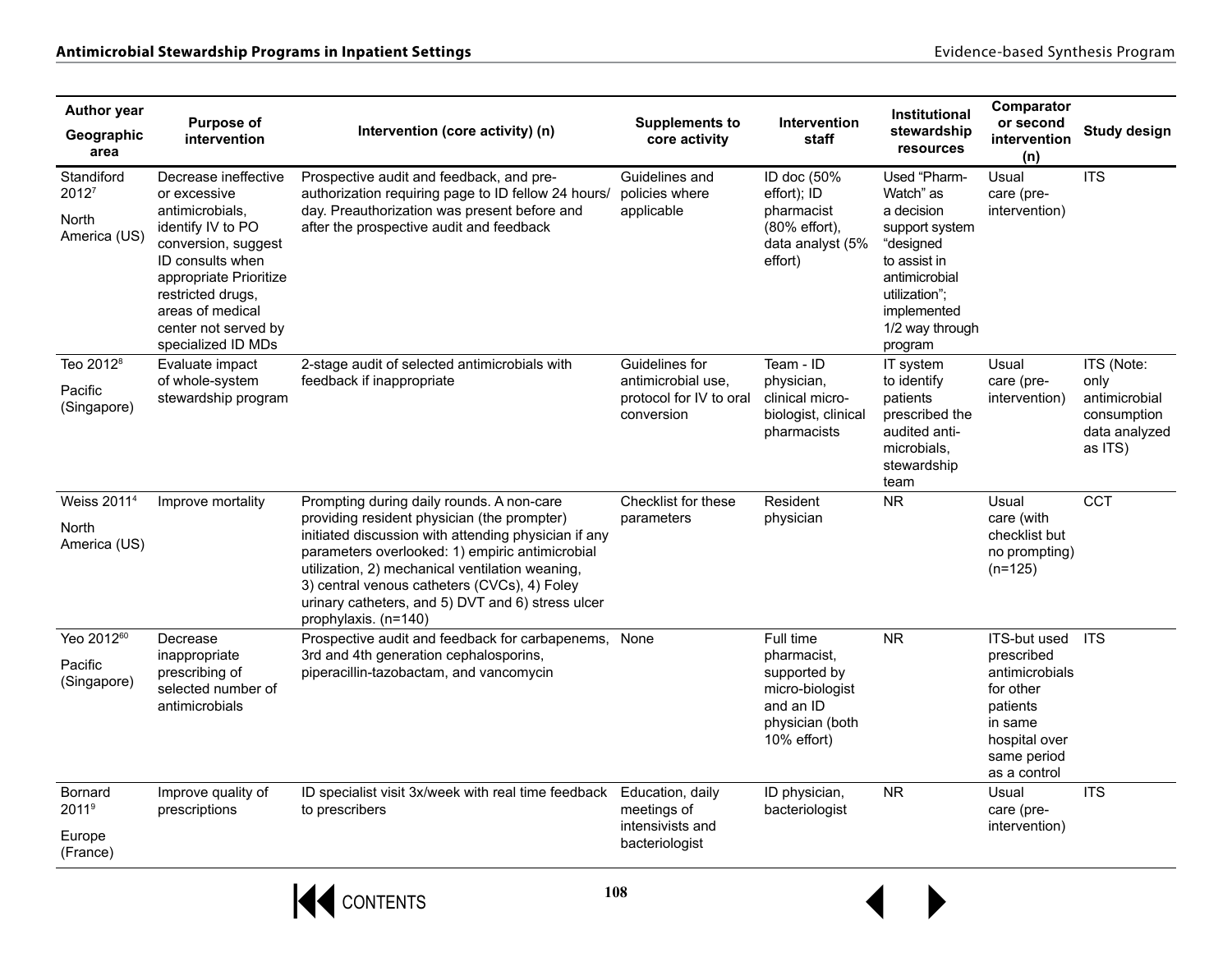| <b>Author year</b><br>Geographic<br>area                 | <b>Purpose of</b><br>intervention                                                                                               | Intervention (core activity) (n)                                                                                                                                                                                      | <b>Supplements to</b><br>core activity                         | <b>Intervention</b><br>staff                                         | <b>Institutional</b><br>stewardship<br>resources                     | Comparator<br>or second<br><i>intervention</i><br>(n)                                                                      | <b>Study design</b>                                                                                                                                               |
|----------------------------------------------------------|---------------------------------------------------------------------------------------------------------------------------------|-----------------------------------------------------------------------------------------------------------------------------------------------------------------------------------------------------------------------|----------------------------------------------------------------|----------------------------------------------------------------------|----------------------------------------------------------------------|----------------------------------------------------------------------------------------------------------------------------|-------------------------------------------------------------------------------------------------------------------------------------------------------------------|
| Dunn 2011 <sup>10</sup><br>Europe<br>(Ireland)           | Increase switch<br>rate from IV to oral<br>and thus decrease<br>duration of IV and<br>costs                                     | Application of stickers for switch to oral<br>antimicrobial therapy to the drug chart; contacted<br>by pharmacists if necessary (n=72 in phase 2)                                                                     | None                                                           | Clinical<br>pharmacists                                              | <b>NR</b>                                                            | Usual care<br>$(n=44)$ in<br>phase 2) (in-<br>cluded phar-<br>macist review<br>of chart and<br>contacting<br>provider)     | CBA (wards<br>designated as<br>intervention<br>or control)                                                                                                        |
| Manuel 2010 <sup>5</sup><br>Europe<br>(Switzerland)      | Improve appropriate-<br>ness                                                                                                    | Standardized review of intravenous antimicrobial<br>therapy three days after prescription                                                                                                                             | None                                                           | ID physician                                                         | <b>NR</b>                                                            | Usual care                                                                                                                 | CCT<br>(prospective,<br>cross-over<br>study over<br>26-month<br>periods in 2<br>similar wards                                                                     |
| Camins 2009 <sup>2</sup><br><b>North</b><br>America (US) | Improve appropriate-<br>ness                                                                                                    | Antimicrobial utilization team. 390 prescriptions of<br>target drugs piperacillin-tazobactam, vancomycin,<br>or levofloxacin                                                                                          | Pocket cards with<br>institutional AM GL<br>for all physicians | ID physician<br>(faculty member)<br>and an ID clinical<br>pharmacist | Microbiology<br>lab.<br>institutional<br>antimicrobial<br>guidelines | Usual care<br>(pocket cards<br>reflecting<br>institutional<br>guidelines)<br>(n=394 pre-<br>scriptions of<br>target drugs) | RCT (internal<br>medicine<br>teams)                                                                                                                               |
| Liebowitz<br>$2008_{58}$<br>Europe (UK)                  | Reduce cephalospo-<br>rin and ciprofloxacin<br>prescribing (inter-<br>mediate) in order to<br>reduce rate of MRSA<br>bacteremia | Clinical microbiologist rounded with some teams<br>(n=NR): B: Guidelines published + education +<br>advice available                                                                                                  | None                                                           | Clinical micro-<br>biologists<br>(European<br>model)                 | <b>NR</b>                                                            | Usual<br>care (pre-<br>intervention)                                                                                       | <b>ITS</b>                                                                                                                                                        |
| Masia 2008 <sup>3</sup><br>Europe<br>(Spain)             | Reduction in<br>consumption<br>of targeted<br>antimicrobials                                                                    | Prospective audit and feedback vs. control for<br>all levofloxacin, vancomycin, and carbapenem<br>prescriptions. N=146 (8 of original 154 excluded)<br>for intervention group, n=132 (10 of original 142<br>excluded) | None                                                           | Pharmacist<br>and an ID<br>physician; no<br>time commitment<br>given | <b>NR</b>                                                            | Daily<br>review by<br>pharmacist<br>who recorded<br>data but<br>made no<br>intervention                                    | RCT, unit of<br>randomization<br>=prescription<br>for one of<br>the drugs;<br>patients could<br>be enrolled $>1$<br>time (during<br>admission or<br>re-admission) |

ID = infectious disease; IV = intravenous; NR = not reported; RCT = randomized controlled trial; CCT = controlled clinical trial; CBA = controlled before and after; ITS = interrupted time series



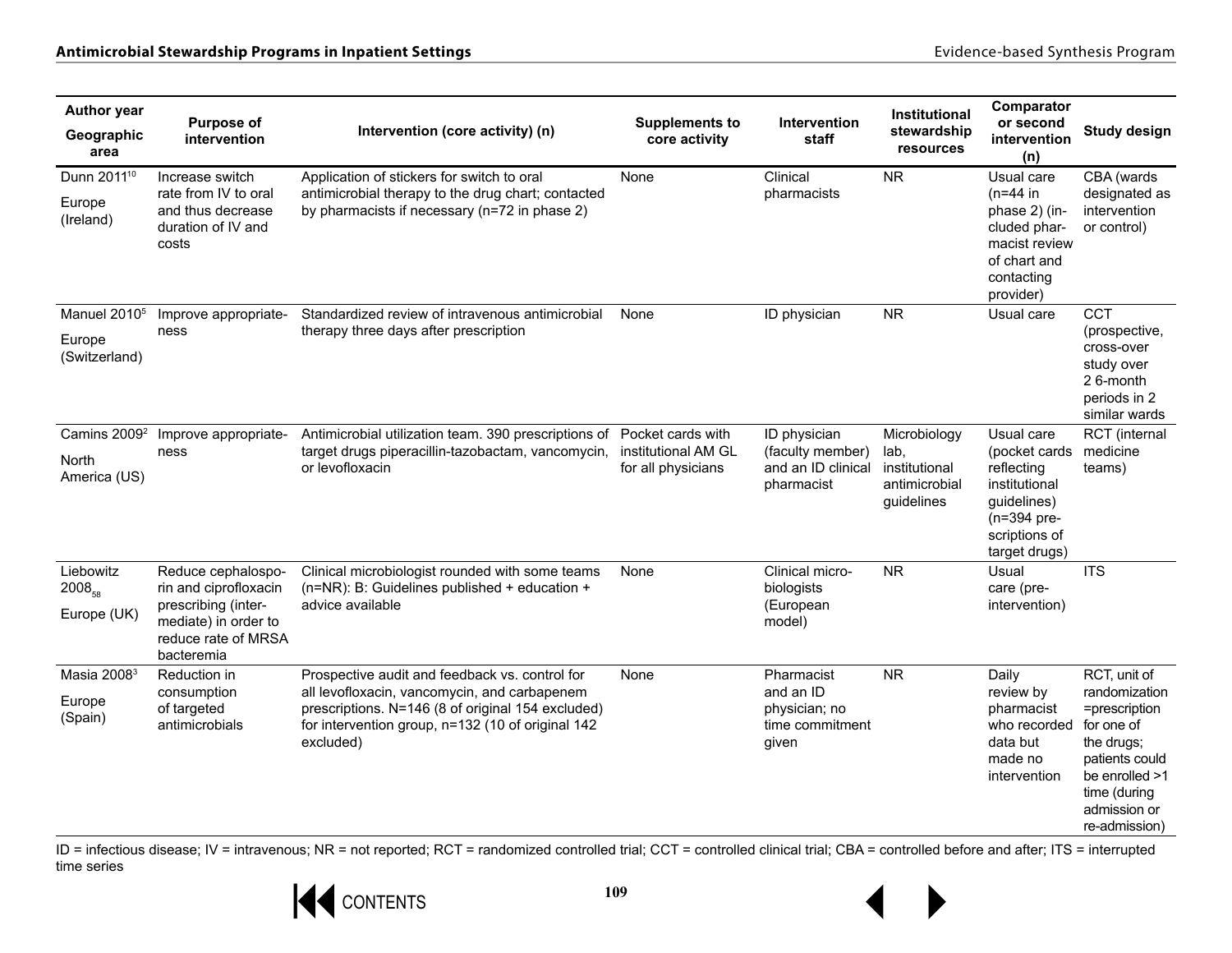| <b>Author year</b>        | <b>Hospital</b><br>type | <b>Site</b>                                                                                    | <b>Patients</b>                                                                                                                                                                                                                                                                              | <b>Exclusion criteria</b>                                                                                                                                                                                                                                                               | Suspected site of<br>infection                                                                                           | <b>Suspected</b><br>organism                                                                                                                |
|---------------------------|-------------------------|------------------------------------------------------------------------------------------------|----------------------------------------------------------------------------------------------------------------------------------------------------------------------------------------------------------------------------------------------------------------------------------------------|-----------------------------------------------------------------------------------------------------------------------------------------------------------------------------------------------------------------------------------------------------------------------------------------|--------------------------------------------------------------------------------------------------------------------------|---------------------------------------------------------------------------------------------------------------------------------------------|
| Cairns 2013 <sup>2</sup>  | Tertiary<br>teaching    | Medical and<br>surgical wards,<br>ICU                                                          | N=2254 identified as requiring review<br>by stewardship team post-intervention<br>(i.e., receiving $\geq 1$ restricted antimicrobial<br>for non-standard indication, approval<br>expired, or pharmacist alert been created);<br>recommendations for n=779 (median age<br>66 years, 65% male) | Already had formal ID consult;<br>admitted under lung transplant/cystic<br>fibrosis, hematology and bone marrow<br>transplant, or burns services (ID<br>physicians performed regular rounds<br>for these services)                                                                      | All                                                                                                                      | <b>NR</b>                                                                                                                                   |
| Lesprit 2013 <sup>1</sup> | University              | Medical and<br>surgical wards                                                                  | N=854; treated with one of 15 targeted<br>antimicrobials for at least 3 days                                                                                                                                                                                                                 | ID physician advice requested within<br>first 3 days of initiating therapy for the<br>infectious episode, acute leukemia,<br>expected survival <30 days<br>After randomized, excluded<br>if antimicrobial therapy was<br>discontinued, hospital discharge,<br>transfer to ICU, or death | All (most frequent:<br>urinary tract-24%, lower<br>respiratory-21%, skin<br>and soft tissue-16%,<br>digestive tract-13%) | In subset of 352<br>with microbiological<br>documentation,<br>most frequent<br>were enterobacter-<br>iacae-22%, Gram-<br>positive cocci-10% |
| Elligsen<br>20126         | Tertiary care           | Three level III<br>ICUs (general<br>critical care,<br>cardiovascular,<br>burn)                 | N=717 stewardship team evaluations;<br>suggestion for change in 247 orders (34%)                                                                                                                                                                                                             | <b>NR</b>                                                                                                                                                                                                                                                                               | Multiple                                                                                                                 | <b>NR</b>                                                                                                                                   |
| Magedanz<br>201259        | Unclear                 | Medical unit<br>(cardiology<br>patients)                                                       | <b>NR</b>                                                                                                                                                                                                                                                                                    | <b>NR</b>                                                                                                                                                                                                                                                                               | <b>NR</b>                                                                                                                | Multiple                                                                                                                                    |
| Standiford<br>20127       | University              | Mixture                                                                                        | <b>NR</b>                                                                                                                                                                                                                                                                                    | None                                                                                                                                                                                                                                                                                    | All                                                                                                                      | Multiple                                                                                                                                    |
| Teo 2012 <sup>8</sup>     | "General"               | Surgery, renal<br>medicine and<br>endocrinology<br>departments<br>(only 3 that<br>volunteered) | Evaluated 1,535 prescriptions in 1,099<br>patients (included 168 prophylactic<br>prescriptions); no age/gender data                                                                                                                                                                          | <b>NR</b>                                                                                                                                                                                                                                                                               | Multiple                                                                                                                 | <b>NR</b>                                                                                                                                   |
| Weiss 2011 <sup>4</sup>   | University,<br>urban    | <b>MICU</b>                                                                                    | Adults                                                                                                                                                                                                                                                                                       | Patients physically located in different<br>ICU > first 72 hours of ICU stay;<br>patients transferred from different ICU<br>service; patients transferred to different<br>ICU service within 12 hours of MICU<br>admission                                                              | All                                                                                                                      | All                                                                                                                                         |
| Yeo 2012 <sup>60</sup>    | University              | Medical<br>(oncology unit)                                                                     | 556 patients, with 580 stewardship recs;<br>1,276 cases of audited antimicrobials; no<br>age/gender data                                                                                                                                                                                     | <b>NR</b>                                                                                                                                                                                                                                                                               | All                                                                                                                      | Multiple                                                                                                                                    |

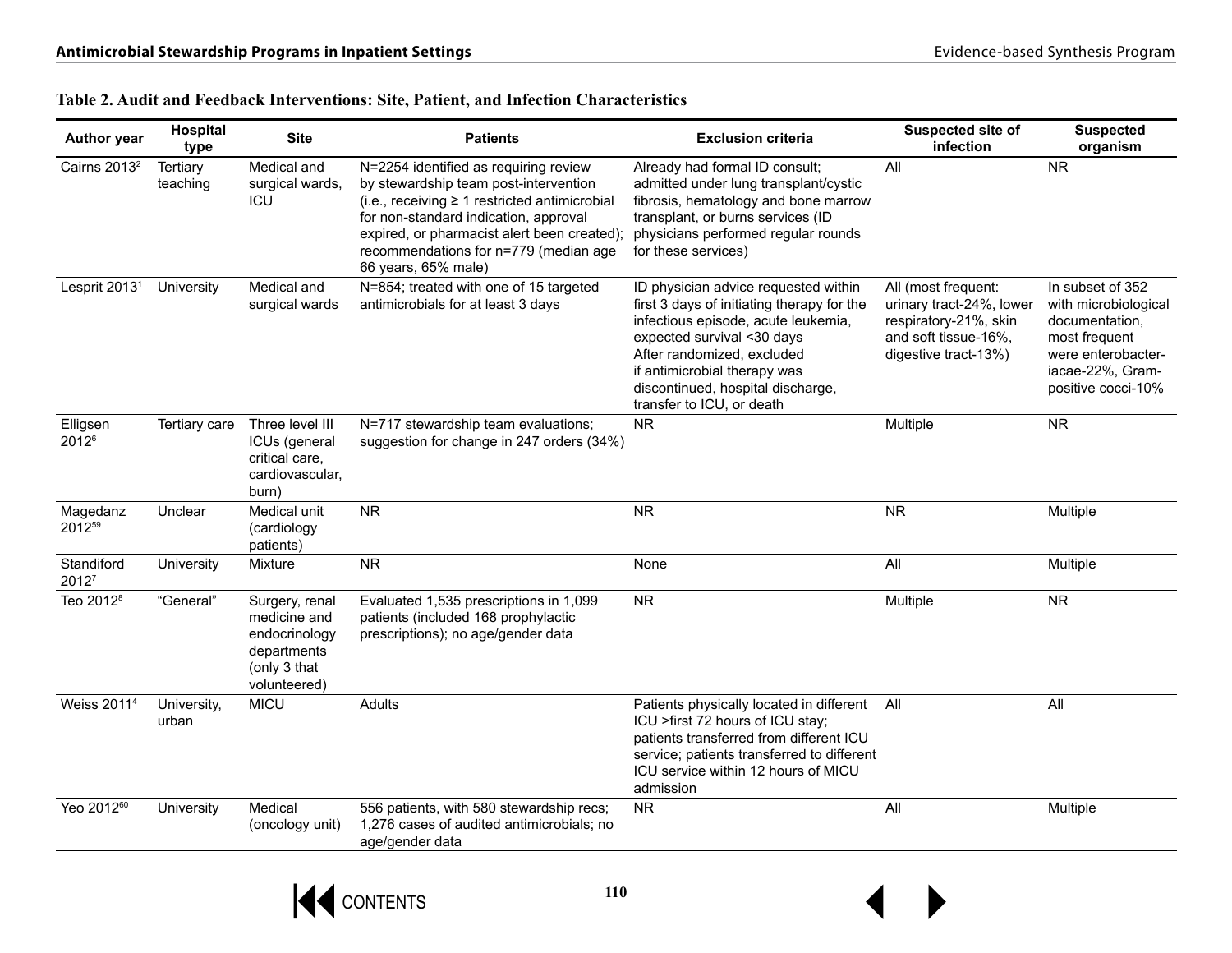| <b>Author year</b>                  | <b>Hospital</b><br>type         | <b>Site</b>                                           | <b>Patients</b>                                                                                                                                                                                            | <b>Exclusion criteria</b>                                                                                                                                                               | Suspected site of<br>infection                                                                                | <b>Suspected</b><br>organism |
|-------------------------------------|---------------------------------|-------------------------------------------------------|------------------------------------------------------------------------------------------------------------------------------------------------------------------------------------------------------------|-----------------------------------------------------------------------------------------------------------------------------------------------------------------------------------------|---------------------------------------------------------------------------------------------------------------|------------------------------|
| <b>Bornard</b><br>2011 <sup>9</sup> | Teaching                        | Medical ICU                                           | All patients receiving antimicrobial<br>therapy; included 37 antimicrobial courses<br>before and 44 after the intervention<br>(patients could be included more than<br>once)                               | Prophylactic antimicrobial therapy,<br>transfer of patient, death, discharge<br>before day 4 of antimicrobial therapy                                                                   | All                                                                                                           | <b>NR</b>                    |
| Dunn 2011 <sup>10</sup>             | Teach,<br>University,<br>Urban  | Medical<br>(admitted from<br>ED)                      | Adult patients admitted via ED for ≥72 h<br>under care of single medical consultant<br>(ward, not ICU) and who received AM<br>within 4 days. n=120 in phase 1, 116 in<br>phase 2; median age 62 in phase 2 | Died within 72 h of admission;<br>transferred to critical care ward;<br>prolonged course of IV antimicrobial<br>required; or if no suitable oral<br>antimicrobial drug for continuation | Multi (respiratory<br>infection=57%, skin/<br>soft tissue=15%, urinary<br>tract=12%)                          | <b>NR</b>                    |
| Manuel 2010 <sup>5</sup>            | Urban<br>university<br>hospital | Two GIM wards                                         | GIM patients                                                                                                                                                                                               | Prescriptions to continue therapy as<br>opposed to prescriptions to initiate<br>course                                                                                                  | All                                                                                                           | All                          |
| Camins 2009 <sup>2</sup>            | Teach.<br>University,<br>Urban  | General<br>Hospital (GIM<br>and step-down)            | N unclear, possibly 784; mean age 54;<br>83% black                                                                                                                                                         | <b>NR</b>                                                                                                                                                                               | Multi (17% pneumonia,<br>14% complicated UTI;<br>7% blood stream,<br>5% bacteriuria; 4%<br>uncomplicated UTI) | Multiple<br>(unselected)     |
| Liebowitz<br>200858                 | Community<br>Rural              | ICU and general NR                                    |                                                                                                                                                                                                            | <b>NR</b>                                                                                                                                                                               | Multiple                                                                                                      | Staph (MRSA)                 |
| Masia 2008 <sup>3</sup>             | University                      | Medical and<br>surgical units,<br>no ICU <sub>s</sub> | All patients older than 14 years with a new<br>prescription started during study period.<br>Intervention group: median age 68; IQR<br>51-78.3. Control: Median 71; IQR 56-80                               | ID consultant advice requested, pre-<br>surgical prophylaxis                                                                                                                            | Multiple                                                                                                      | Multiple                     |

NR = not reported; GIM = general internal medicine; ICU = intensive care unit; MICU = medical intensive care unit; ED = emergency department; UTI = urinary tract infection; IQR = interquartile range

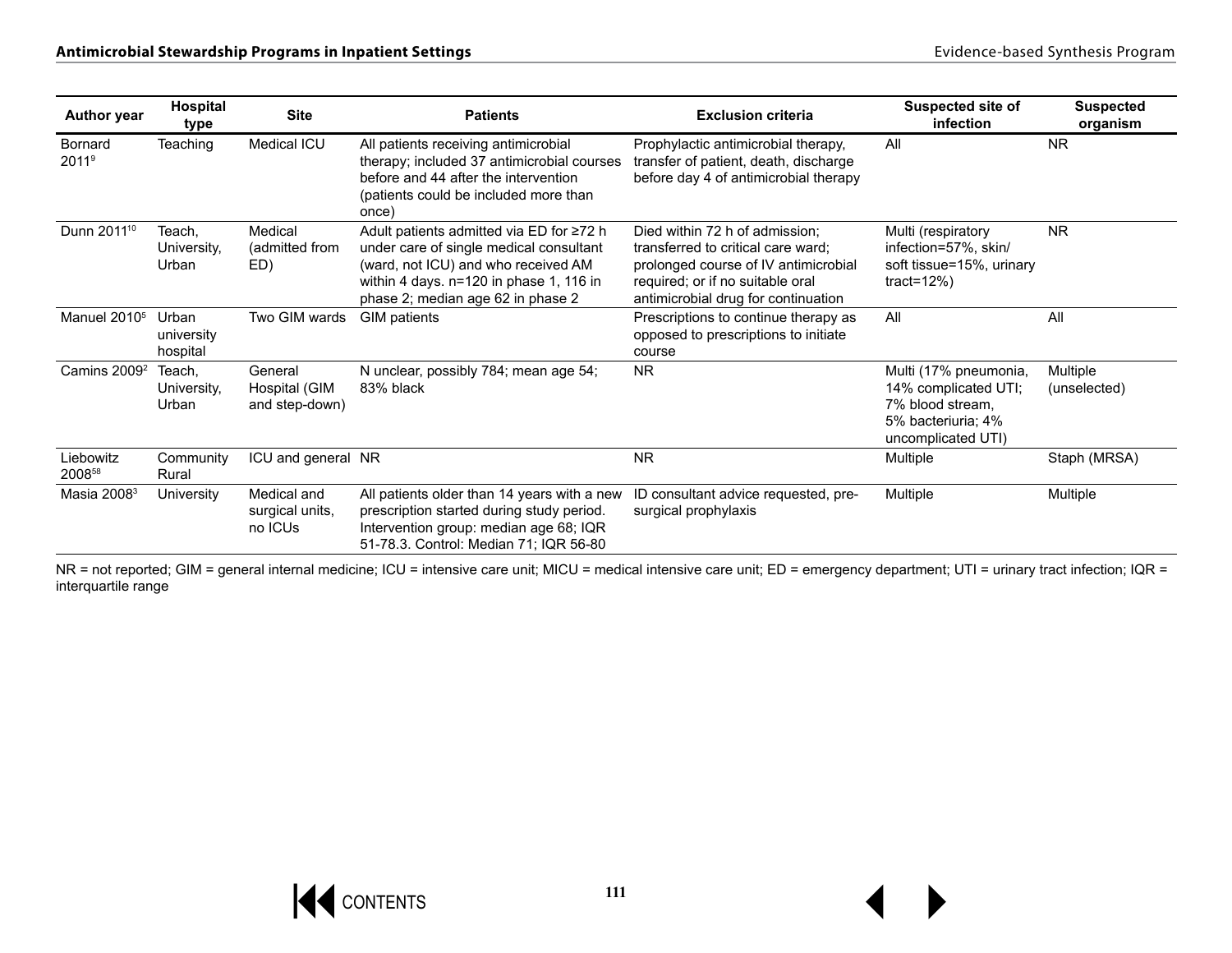| <b>Author year</b>                       | 30-day readmission<br>$n/N$ (%)                                   |                 |                                                                                                                                                                           | Mortality n/N (%)                  | Incidence of<br>C. difficile n/N (%) |                            | Length of stay mean days<br>(SD)                                  |                |                                                                                                                                                                                 | Adverse Events n/N (%)                                                                                  |
|------------------------------------------|-------------------------------------------------------------------|-----------------|---------------------------------------------------------------------------------------------------------------------------------------------------------------------------|------------------------------------|--------------------------------------|----------------------------|-------------------------------------------------------------------|----------------|---------------------------------------------------------------------------------------------------------------------------------------------------------------------------------|---------------------------------------------------------------------------------------------------------|
| Study design                             | Intervention                                                      | Control         | Intervention                                                                                                                                                              | Control                            | <b>Intervention Control</b>          |                            | Intervention                                                      | Control        | Intervention                                                                                                                                                                    | Control                                                                                                 |
| Lesprit 2013 <sup>1</sup><br><b>RCT</b>  | 60 day, for<br>relapsing<br>infection<br>13/376 (3.4)<br>$p=0.01$ | 30/377<br>(7.9) | 60 day in-<br>hospital 37/376<br>(9.8)<br>p=0.91                                                                                                                          | 38/377 (10.1)                      | <b>NR</b>                            | $\overline{\text{NR}}$     | Median (IQR)<br>15 (9-25)<br>p=0.95                               | $15(9-27)$     | $\overline{\text{NR}}$                                                                                                                                                          | $\overline{\text{NR}}$                                                                                  |
| Elligsen 2012 <sup>6</sup><br><b>ITS</b> | <b>NR</b>                                                         | <b>NR</b>       | 14.4% (post)<br>p=0.20**                                                                                                                                                  | 13.1% (pre)                        | 11 cases<br>(post)**                 | 16 cases<br>$(\text{pre})$ | 6.9 (23) (post) 6.9 (23)<br>p=0.92**                              | $(\text{pre})$ | <b>NR</b>                                                                                                                                                                       | <b>NR</b>                                                                                               |
| Standiford<br>20127<br><b>ITS</b>        | Not significantly different<br>after implementation**             |                 | Not significantly different after<br>implementation**                                                                                                                     |                                    | <b>NR</b>                            | <b>NR</b>                  | Not significantly different<br>after implementation               |                | <b>NR</b>                                                                                                                                                                       | <b>NR</b>                                                                                               |
| Teo 2012 <sup>8</sup><br><b>ITS</b>      | <b>NR</b>                                                         | <b>NR</b>       | Overall mortality<br>Pre: 0.441 deaths/100 inpatient-<br>days<br>Post: 0.438 (p=0.854)**<br>No difference between accepted<br>(42/342, 12%) vs. rejected<br>$(p=0.70)$ ** | (13/94, 14%) intervention groups   | <b>NR</b>                            | <b>NR</b>                  | <b>NR</b>                                                         | <b>NR</b>      | <b>NR</b>                                                                                                                                                                       | <b>NR</b>                                                                                               |
| Weiss 2011 <sup>4</sup><br><b>CCT</b>    | <b>NR</b>                                                         | <b>NR</b>       | 14/140 (10.0%)<br>p=0.041                                                                                                                                                 | 26/125 (20.8%)                     | <b>NR</b>                            | <b>NR</b>                  | ICU<br>3.5(4.3)<br>p=0.07                                         | 4.9(7.0)       | <b>NR</b>                                                                                                                                                                       | <b>NR</b>                                                                                               |
| Yeo 2012 <sup>60</sup><br><b>ITS</b>     | <b>NR</b>                                                         | <b>NR</b>       | <b>NR</b>                                                                                                                                                                 | <b>NR</b>                          | <b>NR</b>                            | <b>NR</b>                  | <b>NR</b>                                                         | <b>NR</b>      | 2 subsequently placed back on broad-<br>spectrum antimicrobials and improved<br>to point of discharge; most deterioration<br>(24/32) attributed to progression of<br>malignancy | 32 (5.5%) of cases deteriorated clinically;                                                             |
| Bornard 2011 <sup>9</sup><br><b>ITS</b>  | <b>NR</b>                                                         | <b>NR</b>       | Death at day 7: pre 1/37 (3%);<br>post 1/44 (3%) (p=1.0)<br>post 7/44 (16%) (p=0.97)*                                                                                     | Death in ICU stay: pre 6/37 (16%); | <b>NR</b>                            | <b>NR</b>                  | Pre: 18 (20) days<br>Post: 19 (23) days<br>$(p=0.72)^*$           |                | <b>NR</b>                                                                                                                                                                       | <b>NR</b>                                                                                               |
| Dunn 2011 <sup>10</sup><br><b>CBA</b>    | ${\sf NR}$                                                        | <b>NR</b>       | No significantly differences<br>between groups in either phase                                                                                                            |                                    | <b>NR</b>                            | <b>NR</b>                  | No significantly differences<br>between groups in either<br>phase |                | Phase 2: reinstate-<br>ment of IV 1/72<br>(1.4) (7% in Phase<br>1); Hospital-<br>acquired infection<br>3/72 (4.2) (2.7% in<br>Phase 1)                                          | Reinstatement: 1/44<br>(2.3) (0% in Phase<br>1); Hospital-acquired<br>infection 0% (4.3%<br>in Phase 1) |
| Manuel 2010 <sup>5</sup><br>CCT          | <b>NR</b>                                                         | <b>NR</b>       | Not significantly different                                                                                                                                               |                                    | <b>NR</b>                            | <b>NR</b>                  | Not significantly different                                       |                | <b>NR</b>                                                                                                                                                                       | ${\sf NR}$                                                                                              |
|                                          |                                                                   |                 | <b>CONTENTS</b>                                                                                                                                                           |                                    | 112                                  |                            |                                                                   |                |                                                                                                                                                                                 |                                                                                                         |

# **Table 3. Audit and Feedback Interventions: Clinical/Patient Outcomes**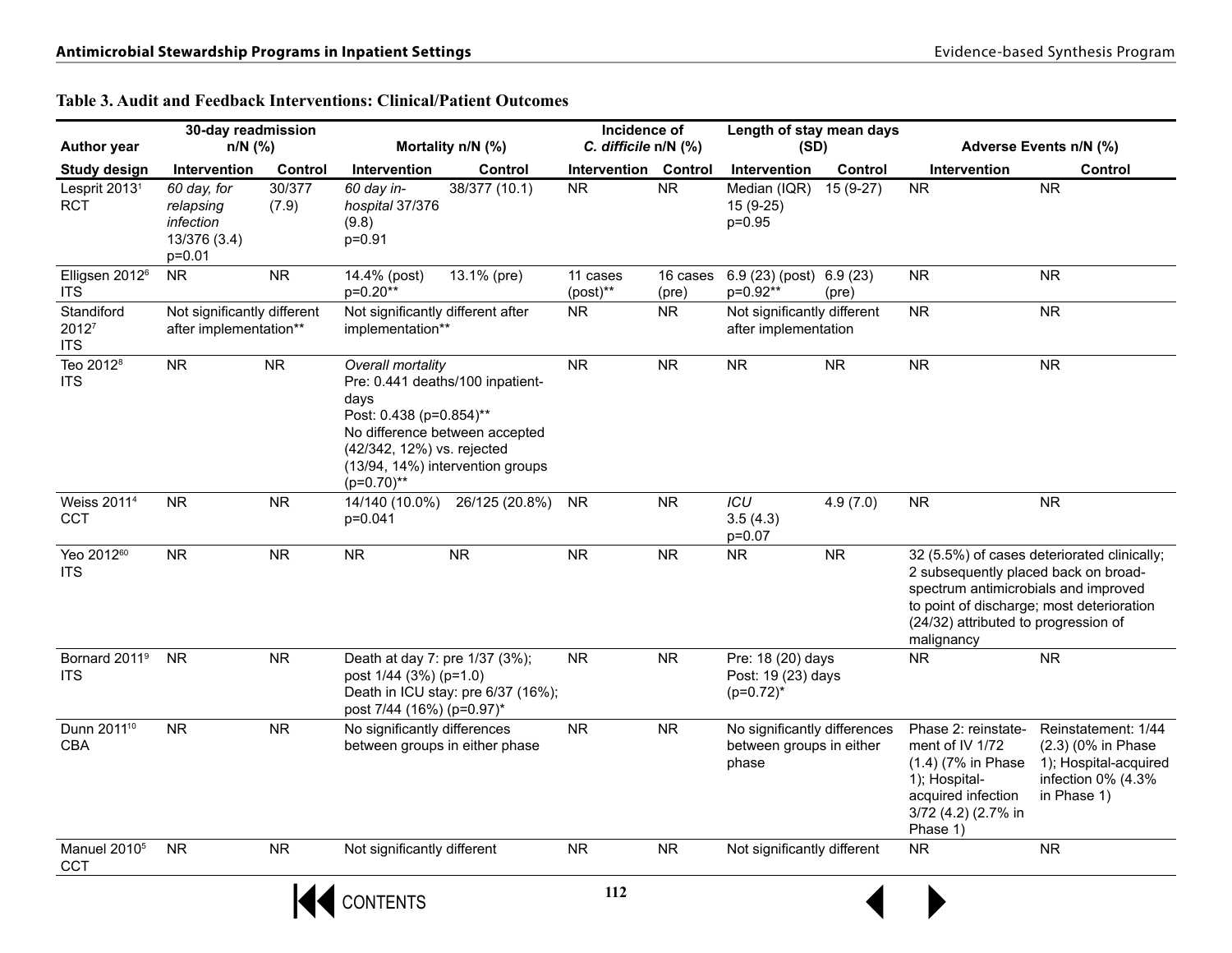| 30-day readmission<br>$n/N$ (%)<br><b>Author year</b> |                   |                   | Mortality $n/N$ (%)                         |             | Incidence of<br>C. difficile $n/N$ (%) |           | Length of stay mean days<br>(SD) |                  | Adverse Events n/N (%) |         |
|-------------------------------------------------------|-------------------|-------------------|---------------------------------------------|-------------|----------------------------------------|-----------|----------------------------------|------------------|------------------------|---------|
| <b>Study design</b>                                   | Intervention      | Control           | <b>Intervention</b>                         | Control     | Intervention                           | Control   | <b>Intervention</b>              | Control          | <b>Intervention</b>    | Control |
| Camins 2009 <sup>2</sup><br><b>RCT</b>                | <b>NR</b>         | <b>NR</b>         | 11/390(3)                                   | 18/394(5)   | <b>NR</b>                              | <b>NR</b> | Median/IQR7<br>$(1-50)$          | $8(2-86)$        | <b>NR</b>              | NR      |
| Masia 2008 <sup>3</sup><br><b>RCT</b>                 | 31/146<br>(21.2%) | 20/132<br>(15.2%) | In hospital<br>40/140 (28.6%) 33/129 (25.6) | In hospital | <b>NR</b>                              | <b>NR</b> | Median/IQR:<br>$14(8-25)$        | 13.5<br>$(8-21)$ | <b>NR</b>              | NR      |

ITS = interrupted time series; NR = not reported; RCT = randomized controlled trial; IQR = interquartile range

\*Numbers are courses of antimicrobial therapy (not patients); analysis of means

\*\*Analysis of means

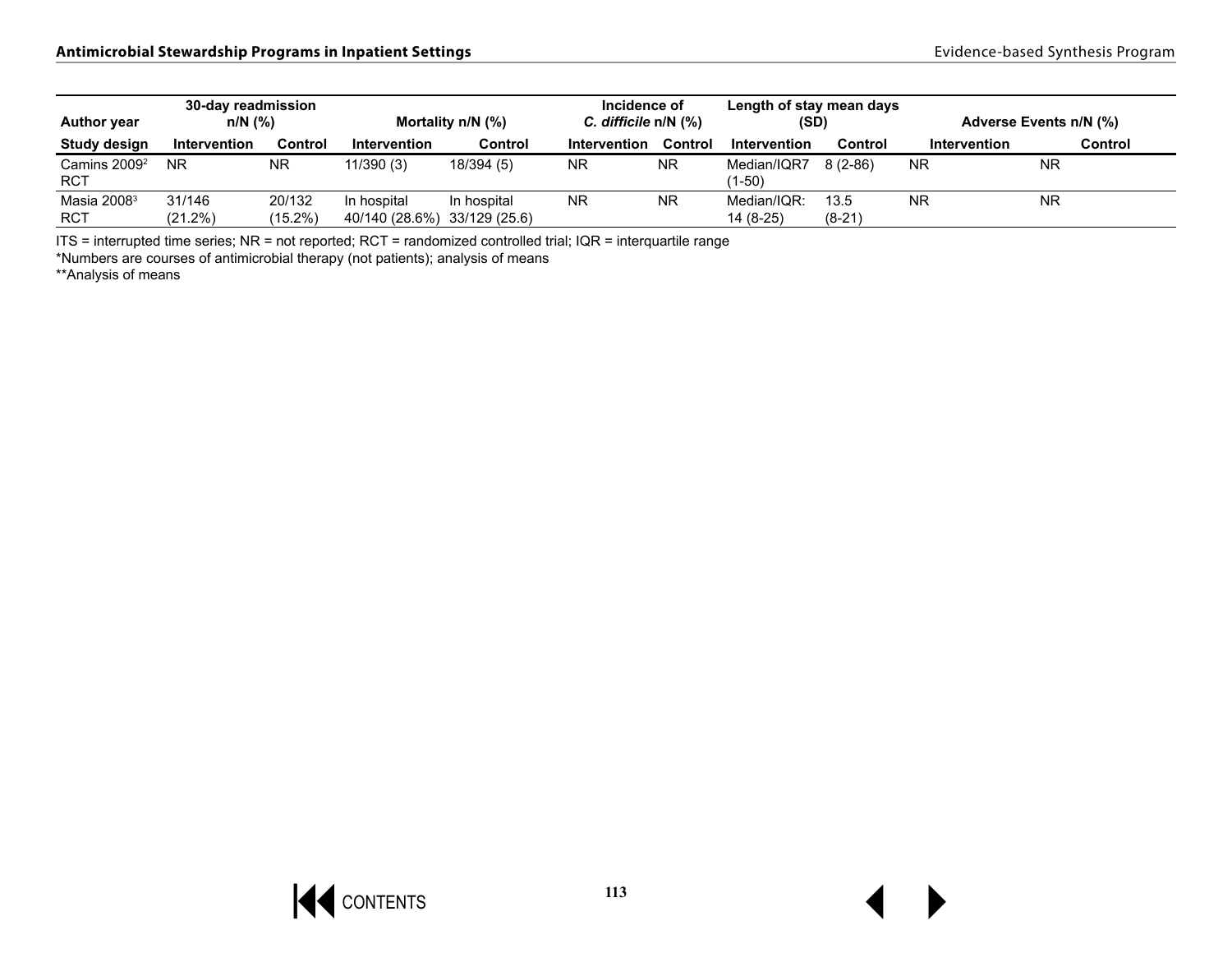| Table 4. Audit and Feedback Interventions: Prescribing Outcomes |  |  |  |  |
|-----------------------------------------------------------------|--|--|--|--|
|-----------------------------------------------------------------|--|--|--|--|

| <b>Author year</b>                       | <b>Timing</b> |                | <b>Use</b>                                                                                                                                                                                                                                                                                                                                             |                                         | <b>Selection</b> |           | <b>Dose</b>  |           | <b>Duration</b>                                                                                                                                                    |                                                                                                     |
|------------------------------------------|---------------|----------------|--------------------------------------------------------------------------------------------------------------------------------------------------------------------------------------------------------------------------------------------------------------------------------------------------------------------------------------------------------|-----------------------------------------|------------------|-----------|--------------|-----------|--------------------------------------------------------------------------------------------------------------------------------------------------------------------|-----------------------------------------------------------------------------------------------------|
| <b>Study design</b>                      | Intervention  | <b>Control</b> | <b>Intervention</b>                                                                                                                                                                                                                                                                                                                                    | Control                                 | Intervention     | Control   | Intervention | Control   | Intervention                                                                                                                                                       | Control                                                                                             |
| Cairns 2013 <sup>57</sup><br><b>ITS</b>  | <b>NR</b>     | <b>NR</b>      | ICU: total broad-spectrum use<br>decreased immediately by 16.6% (95%<br>CI-19.9%, -13.2%; p<0.001); rate of<br>change increased 1.0% (0.7%, 1.4%)<br>per month (p<0.001)<br>General wards: total broad-spectrum<br>use decreased immediately by 9.9<br>(-15.7%, -3.7%) (p<0.001); rate of<br>change increased 0.2% (-0.4%, 0.8%)<br>per month (p=0.49) |                                         | <b>NR</b>        | <b>NR</b> | <b>NR</b>    | <b>NR</b> | <b>NR</b>                                                                                                                                                          | ${\sf NR}$                                                                                          |
| Lesprit 2013 <sup>1</sup><br><b>RCT</b>  | <b>NR</b>     | <b>NR</b>      | <b>NR</b>                                                                                                                                                                                                                                                                                                                                              | <b>NR</b>                               | <b>NR</b>        | <b>NR</b> | <b>NR</b>    | <b>NR</b> | Median (IQR)<br><b>Total Course:</b><br>$6(4-9)$ days<br>p<0.001<br>Broad-spectrum:<br>$2(0-5)$<br>p<0.001<br>$IV: 3(0-6)$<br>$p=0.004$<br>Oral: 4 (0-7)<br>p=0.84 | Total:<br>$7(5-9)$<br>days<br>Broad-<br>spectrum:<br>$4(0-7)$<br>IV: $4(0-8)$<br>Oral: 4<br>$(0-7)$ |
| Elligsen 2012 <sup>6</sup><br><b>ITS</b> | <b>NR</b>     | <b>NR</b>      | Mean monthly broad-<br>spectrum use: 503<br>days of therapy/1000<br>pd (post) p<0.0001<br>Decreased level (119<br>days/1000 pd) (post)<br>$(p=0.005)$<br>Change in trend<br>(-8.0 days/1000 pd)<br>(post) (p=0.128)                                                                                                                                    | 644 days of<br>therapy/1000<br>pd (pre) | <b>NR</b>        | <b>NR</b> | <b>NR</b>    | <b>NR</b> | <b>NR</b>                                                                                                                                                          | <b>NR</b>                                                                                           |

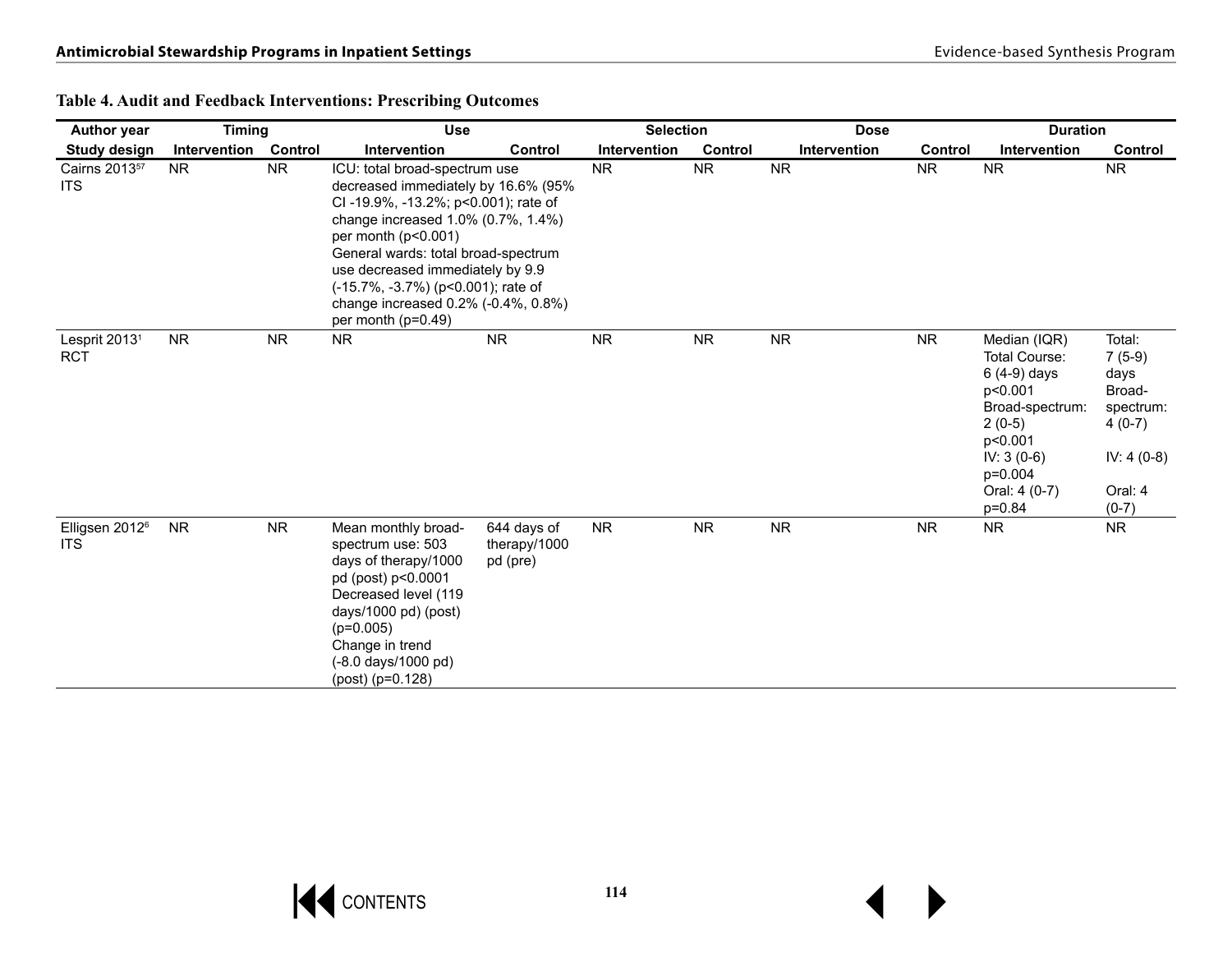| <b>Author year</b>                      | <b>Timing</b> |           | <b>Use</b>                                                                                                                                                                                                                                                                                                                                              | <b>Selection</b>                                                                                                                                                                                                                                                                                                                                     |  | <b>Dose</b>  |           | <b>Duration</b> |           |
|-----------------------------------------|---------------|-----------|---------------------------------------------------------------------------------------------------------------------------------------------------------------------------------------------------------------------------------------------------------------------------------------------------------------------------------------------------------|------------------------------------------------------------------------------------------------------------------------------------------------------------------------------------------------------------------------------------------------------------------------------------------------------------------------------------------------------|--|--------------|-----------|-----------------|-----------|
| <b>Study design</b>                     | Intervention  | Control   | Intervention<br><b>Control</b>                                                                                                                                                                                                                                                                                                                          | Intervention<br>Control                                                                                                                                                                                                                                                                                                                              |  | Intervention | Control   | Intervention    | Control   |
| Magedanz<br>201259<br><b>ITS</b>        | <b>NR</b>     | <b>NR</b> | Overall from Phase 1 to 3 <sup>t</sup> Reduction<br>in total DDD: 48.9 DDD/100 pd to 36.9<br>DDD/100 pd; p=0.001                                                                                                                                                                                                                                        | Targeted antimicrobials:<br>Carbapenems: decreased<br>level and trend from Phase<br>1 to Phase $2†$ then no<br>change<br>Fluoroquinolones: increased<br>level from Phase 1 to<br>Phase 2; trend decreased<br>throughout<br>3rd Generation Cephalo-<br>sporins: no change<br>Vancomycin: decreased<br>level from Phase 1 to Phase<br>2 then no change |  | NR           | <b>NR</b> | <b>NR</b>       | <b>NR</b> |
| Standiford<br>20127<br><b>ITS</b>       | <b>NR</b>     | <b>NR</b> | Total antimicrobial use (DDD/1000 pd)<br>decreased from 2004-8 from 1,512 to<br>1,073 (29% reduction; p=0.014); similar<br>reduction for antibacterials (1,174<br>to 851, 27.5% reduction; p=0.03),<br>antifungals (150 to 120, 20% reduction<br>[24% reported], p=0.001), and antivirals<br>(142 to 63, 55% reduction [57%<br>reported], $p = 0.001$ ) | <b>NR</b><br><b>NR</b>                                                                                                                                                                                                                                                                                                                               |  | <b>NR</b>    | <b>NR</b> | <b>NR</b>       | <b>NR</b> |
| Teo 2012 <sup>8</sup><br><b>ITS</b>     | <b>NR</b>     | <b>NR</b> | Decreased level of consumption of<br>audited antimicrobials (-1.3 DDD/100<br>pd, 9.9%; p=0.032); change in trend not<br>significant (+0.301, p=0.07)<br>No change in level of total antimicrobials<br>(-1.7 DDD/100 pd, p=0.248); significant<br>increasing trend $(+0.992, p=0.004)$                                                                   | <b>NR</b><br><b>NR</b>                                                                                                                                                                                                                                                                                                                               |  | <b>NR</b>    | <b>NR</b> | <b>NR</b>       | <b>NR</b> |
| Yeo 2012 <sup>60</sup><br><b>ITS</b>    | <b>NR</b>     | <b>NR</b> | Significant reversal of<br>No similar<br>prescription trends for<br>reversal seen<br>audited antimicrobials<br>in the other<br>(specifically<br>hospital wards<br>cephalosporins<br>over same<br>and vancomycin)<br>period<br>and evaluated<br>antimicrobials                                                                                           | <b>NR</b><br><b>NR</b>                                                                                                                                                                                                                                                                                                                               |  | <b>NR</b>    | <b>NR</b> | <b>NR</b>       | <b>NR</b> |
| Bornard 2011 <sup>9</sup><br><b>ITS</b> | <b>NR</b>     | <b>NR</b> | Appropriate therapies:<br>Change in level: 0.07<br>(95% CI-0.12, 0.25), p=0.67<br>Change in trend: 0.09<br>(95% CI-0.004, 0.22), p=0.055                                                                                                                                                                                                                | <b>NR</b><br><b>NR</b>                                                                                                                                                                                                                                                                                                                               |  | <b>NR</b>    | <b>NR</b> | <b>NR</b>       | <b>NR</b> |

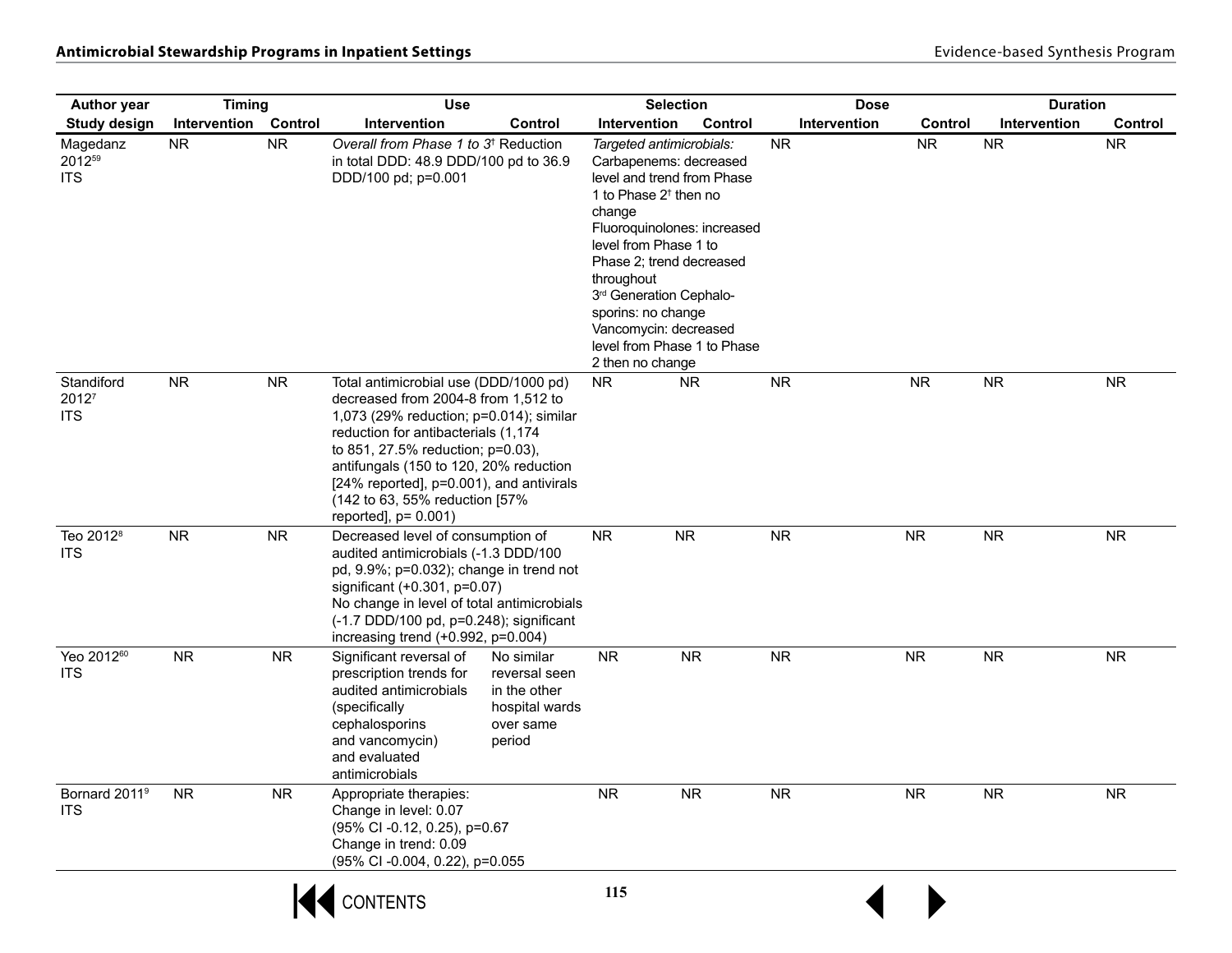| <b>Author year</b>                     | <b>Timing</b> |           | <b>Use</b>                                                                                                      |                                  |                                                                                                                                                                                                                                                                                                                | <b>Selection</b> | <b>Dose</b>                                                                             |                            | <b>Duration</b>                                                                                      |                              |
|----------------------------------------|---------------|-----------|-----------------------------------------------------------------------------------------------------------------|----------------------------------|----------------------------------------------------------------------------------------------------------------------------------------------------------------------------------------------------------------------------------------------------------------------------------------------------------------|------------------|-----------------------------------------------------------------------------------------|----------------------------|------------------------------------------------------------------------------------------------------|------------------------------|
| <b>Study design</b>                    | Intervention  | Control   | <b>Intervention</b>                                                                                             | Control                          | Intervention                                                                                                                                                                                                                                                                                                   | Control          | <b>Intervention</b>                                                                     | Control                    | Intervention                                                                                         | Control                      |
| Dunn 2011 <sup>12</sup><br><b>CBA</b>  | <b>NR</b>     | <b>NR</b> | Phase 2: IV courses<br>switched on<br>appropriate day 72%;<br>p=0.02 (no difference<br>in phase 1)              | 56%                              | <b>NR</b>                                                                                                                                                                                                                                                                                                      | <b>NR</b>        | <b>NR</b>                                                                               | <b>NR</b>                  | Phase 2: duration<br>of IV treatment:<br>72 hrs (median);<br>p=0.02 (no<br>difference in<br>phase 1) | 96 hrs<br>(median)           |
| Manuel 2010 <sup>5</sup><br><b>CCT</b> | <b>NR</b>     | <b>NR</b> | <b>NR</b>                                                                                                       | <b>NR</b>                        | <b>NR</b>                                                                                                                                                                                                                                                                                                      | <b>NR</b>        | <b>NR</b>                                                                               | <b>NR</b>                  | Time to<br>antimicrobial<br>therapy<br>modification:<br>$3.9(5.2)$ * days;<br>$p=0.007$              | $5.0(6.0)^{*}$<br>days       |
| Camins 2009 <sup>2</sup><br><b>RCT</b> | <b>NR</b>     | <b>NR</b> | Appropriate initial<br>use 305/390 (78%);<br>p<0.001<br>Appropriate definitive<br>use: 92/112 (82%);<br>p<0.001 | 229/394<br>(58%)<br>60/138 (73%) | <b>NR</b>                                                                                                                                                                                                                                                                                                      | <b>NR</b>        | Volume of inappro-<br>priate use: 2.0<br>DDD (median)<br>$(range=0.5-16.0);$<br>p<0.001 | 4.0 (range<br>$0.3 - 16.5$ | Inappropriate use:<br>2 days (median)<br>(range 1-16);<br>p<0.001                                    | 5 days<br>(range<br>$1-20$ ) |
| Liebowitz<br>200858<br><b>ITS</b>      | <b>NR</b>     | <b>NR</b> | <b>NR</b>                                                                                                       | <b>NR</b>                        | Hospital-wide: Reduction<br>in use of ciprofloxacin<br>(12.3 to 2.4, p=0.09) & 3rd<br>generation cephalosporin<br>(36.5 to 9.0, p<0.001<br>ICU: Reductions in IV<br>ciprofloxacin (56.9 to 8.2,<br>p=0.014) & 3rd generation<br>cephalosporins (29.2 to 1.3,<br>p<0.001) (Unit=DDDs/1000<br>occupied bed-days) |                  | <b>NR</b>                                                                               | <b>NR</b>                  | <b>NR</b>                                                                                            | <b>NR</b>                    |

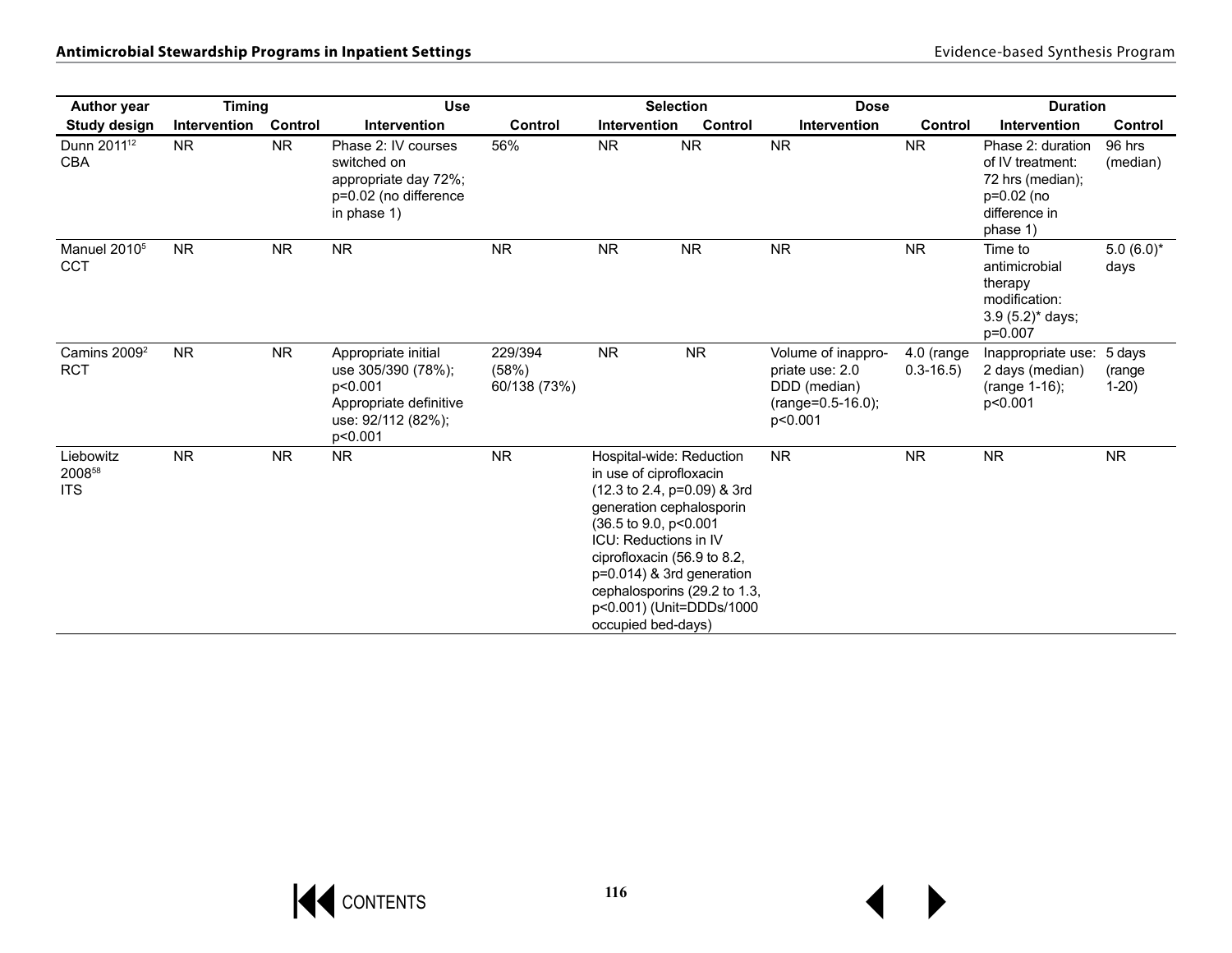| <b>Author year</b>           | <b>Timing</b> |           | <b>Use</b>                                                                                      |            | <b>Selection</b>    |           |         |           | <b>Dose</b>         |           | <b>Duration</b>                                                                                                                                                                                    |                                                                 |
|------------------------------|---------------|-----------|-------------------------------------------------------------------------------------------------|------------|---------------------|-----------|---------|-----------|---------------------|-----------|----------------------------------------------------------------------------------------------------------------------------------------------------------------------------------------------------|-----------------------------------------------------------------|
| <b>Study design</b>          | Intervention  | Control   | <b>Intervention</b>                                                                             | Control    | <b>Intervention</b> |           | Control |           | <b>Intervention</b> | Control   | <b>Intervention</b>                                                                                                                                                                                | Control                                                         |
| Masia 2008 $3$<br><b>RCT</b> | <b>NR</b>     | <b>NR</b> | Total DDD per<br>patient of targeted<br>antimicrobials, median<br>$(IQR) 8 (4-12);$<br>$p=0.04$ | $10(6-16)$ | <b>NR</b>           | <b>NR</b> |         | <b>NR</b> |                     | <b>NR</b> | Days receiving<br>targeted<br>antimicrobials,<br>median (IQR) 4<br>$(3-7);$<br>$p=0.002$ :<br>Days of<br>carbapenem use<br>median (IQR)<br>$4(3-7);$<br>p<0.0001:<br>(significant results<br>only) | median<br>( IQR)<br>$6(4-10)$ :<br>median<br>(IQR)<br>$8(7-12)$ |

DDD = defined daily dose; ITS = interrupted time series; pd = patient-days; NR = not reported; RCT = randomized controlled trial; CBA = controlled before and after; IV = intravenous; IQR = interquartile range

\*Mean (standard deviation)

†Phase 1 = baseline; Phase 2 = addition of infectious diseases physician; Phase 3 = addition of antimicrobial stewardship pharmacist

### **Table 5. Audit and Feedback Interventions: Microbial Outcomes**

| <b>Author year</b>             |                                     | Institutional resistance                                                                                                                                                                                                          | Resistance in study population                                                                                                                |                                             |
|--------------------------------|-------------------------------------|-----------------------------------------------------------------------------------------------------------------------------------------------------------------------------------------------------------------------------------|-----------------------------------------------------------------------------------------------------------------------------------------------|---------------------------------------------|
|                                | <b>Intervention</b>                 | Control                                                                                                                                                                                                                           | <b>Intervention</b>                                                                                                                           | Control                                     |
| Lesprit 2013 <sup>1</sup>      | <b>NR</b><br><b>NR</b>              |                                                                                                                                                                                                                                   | Secondary infection and/or colonization in 6<br>months following randomization<br>MRSA: 11/376 (2.9%); p=0.82<br>ESBLE: 12/376 (3.2%); p=0.34 | MRSA: 10/377 (2.6%)<br>ESBLE: 17/377 (4.5%) |
| Elligsen 2012 <sup>6</sup>     | ciprofloxacin, or ceftazidime**     | Increase in gram-negative susceptibility to meropenem in post-intervention period<br>(83.4% vs. 78.2%, p=0.03); no change for ceftriaxone, piperacillin-tazobactam,                                                               | <b>NR</b>                                                                                                                                     | NR.                                         |
| Magedanz<br>2012 <sup>59</sup> | and 2) to $1\%$ (stage $3$ )**      | Ceftazidime-resistant Klebsiella increased from 12% to 16% (stages 1 and 2) to 42%<br>(stage 3). Carbapenem-resistant Pseudomonas decreased from 6% and 7% (stages 1                                                              | <b>NR</b>                                                                                                                                     | NR.                                         |
| Yeo 2012 <sup>60</sup>         | <b>NR</b><br><b>NR</b>              |                                                                                                                                                                                                                                   | No significant differences                                                                                                                    |                                             |
| Liebowitz 2008 <sup>58</sup>   | to 0.27 per 1000 occupied bed-days) | Hospital-wide: Change in level of MRSA (p=0.04) but not MSSA (p=0.55); MRSA<br>colonization unchanged; MRSA bacteremia rate reduced by 63%<br>ICU: MRSA bacteremia unchanged ( $p=0.40$ ); decreased bloodstream infections (4.2) | Non-significant decrease in colonization                                                                                                      |                                             |

NR = not reported; MRSA = Meticillin-resistant *Staphylococcus aureus*; ESBLE = extended spectrum Β-lactamase-producing enterobacteriacae \*\*Analysis of means

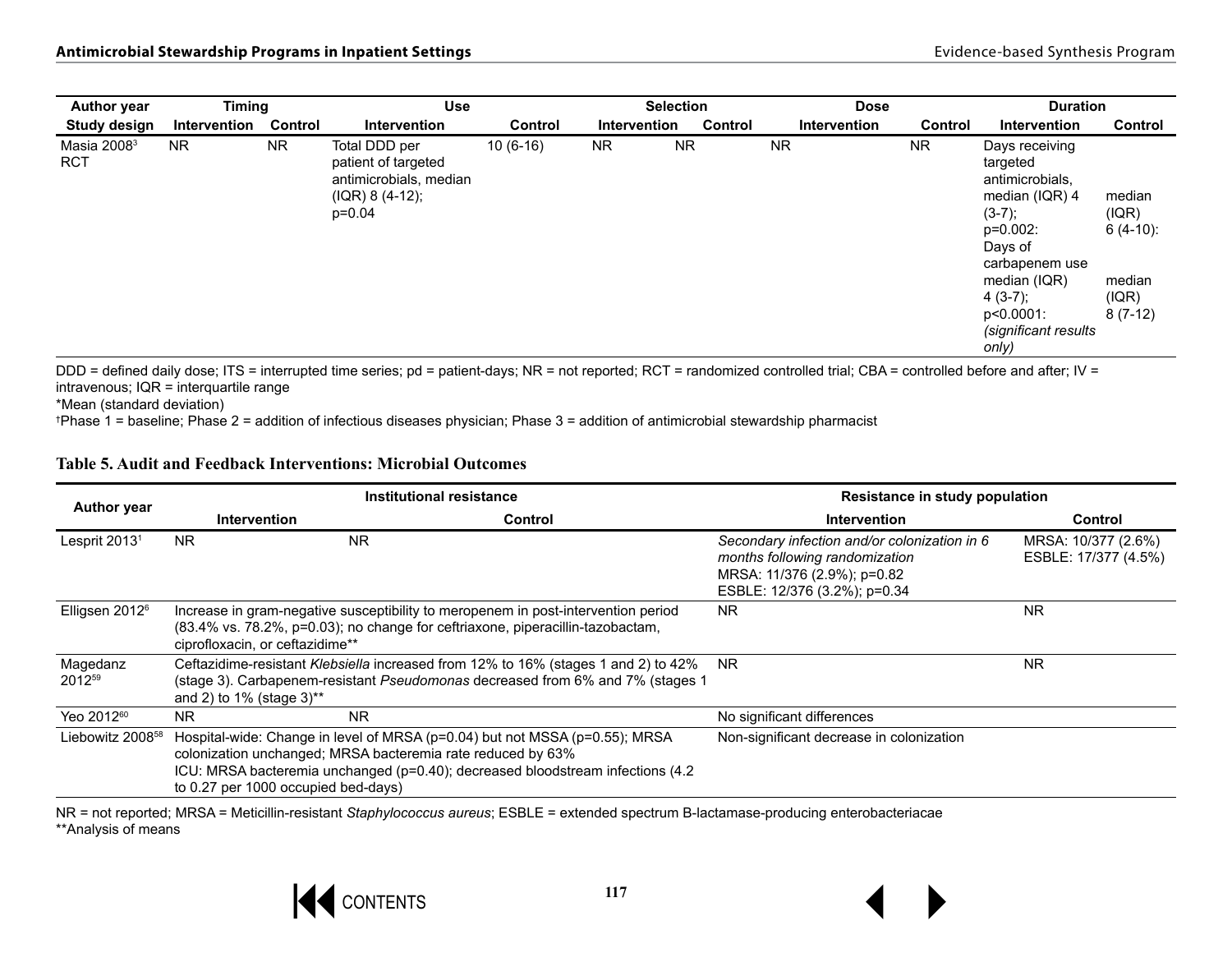#### **Author year** Intervention Control Intervention Control Intervention Control Intervention Control Intervention Control Lesprit 2013<sup>1</sup> NR NR  $\epsilon$ 2147 (including antimicrobial review and ward visits by ID physician) NR NR NR €17,440 €22,130 NR NR Elligsen 2012<sup>6</sup> NR NR NR NR NR NR NR Antimicrobial costs decreased by \$95,000/year (\$3.20/pd) postintervention compared with preintervention (23.7%) NR NR Magedanz 2012<sup>59</sup> NR NR NR NR NR NR NR Mean monthly costs per stage (1, 2, and 3) were \$30,727.56, \$18,034.89, and \$9,623.73 (p<0.0001) NR NR Standiford 2012<sup>7</sup> Cost of ID physician (50%) of time) and pharmacist (80% of time) to the program NR NR NR NR *Total antimicrobial cost*s Before program: \$44,181/1000 pd First year of program: \$35,974/1000 pd Sixth year of program: \$23,933/1000 pd Stewardship program discontinued because of some dissatisfaction over preauthorization requirements and so funding could be used to provide personnel for additional infectious diseases consultation throughout medical center Teo 2012<sup>8</sup> NR NR NR NR NR NR NR Savings of \$198,575 due to decreased consumption of audited antimicrobials over 12 months; patients saved \$91,194 due to intervention NR NR Yeo 2012<sup>60</sup> Cost-savings for patients averaged \$3,758.35 each month NR NR NR NR NR NR NR NR NR NR Two patients deteriorated when antimicrobials were stopped but improved when restarted Dunn 2011<sup>10</sup> NR NR NR NR NR NR Decreased by €6.41 per patient in Phase 2 vs. Decreased by €1.69 per patient NR NR

**Healthcare cost Program cost Opportunity cost Drug cost Harms**

#### **Table 6. Audit and Feedback Interventions: Cost and Harms Outcomes**



Phase 1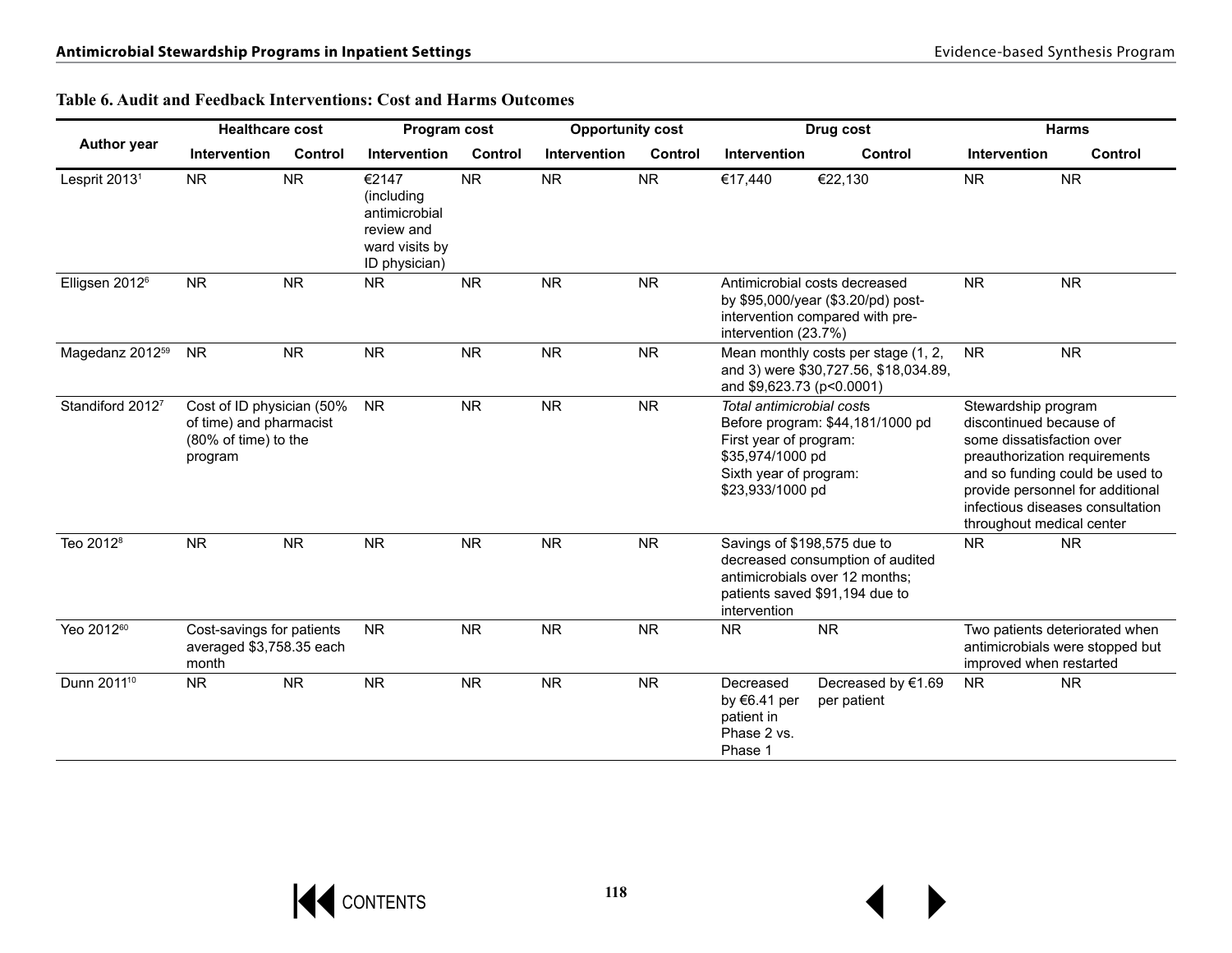|                          | <b>Healthcare cost</b> |           | Program cost        |           | <b>Opportunity cost</b> |           |                                                                                                                                                                                                                                                                                                                                                                                                                                                      | Drug cost | <b>Harms</b>        |           |
|--------------------------|------------------------|-----------|---------------------|-----------|-------------------------|-----------|------------------------------------------------------------------------------------------------------------------------------------------------------------------------------------------------------------------------------------------------------------------------------------------------------------------------------------------------------------------------------------------------------------------------------------------------------|-----------|---------------------|-----------|
| <b>Author year</b>       | <b>Intervention</b>    | Control   | <b>Intervention</b> | Control   | <b>Intervention</b>     | Control   | <b>Intervention</b>                                                                                                                                                                                                                                                                                                                                                                                                                                  | Control   | <b>Intervention</b> | Control   |
| Manuel 2010 <sup>5</sup> | <b>NR</b>              | <b>NR</b> | <b>NR</b>           | <b>NR</b> | <b>NR</b>               | <b>NR</b> | Cost of all drugs in intervention and<br>control groups €18,385 vs. €21,042<br>(IRR 0.87; 95% CI 0.87, 0.88); broad<br>spectrum €8,327 vs. €9,471 (IRR<br>0.88; 95% CI 0.87, 0.89); IV drugs<br>€17,770 vs. €20,220 (IRR 0.88; 95%<br>CI 0.87, 0.89)<br>Cost of all drugs on wards not<br>different for all antimicrobials or<br>intravenous antimicrobials but higher<br>in intervention wards $€6,276$ vs.<br>€5,570 (IRR 1.13; 95% CI 1.12, 1.14) |           | <b>NR</b>           | <b>NR</b> |
| Masia 2008 <sup>3</sup>  | <b>NR</b>              | <b>NR</b> | <b>NR</b>           | <b>NR</b> | <b>NR</b>               | <b>NR</b> | Median (IQR): €118.5 (37.2-299.3)<br>€100.0 (39.4-<br>224.5<br>$p=0.45$                                                                                                                                                                                                                                                                                                                                                                              |           | <b>NR</b>           | <b>NR</b> |

IQR = interquartile range; IRR = incidence rate ratio; NR = not reported; IV = intravenous; pd = patient-days; € = euro; £ = pound sterling

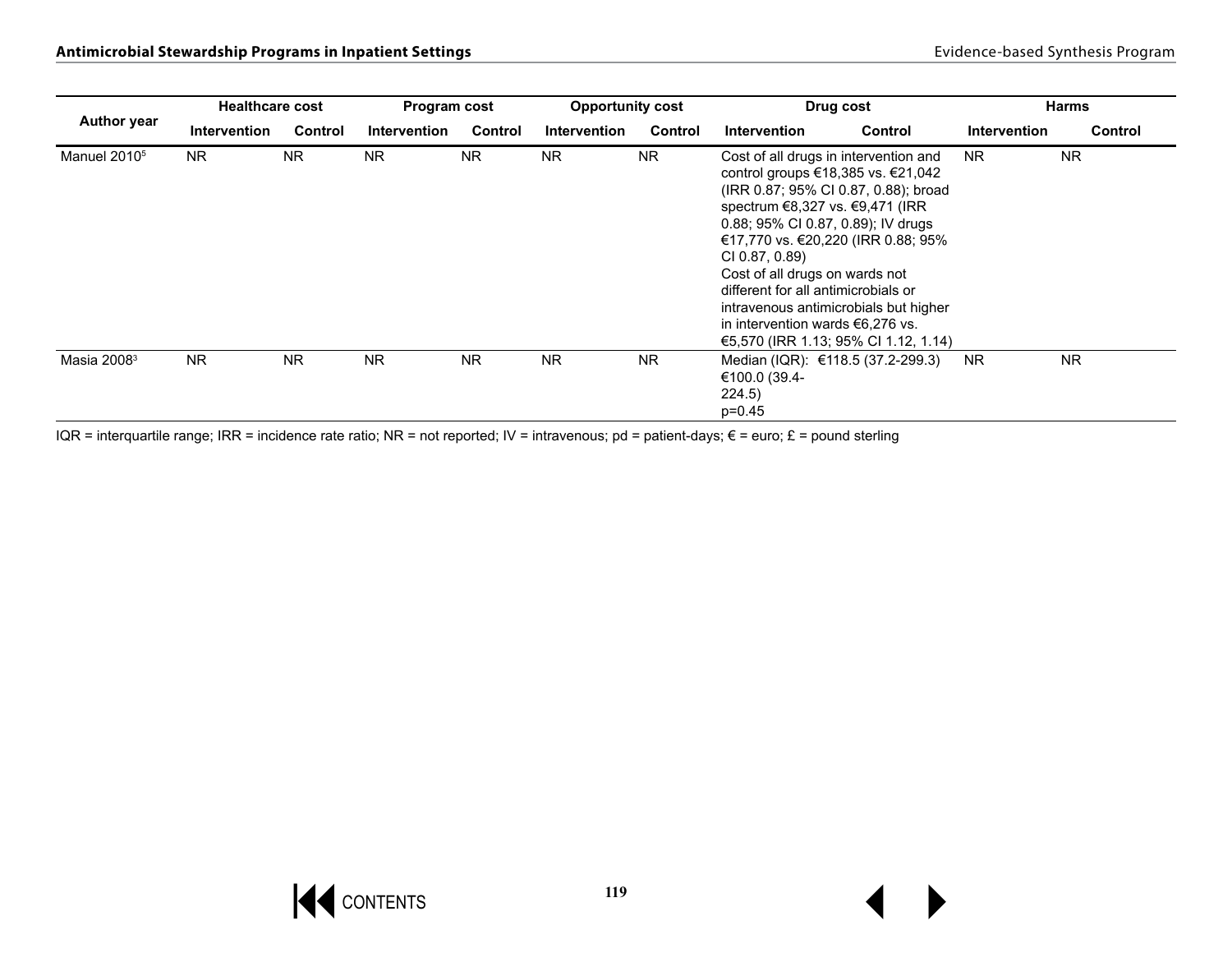### **Table 7. Audit and Feedback Interventions: Risk of Bias Assessment for RCT, CCT, and CBA Studies**

| <b>Author year</b><br><b>Study design</b><br><b>Risk of bias</b> | Adequate<br>allocation<br>sequencing | Adequate<br>allocation<br>concealment | <b>Baseline</b><br>outcome<br>measures<br>similar | <b>Baseline</b><br>characteristics similar                                                   | Incomplete data<br>addressed                                      | Any<br>blinding<br>reported                                         | <b>Study protected</b><br>against<br>contamination                                                                    | <b>Study</b><br>free from<br>selective<br>outcomes<br>reporting | Other                                                                                                                   |
|------------------------------------------------------------------|--------------------------------------|---------------------------------------|---------------------------------------------------|----------------------------------------------------------------------------------------------|-------------------------------------------------------------------|---------------------------------------------------------------------|-----------------------------------------------------------------------------------------------------------------------|-----------------------------------------------------------------|-------------------------------------------------------------------------------------------------------------------------|
| Lesprit 2013 <sup>1</sup><br><b>RCT</b><br><b>Medium</b>         | Low risk                             | Low risk                              | Unclear                                           | Low risk                                                                                     | Low risk                                                          | Low risk                                                            | Unclear                                                                                                               | Low risk                                                        |                                                                                                                         |
| Weiss 2011 <sup>4</sup><br><b>CCT</b><br>High                    | Low risk                             | Low risk                              | Unclear                                           | Low risk                                                                                     | Unclear                                                           | Low risk                                                            | High risk                                                                                                             | Unclear                                                         |                                                                                                                         |
| Dunn 2011 <sup>10</sup><br><b>CBA</b><br>High                    | High risk                            | High risk                             | Low risk                                          | Unclear: some<br>differences not tested<br>statistically                                     | Low risk                                                          | Low risk                                                            | High risk                                                                                                             | Unclear                                                         | Did not reach<br>numbers from<br>power calculation;<br>unit of analysis was<br>patients; unit of<br>allocation was ward |
| Manuel 2010 <sup>5</sup><br><b>CCT</b><br>High                   | High risk                            | High risk                             | Unclear                                           | Low risk                                                                                     | Unclear                                                           | Low risk                                                            | High risk                                                                                                             | Unclear                                                         |                                                                                                                         |
| Camins 2009 <sup>2</sup><br><b>RCT</b><br>High                   | Low risk                             | Low risk                              | Unclear                                           | Low risk: some<br>differences (gender,<br>race, bloodstream<br>infection, and<br>bacteremia) | Unclear                                                           | Low Risk:<br>reported<br>blinding;<br>adequacy<br>question-<br>able | <b>High Risk</b>                                                                                                      | Unclear                                                         |                                                                                                                         |
| Masia 2008 <sup>3</sup><br><b>RCT</b><br><b>Medium</b>           | Low risk                             | Low risk                              | Unclear                                           | Low risk                                                                                     | Low risk: missing<br>data on a small<br>proportion in each<br>arm | Low risk                                                            | High risk: "a<br>certain influence<br>on the pre-<br>scribing patterns<br>of the control<br>group was<br>unavoidable" | Low risk                                                        |                                                                                                                         |

RCT = randomized controlled trial; CBA = controlled before and after; CCT = controlled clinical trial

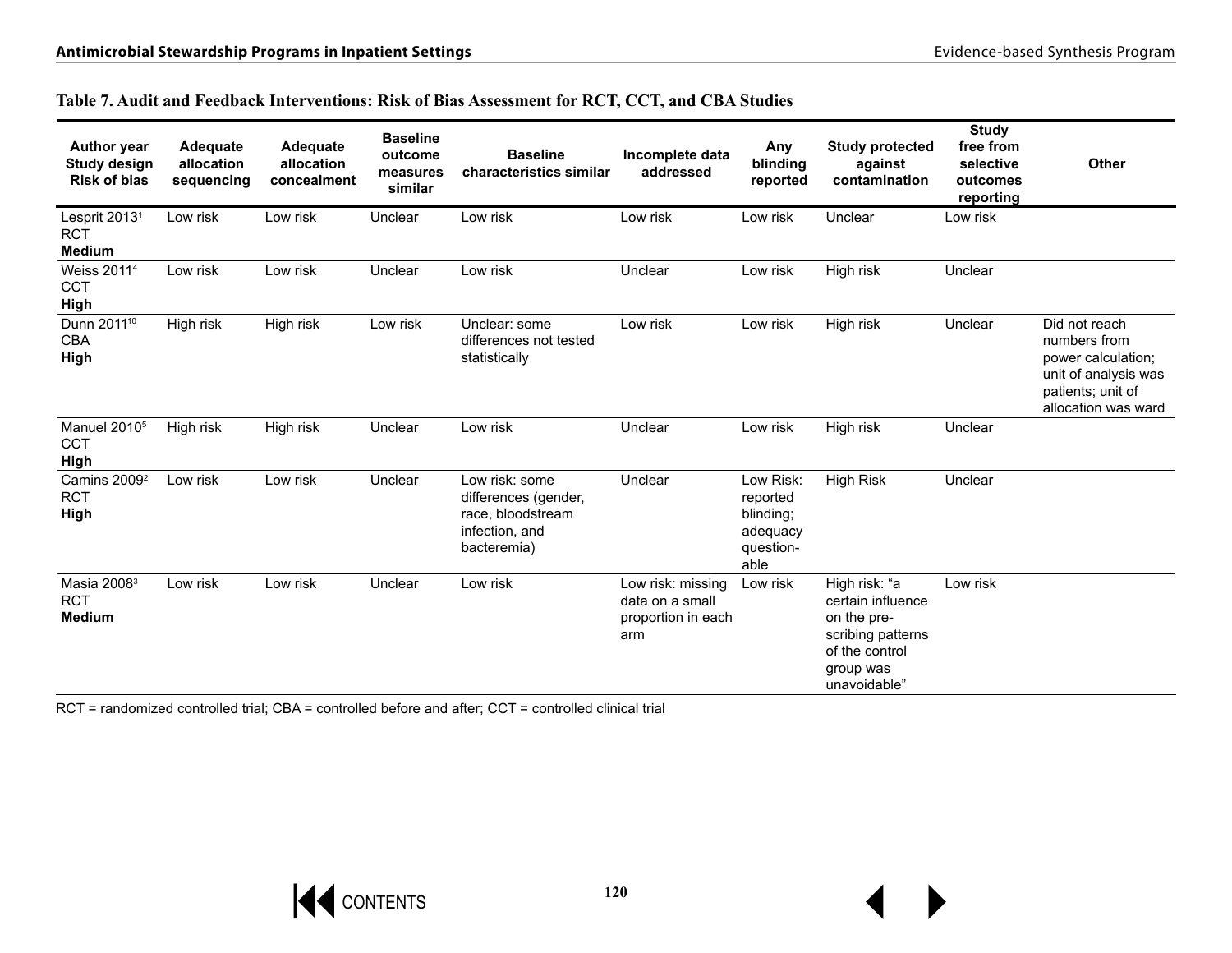# **Table 8. Audit and Feedback Interventions: Risk of Bias Assessment for ITS Studies**

| <b>Author year</b><br><b>Risk of bias</b>     | <b>Did</b><br>study<br>address<br>trend<br>changes | Intervention independent of other<br>changes                                                     | Shape of<br>intervention<br>pre-specified | Intervention<br>unlikely to<br>affect data<br>collection | <b>Knowledge of</b><br>the allocated<br>interventions<br>adequately<br>prevented during<br>study | Incomplete<br>outcome<br>data<br>adequately<br>addressed | <b>Study free from selective</b><br>outcome reporting                          |
|-----------------------------------------------|----------------------------------------------------|--------------------------------------------------------------------------------------------------|-------------------------------------------|----------------------------------------------------------|--------------------------------------------------------------------------------------------------|----------------------------------------------------------|--------------------------------------------------------------------------------|
| Cairns 2013 <sup>57</sup><br>High             | <b>Yes</b>                                         | High risk: existing review of ICU<br>cases; change in ICU guidelines                             | Unclear                                   | Low risk                                                 | Unclear                                                                                          | Unclear                                                  | Low risk                                                                       |
| Elligsen 2012 <sup>6</sup><br><b>Medium</b>   | <b>Yes</b>                                         | Low risk: had control conditions                                                                 | Unclear                                   | Low risk                                                 | Low risk                                                                                         | Low risk                                                 | Low risk                                                                       |
| Magedanz<br>201259<br>High                    | Yes                                                | High risk: levofloxacin introduced<br>during study period                                        | Low risk                                  | Unclear                                                  | Low risk                                                                                         | Unclear                                                  | High risk: no report on rate of switch<br>to oral drugs                        |
| Standiford 20127<br>High                      | Yes                                                | High risk: computer decision support<br>added halfway through study period                       | Unclear                                   | Unclear                                                  | Low risk                                                                                         | Unclear                                                  | High risk: IV to oral only reported for<br>year, making it a de-facto pre-post |
| Teo 2012 <sup>8</sup><br>High                 | Yes                                                | High risk: consumption was<br>decreasing prior to implementation                                 | Unclear                                   | Low risk                                                 | Unclear                                                                                          | Unclear                                                  | High risk: no appropriateness data<br>prior to intervention                    |
| Yeo 2012 <sup>60</sup><br>Low                 | <b>Yes</b>                                         | High risk: noted increase in<br>vancomycin use in association with a<br>Bacillus cereus outbreak | Low risk                                  | Low risk                                                 | Low risk                                                                                         | Low risk                                                 | Low risk                                                                       |
| Bornard 2011 <sup>9</sup><br>High             | Yes                                                | Unclear                                                                                          | Unclear                                   | Low risk                                                 | Low risk                                                                                         | Unclear                                                  | Unclear                                                                        |
| Liebowitz 2008 <sup>58</sup><br><b>Medium</b> | Yes                                                | Low risk                                                                                         | Unclear                                   | Low risk                                                 | Low risk                                                                                         | Unclear                                                  | Low risk                                                                       |

 $ITS = interrupted time series; IV = intravenous$ 

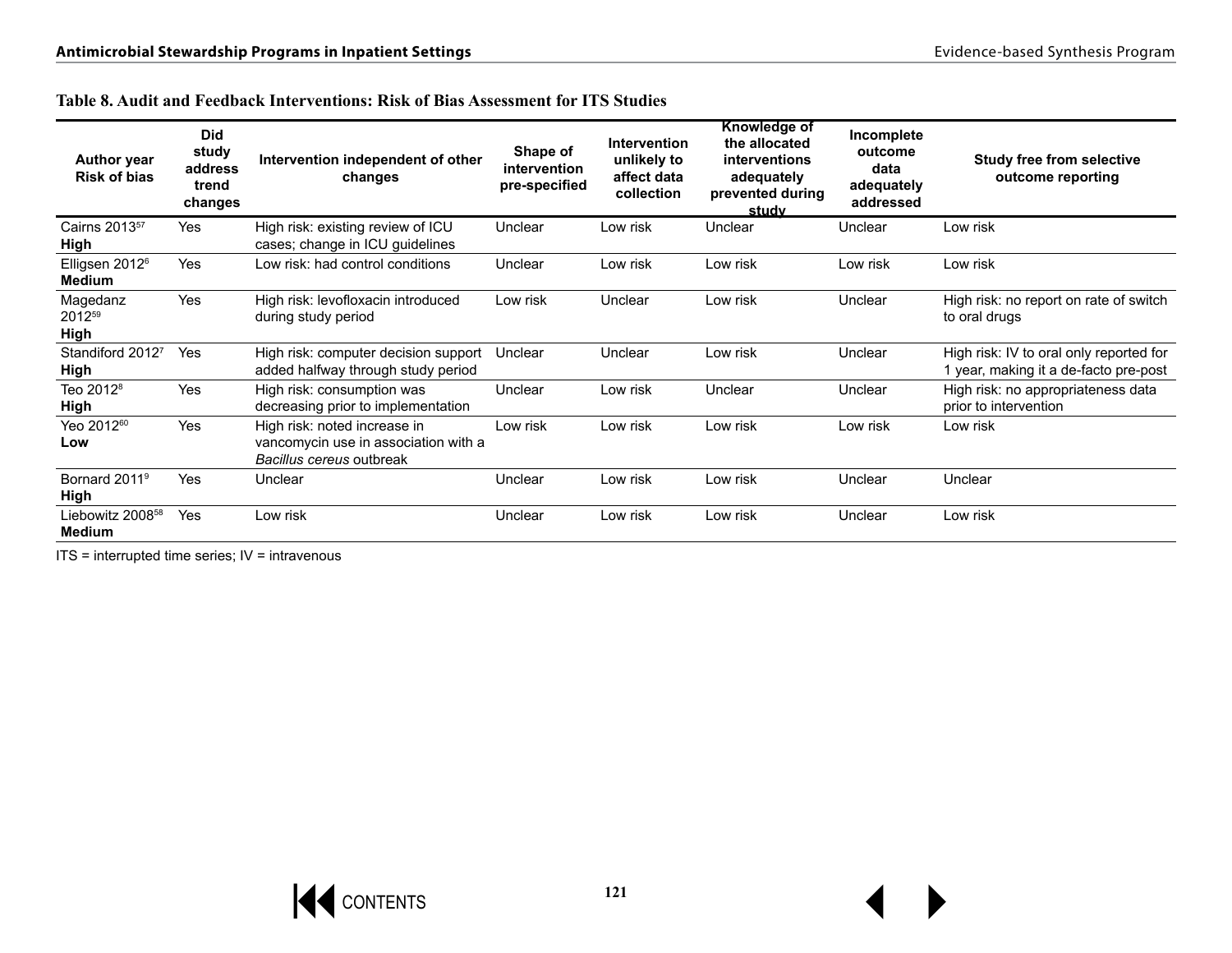| <b>Author year</b><br>Geographic<br>area                   | <b>Purpose of</b><br>intervention                          | Intervention (core activity)<br>(n)                                                                 | <b>Supplements</b><br>to core<br>activity   | Intervention staff                                             | <b>Institutional</b><br>stewardship<br><b>Resources</b>                | Comparator<br>or second<br>intervention (n)        | <b>Study</b><br>design |
|------------------------------------------------------------|------------------------------------------------------------|-----------------------------------------------------------------------------------------------------|---------------------------------------------|----------------------------------------------------------------|------------------------------------------------------------------------|----------------------------------------------------|------------------------|
| Aldeyab 2012 <sup>14</sup><br>United Kingdom               | Impact of restricted<br>use of high-risk<br>antimicrobials | Restriction                                                                                         | Guidelines,<br>weekly audit<br>and feedback | Antimicrobial<br>management team<br>(not specified)            | Audit tool                                                             | Usual care (pre-<br>intervention)                  | <b>ITS</b>             |
| Lewis 2012 <sup>61</sup><br>North America<br>(US)          | Effect of restriction<br>on resistance                     | Restriction of ciprofloxacin (pre-<br>approval required)                                            | Audit and<br>feedback                       | Clinical pharmacist,<br>ID physician                           | Electronic extraction of<br>inpatient antimicrobial<br>dispensing data | Usual care (pre-<br>intervention)                  | <b>ITS</b>             |
| Rattanaumpawan<br>2010 <sup>11</sup><br>Pacific (Thailand) | Pre-authorization                                          | Pre-authorization (antimicrobial<br>authorization group) and audit<br>and feedback (n=462 patients) | Guidelines                                  | Pharmacy<br>personnel and ID<br>physicians                     | <b>NR</b>                                                              | No-authorization<br>group ( $n = 486$<br>patients) | <b>RCT</b>             |
| Peto 2008 <sup>12</sup><br>Europe (Hungary)                | Pre-authorization                                          | Pre-authorization<br>(1,757 Post patients)                                                          | Audit and<br>feedback                       | ID physicians and<br><b>ICU</b> consultants                    | <b>NR</b>                                                              | Usual care (pre-<br>intervention)                  | <b>ITS</b>             |
| Mamdani 2007 <sup>13</sup><br>North America<br>(Canada)    | Formulary restriction                                      | Restrictive                                                                                         | <b>NR</b>                                   | NR. Ontario's<br>Drug Quality and<br>Therapeutics<br>Committee | <b>NR</b>                                                              | Usual care (pre-<br>intervention)                  | <b>ITS</b>             |

# **Table 9. Formulary Restriction and Preauthorization Interventions: Study Characteristics**

ID = infectious disease; ITS = interrupted time series; NR = not reported; RCT = randomized controlled trial; CDI = *Clostridium difficile* infection

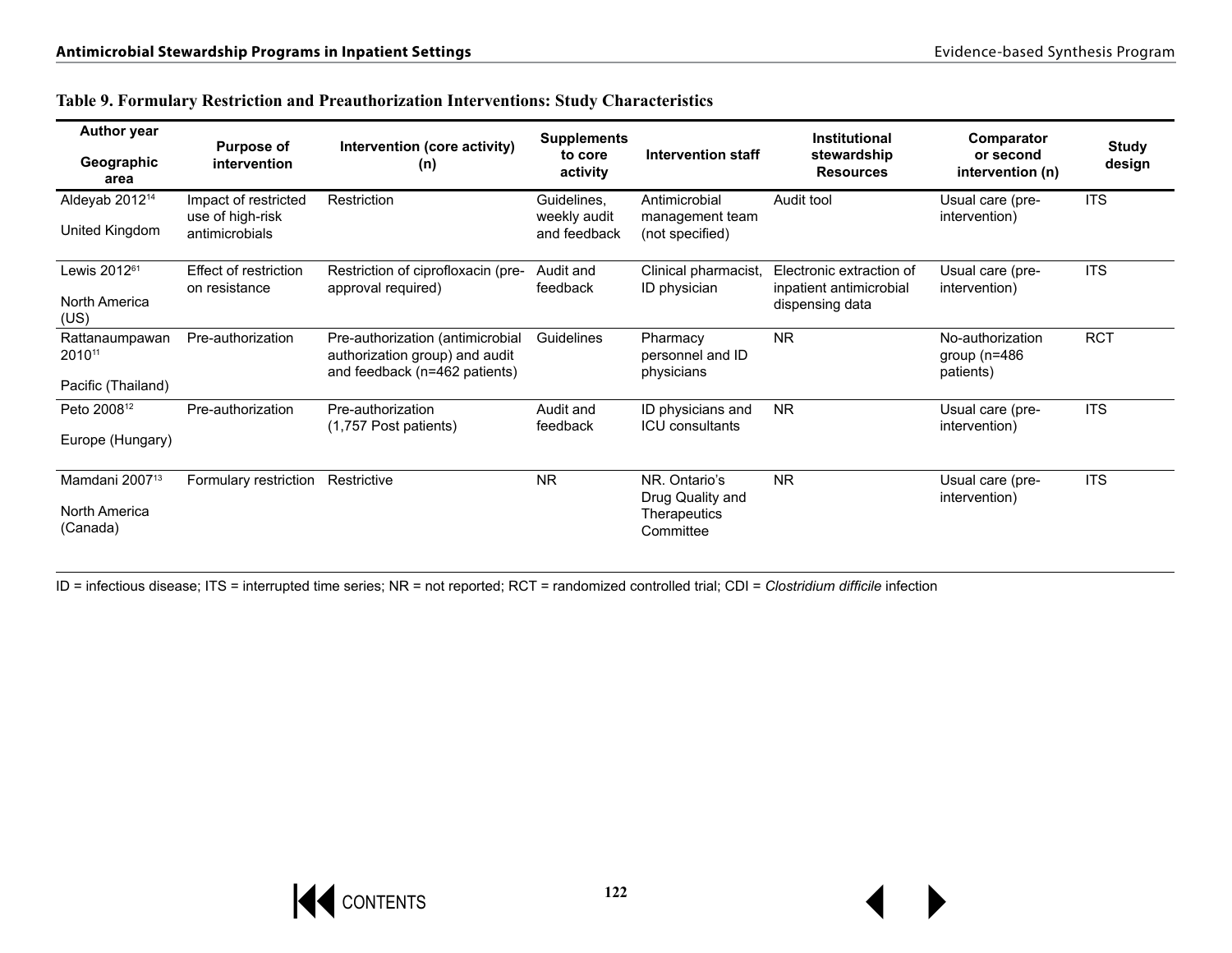| <b>Author year</b>                   | <b>Hospital</b><br>type | <b>Site</b>                                                | <b>Patients</b>                                                                         | <b>Exclusion criteria</b> | <b>Suspected site of</b><br>infection | <b>Suspected organism</b>                                                                                                         |
|--------------------------------------|-------------------------|------------------------------------------------------------|-----------------------------------------------------------------------------------------|---------------------------|---------------------------------------|-----------------------------------------------------------------------------------------------------------------------------------|
| Aldeyab 2012 <sup>14</sup>           | Acute                   | Medical,<br>cardiology,<br>surgical,<br>gynecology,<br>ICU | Adult inpatients                                                                        | <b>NR</b>                 | Multiple                              | <b>NR</b>                                                                                                                         |
| Lewis 2012 <sup>61</sup>             | Teaching                | Intermediate<br>care and ICU<br>$(11$ units)               | <b>NR</b>                                                                               | <b>NR</b>                 | Multiple                              | Focus on Pseudomonas aeruginosa,<br>Enterobactor aerogenes, Enterobacter<br>cloacae, Acinetobacter baumannii,<br>Stenotrophomonal |
| Rattanaumpawan<br>2010 <sup>11</sup> | University              | Mostly<br>medicine and<br>surgery                          | N=948; men 53%; mean age 63                                                             | <b>NR</b>                 | Multiple                              | NR, Pseudomonas aeruginosa infection<br>(confirmed or suspected) was one of the<br>indications of targeted antimicrobials         |
| Peto 2008 <sup>12</sup>              | University              | ICU                                                        | N=3,403; critically ill or in need of<br>expert care; middle-aged; mean<br>age 57 years | NR.                       | Blood (bacteremia)                    | Several, Staphyloccocus aureus most<br>common                                                                                     |
| Mamdani 2007 <sup>13</sup>           | <b>NR</b>               | <b>NR</b>                                                  | Database of 1.4 million: elderly,<br>age at least 65 years                              | <b>NR</b>                 | Multiple                              | Not specified                                                                                                                     |

# **Table 10. Formulary Restriction and Preauthorization Interventions: Site, Patient, and Infection Characteristics**

ICU = intensive care unit; NR = not reported

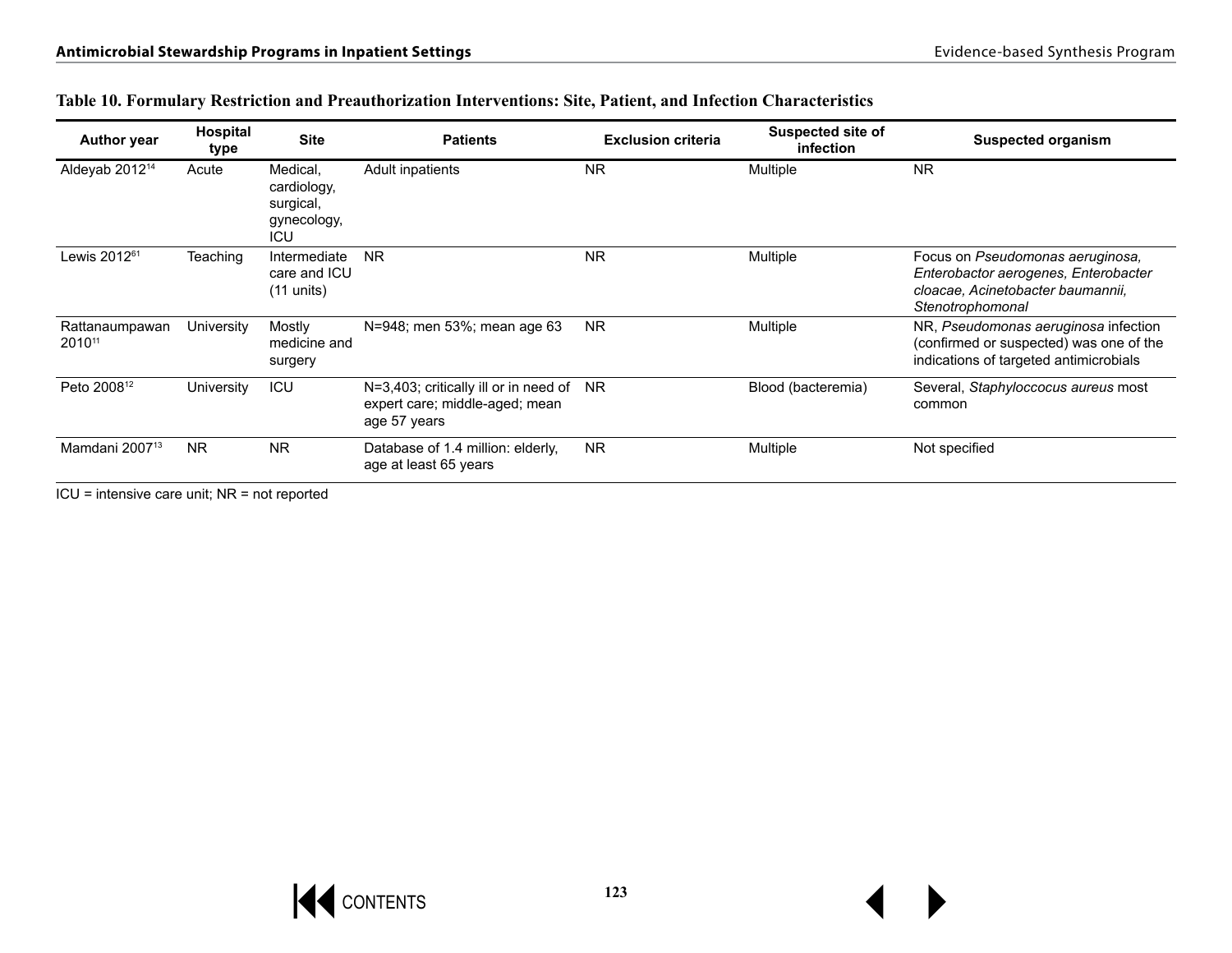| <b>Author year</b>                                 | 30-day readmission<br>$n/N$ (%) |                | Mortality n/N (%)                                                                                    |                                                                                    | Incidence of C. difficile<br>$n/N$ (%)                                                                                                                  |           | Length of stay mean days<br>(SD)        |                          | Adverse Events n/N (%)                                                                                                       |                                                                                                             |
|----------------------------------------------------|---------------------------------|----------------|------------------------------------------------------------------------------------------------------|------------------------------------------------------------------------------------|---------------------------------------------------------------------------------------------------------------------------------------------------------|-----------|-----------------------------------------|--------------------------|------------------------------------------------------------------------------------------------------------------------------|-------------------------------------------------------------------------------------------------------------|
| Study design                                       | <b>Intervention</b>             | <b>Control</b> | <b>Intervention</b>                                                                                  | Control                                                                            | <b>Intervention</b>                                                                                                                                     | Control   | Intervention                            | Control                  | <b>Intervention</b>                                                                                                          | Control                                                                                                     |
| Aldeyab 2012 <sup>14</sup><br><b>ITS</b>           | N <sub>R</sub>                  | <b>NR</b>      | <b>NR</b>                                                                                            | <b>NR</b>                                                                          | Trend significant post-<br>intervention (CDI incidence<br>rate reduced by 0.0047/100<br>bed-days per month,<br>p=0.008)<br>Level change not significant |           | <b>NR</b>                               | <b>NR</b>                | <b>NR</b>                                                                                                                    | <b>NR</b>                                                                                                   |
| Rattanaumpawan<br>2010 <sup>11</sup><br><b>RCT</b> | <b>NR</b>                       | <b>NR</b>      | All deaths 205/462<br>$(44.4)$ , p=0.58;<br>Death due to<br>infection 136/462<br>$(29.4)$ ; $p=0.05$ | All deaths<br>207/486<br>(42.5);<br>Death due<br>to infection<br>172/486<br>(35.4) | <b>NR</b>                                                                                                                                               | <b>NR</b> | 30.4<br>(SD 28.7);<br>$p=0.80$          | 30.7<br>(SD 29.7)        | Antimicrobial<br>allergy 2/462<br>$(0.04)$ , p=0.10;<br>Antimicrobial-<br>associated<br>diarrhea 25/512*<br>$(4.9)$ ; p=0.21 | Antimicrobial<br>allergy 7/486<br>$(1.4)$ ; Anti-<br>microbial-<br>associated<br>diarrhea<br>$18/536*(3.6)$ |
| Peto 2008 <sup>12</sup><br>ITS.                    | <b>NR</b>                       | <b>NR</b>      | Post: 64.3<br>deaths/1000 pts:<br>p=0.44**                                                           | Pre: 66.2<br>deaths/<br>1000 $pts$                                                 | <b>NR</b>                                                                                                                                               | <b>NR</b> | Post: 2.4<br>$(3.8)$ days;<br>p=0.214** | Pre: 2.6<br>$(4.7)$ days | <b>NR</b>                                                                                                                    | <b>NR</b>                                                                                                   |
| Mamdani 2007 <sup>13</sup><br>ITS.                 | <b>NR</b>                       | <b>NR</b>      | No significant difference in<br>mortality ( $p=0.62$ )**                                             |                                                                                    | <b>NR</b>                                                                                                                                               | <b>NR</b> | <b>NR</b>                               | <b>NR</b>                | <b>NR</b>                                                                                                                    | <b>NR</b>                                                                                                   |

# **Table 11. Formulary Restriction and Preauthorization Interventions: Clinical/Patient Outcomes**

ITS = interrupted time series; RCT = randomized controlled trial; NR = not reported; pts = patients

\*Prescriptions

\*\*Analysis of means

# **Table 12. Formulary Restriction and Preauthorization Interventions: Prescribing Outcomes**

| <b>Author year</b>                 | <b>Timing</b>               |           | Use                                                                                                                                                                                                               |         | <b>Selection</b>            |           |                     | <b>Dose</b> | <b>Duration</b>     |                |
|------------------------------------|-----------------------------|-----------|-------------------------------------------------------------------------------------------------------------------------------------------------------------------------------------------------------------------|---------|-----------------------------|-----------|---------------------|-------------|---------------------|----------------|
| <b>Study design</b>                | <b>Intervention Control</b> |           | <b>Intervention</b>                                                                                                                                                                                               | Control | <b>Intervention Control</b> |           | <b>Intervention</b> | Control     | <b>Intervention</b> | <b>Control</b> |
| Aldeyab 2012 <sup>14</sup><br>ITS. | <b>NR</b>                   | <b>NR</b> | Level of use of high-risk<br>antimicrobials decreased following<br>intervention (coeff -17.3; p<0.001)<br>as did total antimicrobial use (coeff<br>$-14.2$ ; p=0.007)<br>Trend changes were not significant       |         | <b>NR</b>                   | <b>NR</b> | <b>NR</b>           | <b>NR</b>   | <b>NR</b>           | <b>NR</b>      |
| Lewis 2012 <sup>61</sup><br>ITS.   | <b>NR</b>                   | <b>NR</b> | Significant decreasing trend<br>$(p=0.003)$ in use of ciprofloxacin<br>(87.09 DDD/1000 pd in 2004, 8.04)<br>DDD/1000 pd in 2010)<br>Increase in group -2 carbapenems<br>(11.96 to 28.19 DDD/1000 pd,<br>$p=0.013$ |         | <b>NR</b>                   | <b>NR</b> | <b>NR</b>           | <b>NR</b>   | <b>NR</b>           | <b>NR</b>      |

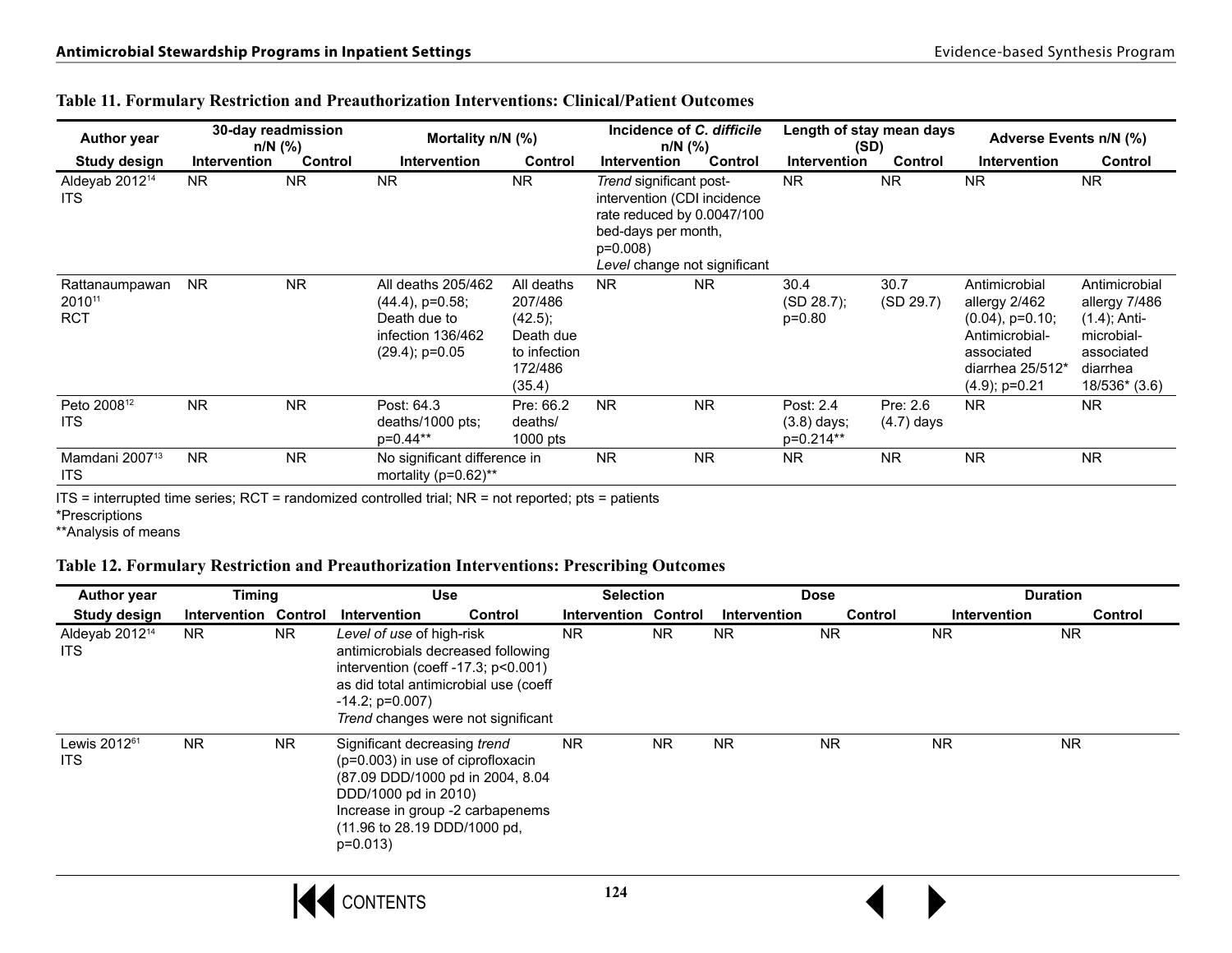| <b>Author year</b>                       | <b>Timing</b>               |           |                                                                                 | <b>Use</b>                                                                                                                                                                                                                                                                                                                           | <b>Selection</b>            |           |                                                                                                                                                                                           | <b>Dose</b>                                                                                                                                                                                | <b>Duration</b>                                                                                                      |                                                                                                 |
|------------------------------------------|-----------------------------|-----------|---------------------------------------------------------------------------------|--------------------------------------------------------------------------------------------------------------------------------------------------------------------------------------------------------------------------------------------------------------------------------------------------------------------------------------|-----------------------------|-----------|-------------------------------------------------------------------------------------------------------------------------------------------------------------------------------------------|--------------------------------------------------------------------------------------------------------------------------------------------------------------------------------------------|----------------------------------------------------------------------------------------------------------------------|-------------------------------------------------------------------------------------------------|
| Study design                             | <b>Intervention Control</b> |           | Intervention                                                                    | Control                                                                                                                                                                                                                                                                                                                              | <b>Intervention Control</b> |           | <b>Intervention</b>                                                                                                                                                                       | Control                                                                                                                                                                                    | <b>Intervention</b>                                                                                                  | Control                                                                                         |
| Rattanaumpawan<br>201011<br><b>RCT</b>   | <b>NR</b>                   | <b>NR</b> | <b>NR</b>                                                                       | <b>NR</b>                                                                                                                                                                                                                                                                                                                            | <b>NR</b>                   | <b>NR</b> | DDD (all<br>antimicrobials)<br>10,737.9<br>DDD (all<br>antimicrobials/<br>episode) 21.0<br>DDD (targeted<br>antimicrobials)<br>2972.6<br>DDD (targeted<br>antimicrobials/<br>episode) 5.8 | DDD (all<br>antimicrobials)<br>13,528.3<br>DDD (all<br>antimicrobials/<br>episode) 26.2;<br>DDD (targeted<br>antimicrobials)<br>3696.4<br>DDD (targeted<br>antimicrobials/<br>episode) 7.2 | All antimicrobials<br>12.7 (SD 9.8) days<br>(p<0.01)<br>Targeted<br>antimicrobials.<br>7.5 (SD 6.9) days<br>(p<0.01) | All antimicrobials<br>16.4 (SD 14.8)<br>days<br>Targeted<br>antimicrobials<br>9.3 (SD 7.7) days |
| Peto 2008 <sup>12</sup><br><b>ITS</b>    | <b>NR</b>                   | <b>NR</b> | Before Implementation:<br>167.6)<br>After Implementation:<br>102.0              | Mean antimicrobial consumption<br>162.9 DDD/100 pd (95% CI 158.3,<br>101.3 DDD/100 pd (95% CI 100.7,                                                                                                                                                                                                                                 | <b>NR</b>                   | <b>NR</b> | <b>NR</b>                                                                                                                                                                                 | <b>NR</b>                                                                                                                                                                                  | <b>NR</b>                                                                                                            | <b>NR</b>                                                                                       |
| Mamdani 2007 <sup>13</sup><br><b>ITS</b> | <b>NR</b>                   | <b>NR</b> | After Implementation:<br>(per quarter); p<0.01<br>(primarily nitrofurantoin and | Fluoroquinolone prescription rates NR<br>17.1 prescriptions/1000 elderly<br>persons vs. predicted use $= 43.6$<br>prescriptions/1000 elderly persons<br>Approximately 30% higher than<br>expected use of sulfonamide<br>(p=0.01) and urinary anti-infectives<br>trimethoprim; p<0.01) observed<br>within 1 year after implementation |                             | <b>NR</b> | <b>NR</b>                                                                                                                                                                                 | <b>NR</b>                                                                                                                                                                                  | <b>NR</b>                                                                                                            | <b>NR</b>                                                                                       |

DDD = defined daily dose; pd = patient-days; ITS = interrupted time series; NR = not reported; RCT = randomized controlled trial \*Prescriptions

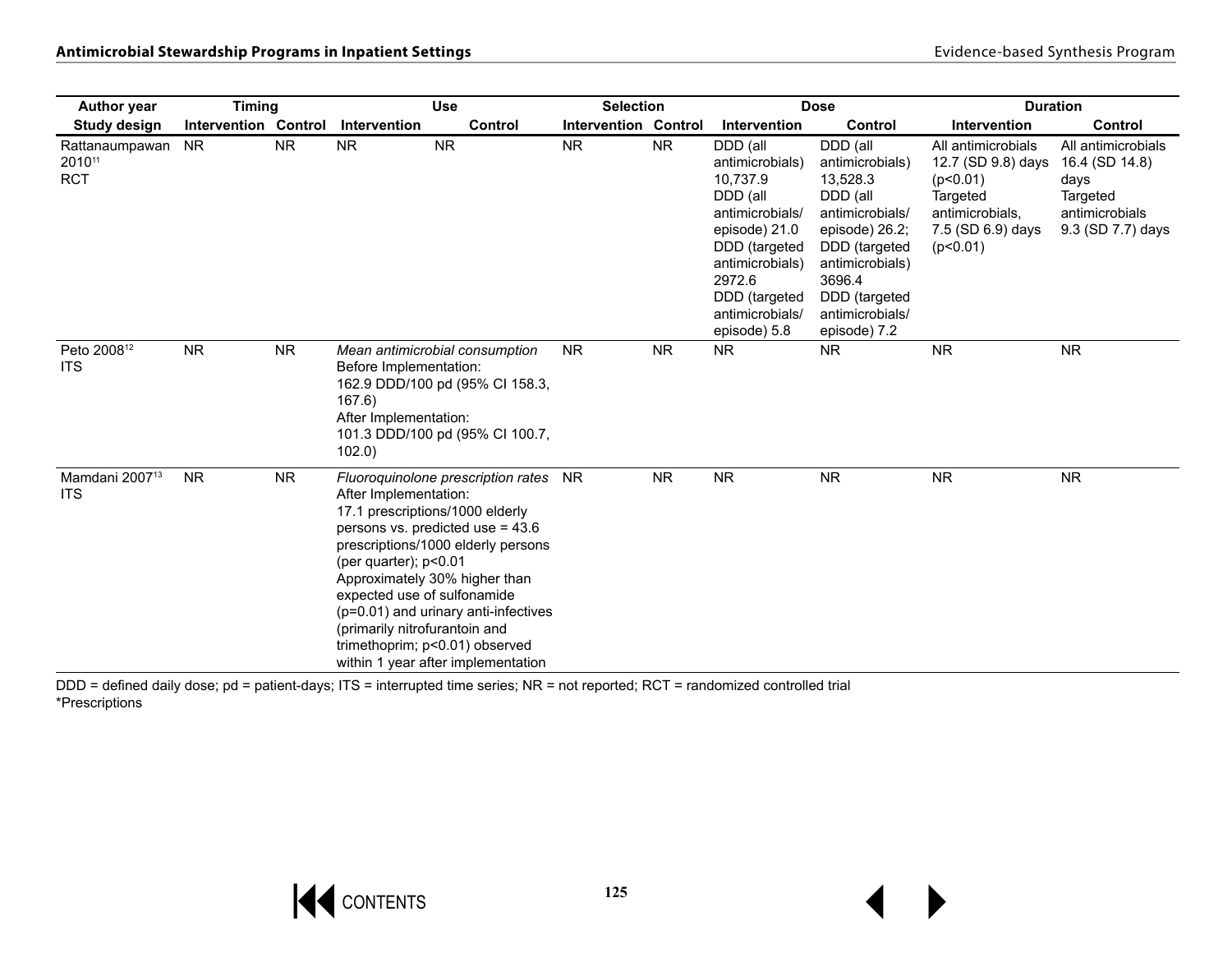### **Table 13. Formulary Restriction and Preauthorization Interventions: Microbial Outcomes**

|                          |                                                                                                                                                                                                                                                                                                                                                                                                                                        | Institutional resistance                                                                                                                                                                                                                                                                                                                                                               |              | Resistance in study population |
|--------------------------|----------------------------------------------------------------------------------------------------------------------------------------------------------------------------------------------------------------------------------------------------------------------------------------------------------------------------------------------------------------------------------------------------------------------------------------|----------------------------------------------------------------------------------------------------------------------------------------------------------------------------------------------------------------------------------------------------------------------------------------------------------------------------------------------------------------------------------------|--------------|--------------------------------|
| <b>Author year</b>       | Intervention                                                                                                                                                                                                                                                                                                                                                                                                                           | Control                                                                                                                                                                                                                                                                                                                                                                                | Intervention | Control                        |
| Lewis 2012 <sup>61</sup> | percentage stable prior to intervention<br>before and after intervention<br>Non-significant downward trend for cefepime-resistant isolates<br>Non-significant increased trend for piperacillin-tazobactam-resistant isolates<br>pd per year) resistant P. aeruginosa infections (all p<0.001)<br>Increasing trend in rate of piperacillin-tazobactam-resistant isolates<br>No significant effect on susceptibilities of other isolates | 13.2% decrease in carbapenem-resistant P. aeruginosa isolates following intervention (decrease of 3.8% per year, p=0.035);<br>13.7% decrease in ciprofloxacin-resistant isolates over study period (3.9% per year, p=0.002); decrease in slope consistent<br>Decreasing trend in rates of carbapenem- (2.1 cases/10,000 pd per year), ciprofloxacin-, and cefeprime- (1.8 cases/10,000 | -NR          | <b>NR</b>                      |

#### **Table 14. Formulary Restriction and Preauthorization Interventions: Cost and Harms Outcomes**

|                                      | <b>Healthcare cost</b> |         | <b>Program cost</b> |         | <b>Opportunity cost</b> |           | Drug cost                                                                                                                                                                |                                                                                                                | <b>Harms</b>        |           |
|--------------------------------------|------------------------|---------|---------------------|---------|-------------------------|-----------|--------------------------------------------------------------------------------------------------------------------------------------------------------------------------|----------------------------------------------------------------------------------------------------------------|---------------------|-----------|
| Author year                          | <b>Intervention</b>    | Control | <b>Intervention</b> | Control | <b>Intervention</b>     | Control   | <b>Intervention</b>                                                                                                                                                      | Control                                                                                                        | <b>Intervention</b> | Control   |
| Rattanaumpawan<br>2010 <sup>11</sup> | ΝR                     | NR.     | <b>NR</b>           | ΝR      | <b>NR</b>               | <b>NR</b> | Difference in<br>expenditures between<br>groups: \$147,793<br>Total cost of target<br>antimicrobials: \$275,480<br>Cost of target<br>antimicrobials/episode:<br>\$538.10 | Total cost of target<br>antimicrobials:<br>\$374.241<br>Cost of target<br>antimicrobials/<br>episode: \$661.30 | ΝR                  | <b>NR</b> |

NR = not reported

## **Table 15. Formulary Restriction and Preauthorization Interventions: Risk of Bias Assessment for RCT, CCT, and CBA Studies**

| <b>Author year</b><br><b>Study design</b><br><b>Risk of bias</b> | <b>Adequate</b><br>allocation<br>sequencing | <b>Adequate</b><br>allocation<br>concealment | <b>Baseline</b><br>outcome<br>measures<br>similar | <b>Baseline</b><br>characteristics<br>similar                       | Incomplete<br>data<br>addressed | Any blinding<br>reported                           | <b>Study protected</b><br>against<br>contamination | <b>Study free from</b><br>selective outcomes<br>reporting |
|------------------------------------------------------------------|---------------------------------------------|----------------------------------------------|---------------------------------------------------|---------------------------------------------------------------------|---------------------------------|----------------------------------------------------|----------------------------------------------------|-----------------------------------------------------------|
| Rattanaumpawan<br>2010 <sup>11</sup><br><b>RCT</b><br>High       | High risk                                   | High risk                                    | Low risk                                          | High risk: significantly<br>higher morbidity in<br>intervention arm | Low risk                        | Low risk:<br>independent<br>outcomes<br>assessment | Unclear                                            | Low risk                                                  |

CBA = controlled before and after; CCT = controlled clinical trial; RCT = randomized controlled trial

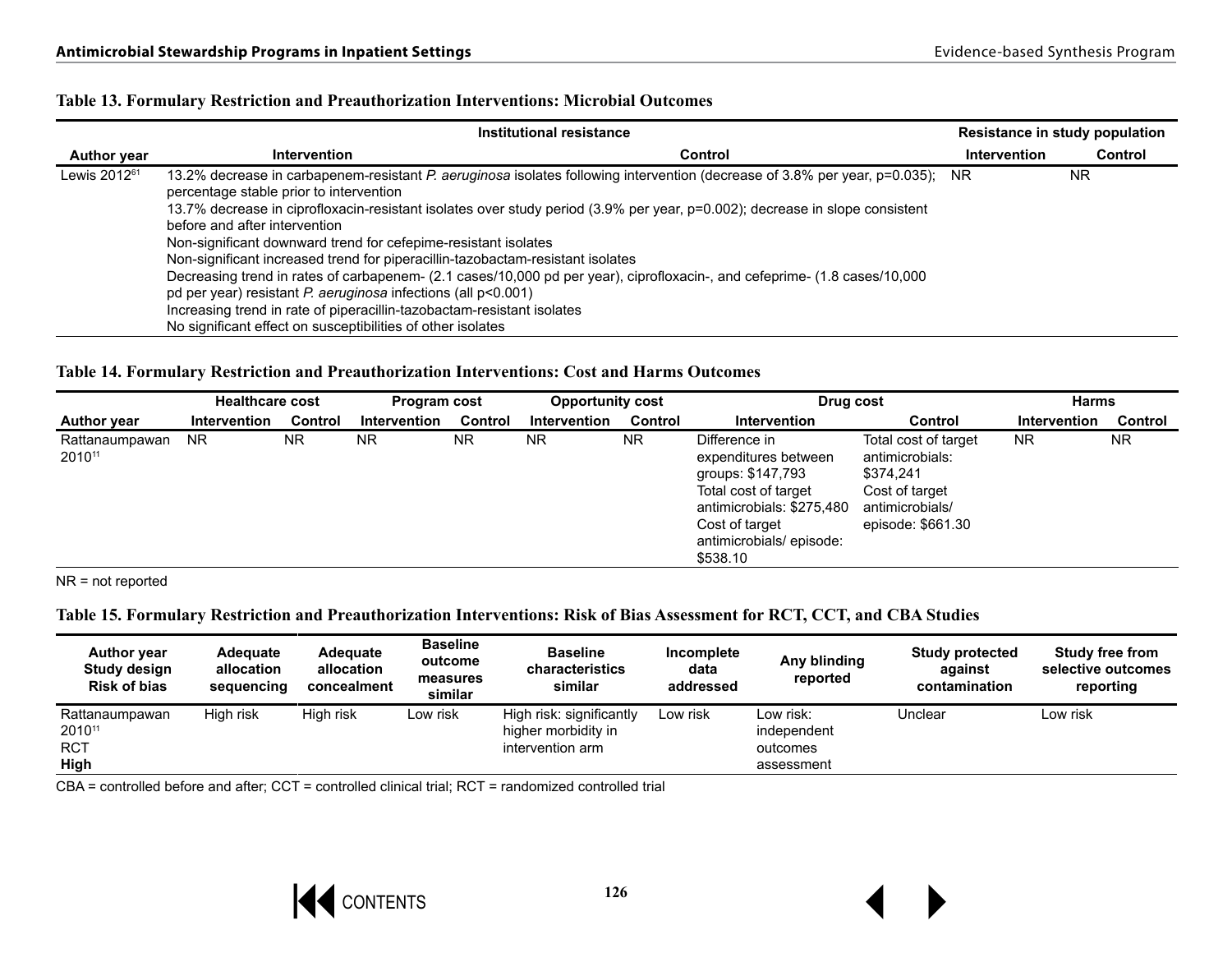#### **Table 16. Formulary Restriction and Preauthorization Interventions: Risk of Bias Assessment for ITS Studies**

| <b>Author year</b><br><b>Risk of bias</b> | Did study<br>address trend<br>changes | Intervention independent<br>of other changes         | Shape of<br>intervention<br>pre-specified | Intervention<br>unlikely to<br>affect data<br>collection | Knowledge of the<br>allocated interventions<br>adequately prevented<br>during study | Incomplete outcome<br>data adequately<br>addressed | <b>Study free</b><br>from selective<br>outcome<br>reporting |
|-------------------------------------------|---------------------------------------|------------------------------------------------------|-------------------------------------------|----------------------------------------------------------|-------------------------------------------------------------------------------------|----------------------------------------------------|-------------------------------------------------------------|
| Aldeyab 2012 <sup>14</sup><br>High        | Yes                                   | Unclear: isolation and<br>infection control policies | Unclear                                   | Low risk                                                 | Low risk                                                                            | Unclear                                            | Low risk                                                    |
| Lewis 2012 <sup>61</sup><br>High          | Yes                                   | High risk: other infection<br>control policies       | Unclear                                   | High risk:<br>system change                              | Low risk                                                                            | Unclear                                            | Unclear                                                     |
| Peto 2008 <sup>12</sup><br>Medium         | Yes                                   | Low risk                                             | Low risk                                  | Low risk                                                 | Low risk                                                                            | Unclear                                            | Low risk                                                    |
| Mamdani 2007 <sup>13</sup><br>Low         | Yes                                   | Low risk                                             | Low risk                                  | Low risk                                                 | Low risk                                                                            | Low risk                                           | Low risk                                                    |

ITS = interrupted time series

# **Table 17. Guidelines with Feedback Studies: Study Characteristics**

| Author year<br>Geographic area                         | <b>Purpose of</b><br>intervention                               | Intervention<br>(core<br>activity) (n) | <b>Supplements to core</b><br>activity                                                                            | Intervention staff                                                                                                                                               | Institutional<br>stewardship<br>resources                                                               | <b>Comparator or</b><br>second intervention<br>(n)                                                     | Study design                                                         |
|--------------------------------------------------------|-----------------------------------------------------------------|----------------------------------------|-------------------------------------------------------------------------------------------------------------------|------------------------------------------------------------------------------------------------------------------------------------------------------------------|---------------------------------------------------------------------------------------------------------|--------------------------------------------------------------------------------------------------------|----------------------------------------------------------------------|
| Talpaert 2011 <sup>18</sup><br>United Kingdom          | Reduce broad-<br>spectrum<br>antimicrobial use                  | Guideline                              | Feedback (ward rounds<br>5 times/week), education,<br>face-to-face discussions                                    | Antimicrobial management NR<br>team (microbiologist and<br>antimicrobial pharmacist)<br>consulted; program<br>administered by clinicians<br>and ward pharmacists |                                                                                                         | Usual care (pre-<br>intervention)                                                                      | <b>ITS</b>                                                           |
| Schnoor 2010 <sup>15</sup><br>Europe<br>(Germany)      | Improve adherence<br>to pneumonia<br>quidelines and<br>outcomes | Guideline                              | Education, posters,<br>quideline distribution.<br>reminders with before/after<br>data every 2 <sup>nd</sup> month | Personalized tutor                                                                                                                                               | <b>NR</b>                                                                                               | Personalized tutors at<br>control sites told about<br>study but guide-line not<br>actively implemented | RCT; randomized<br>at the level of<br>the "local clinical<br>centre" |
| Schouten 2007 <sup>16</sup><br>Europe<br>(Netherlands) | Appropriate use<br>(route, switching,<br>guideline adhere)      | Guideline                              | Education, feedback reports                                                                                       | Pharmacist, physician,<br>microbiologist,<br>pulmonologist, quality<br>improvement officer                                                                       | External quality<br>improvement<br>facilitator for<br>analysis of<br>barriers, areas for<br>improvement | Usual care                                                                                             | $CRCT$ (n=6)                                                         |
| Fowler 2007 <sup>17</sup><br>United Kingdom            | Reinforce<br>narrow-spectrum<br>antimicrobial policy            | Guideline                              | Feedback every 8-12 weeks NR<br>(individual antimicrobial<br>usage and CDI rates)                                 |                                                                                                                                                                  | <b>NR</b>                                                                                               | Usual care (pre-<br>intervention)                                                                      | <b>ITS</b>                                                           |

ID = infectious disease; NR = not reported; ITS = interrupted time series; CRCT = cluster randomized control trial; RCT = randomized controlled trial; CBA = controlled before and after trial; ITS = interrupted time series; CDI = *C. difficile* infection



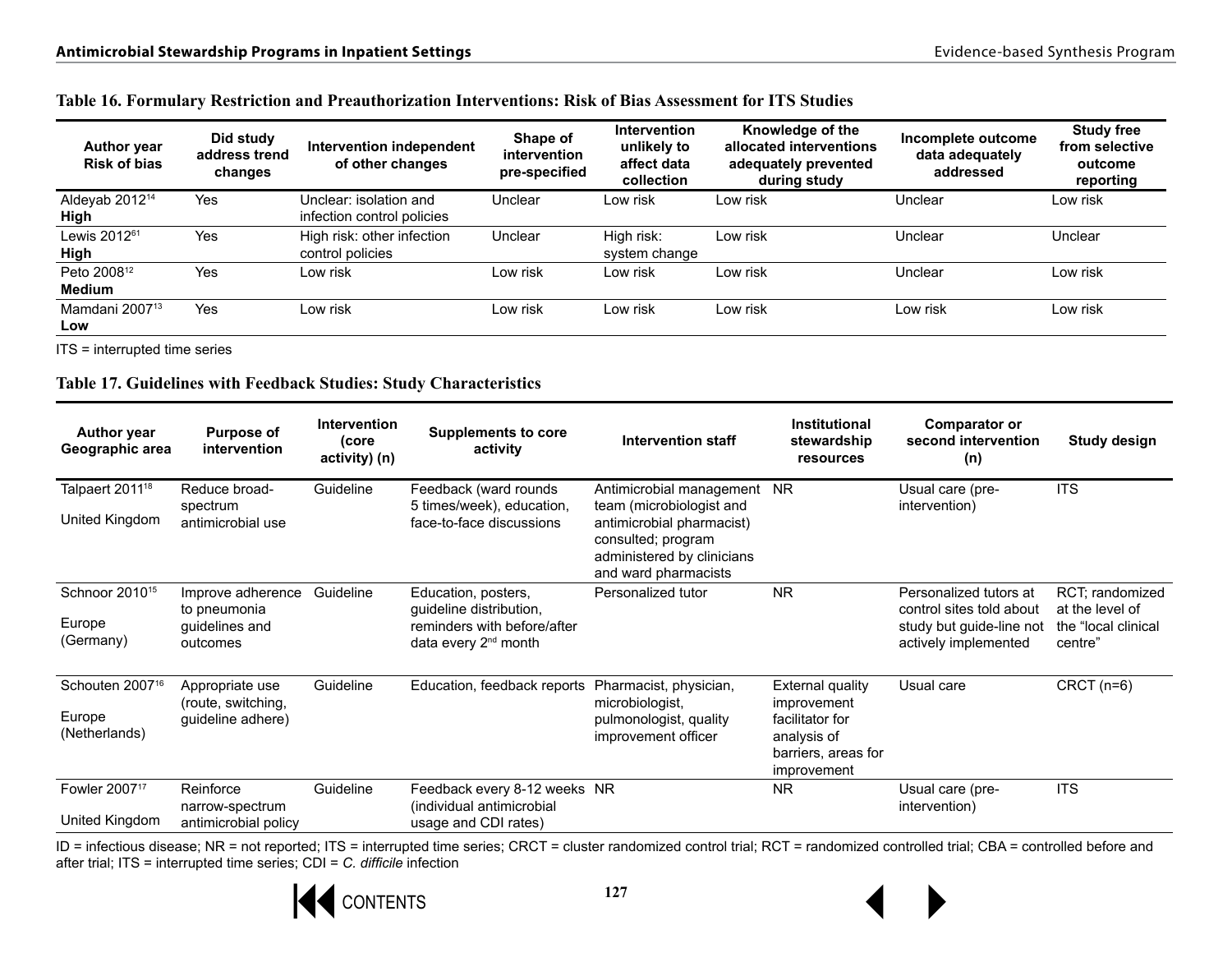| <b>Author year</b>          | Hospital<br>type                                       | <b>Site</b>                                                               | <b>Patients</b>                                                                                                                                                                       | <b>Exclusion criteria</b>                                                                                                                                                                                                                                                                                                     | Suspected site of<br>infection                      | <b>Suspected</b><br>organism |
|-----------------------------|--------------------------------------------------------|---------------------------------------------------------------------------|---------------------------------------------------------------------------------------------------------------------------------------------------------------------------------------|-------------------------------------------------------------------------------------------------------------------------------------------------------------------------------------------------------------------------------------------------------------------------------------------------------------------------------|-----------------------------------------------------|------------------------------|
| Talpaert 2011 <sup>18</sup> | Acute<br>general                                       | Medical and<br>surgical wards<br>including ICU                            | Adults (no information provided)                                                                                                                                                      | <b>NR</b>                                                                                                                                                                                                                                                                                                                     | Multiple                                            | <b>NR</b>                    |
| Schnoor 2010 <sup>15</sup>  | NR, 11<br>hospitals<br>and 34<br>sentinel<br>practices | Mix of<br>inpatients<br>(not further<br>characterized)<br>and outpatients | Intervention group: baseline (n=238)<br>mean age 58 yrs; follow-up $(n=275)$<br>mean age 56 yrs<br>Control: baseline (n=302) mean age<br>61 yrs; follow-up (n=348) mean age<br>61 yrs | Immunodeficiency, florid tuberculosis, possible<br>nosocomial infection                                                                                                                                                                                                                                                       | Lungs                                               | Multiple                     |
| Schouten 2007 <sup>16</sup> | Multiple                                               | GIM and<br>respiratory                                                    | CAP patients, post intervention<br>$(n=525)$<br>mean age 70 yrs, male 53%<br>COPD/CB post intervention (n=506)<br>mean age 69 yrs, male 46%                                           | Nursing home resident, underlying immune-<br>deficiency, treated with antimicrobials for<br>another culture-proven infection during<br>admission, LRTI and discharged is past 30<br>days, transferred to another hospital or ICU<br>or died within 24 h of admission, very poor<br>prognosis and admitted for palliative care | Lungs (LRTI;<br>pneumonia,<br>exacerbation<br>COPD) | Not specified                |
| Fowler 2007 <sup>17</sup>   | Teaching                                               | Acute care<br>wards $(3)$                                                 | Age greater than 80 years (n=6,129)                                                                                                                                                   | <b>NR</b>                                                                                                                                                                                                                                                                                                                     | Multiple                                            | Not specified                |

### **Table 18. Guidelines with Feedback Studies: Site, Patient, and Infection Characteristics**

CAP = community acquired pneumonia; COPD/CB = chronic obstructive pulmonary disease/chronic bronchitis; ICU = intensive care unit; GIM = general internal medicine; LRTI = lower respiratory tract infection; NR = not reported

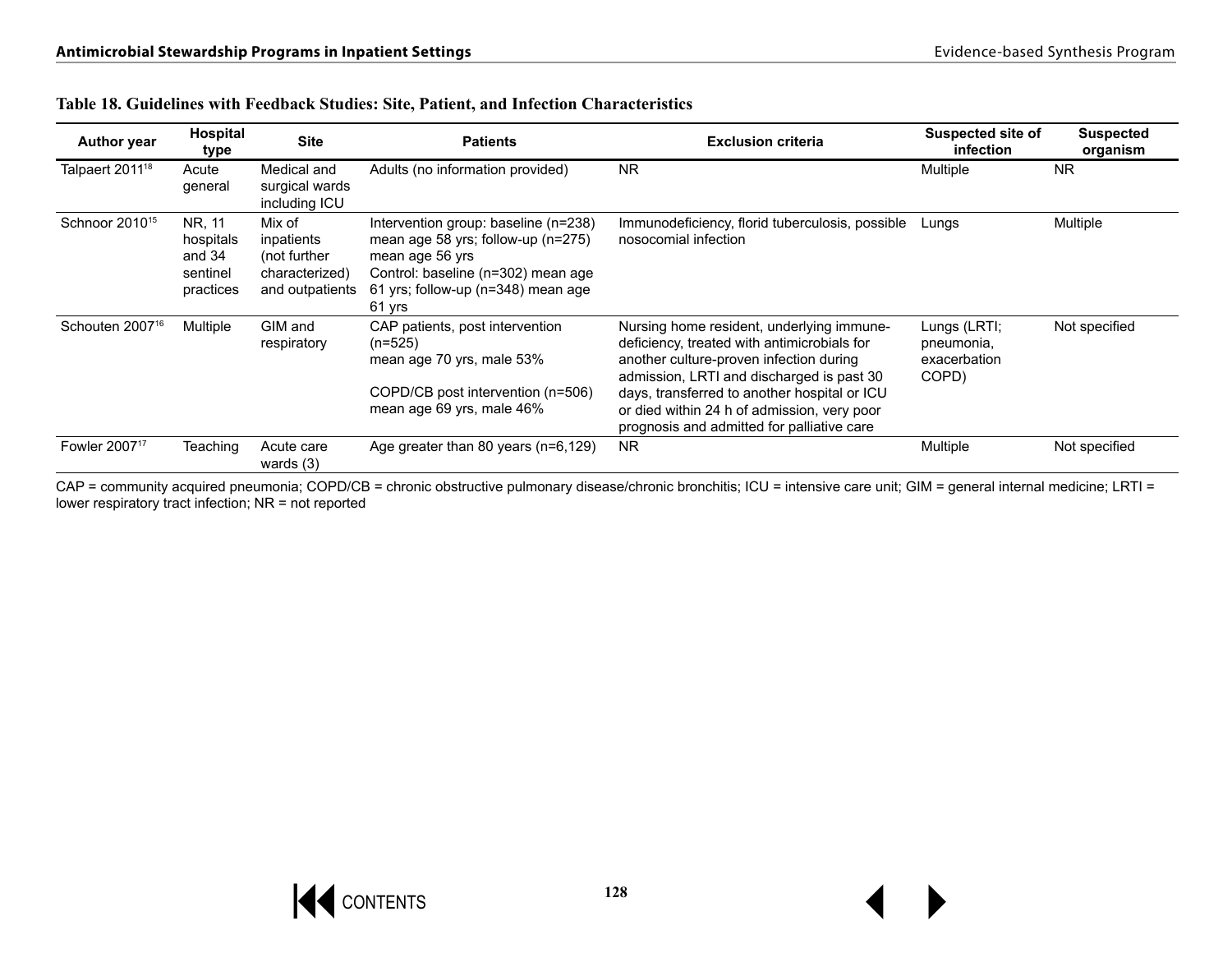| <b>Author year</b>                         | 30-day readmission<br>$n/N$ (%) |           | Mortality n/N (%)                                                                                              |                                                                   | Incidence of C. difficile n/N<br>(%)                                                                                                                                                                  |           | Length of stay mean days (SD)                                                                 |                                                                       | Adverse Events n/N (%) |           |
|--------------------------------------------|---------------------------------|-----------|----------------------------------------------------------------------------------------------------------------|-------------------------------------------------------------------|-------------------------------------------------------------------------------------------------------------------------------------------------------------------------------------------------------|-----------|-----------------------------------------------------------------------------------------------|-----------------------------------------------------------------------|------------------------|-----------|
| <b>Study design</b>                        | <b>Intervention</b>             | Control   | Intervention                                                                                                   | Control                                                           | <b>Intervention</b>                                                                                                                                                                                   | Control   | <b>Intervention</b>                                                                           | Control                                                               | <b>Intervention</b>    | Control   |
| Talpaert 2011 <sup>18</sup><br>ITS.        | N <sub>R</sub>                  | <b>NR</b> | <b>NR</b>                                                                                                      | <b>NR</b>                                                         | IRR=0.34 (95% CI 0.20,<br>0.58), p<0.001 (decreased<br>incidence of CDI with<br>intervention)<br>IRR=0.93 (95% CI 0.88,<br>$0.99$ ), $p=0.015$<br>(decreased trend in CDI<br>following intervention)* |           | <b>NR</b>                                                                                     | <b>NR</b>                                                             | <b>NR</b>              | <b>NR</b> |
| Schnoor 2010 <sup>15</sup><br><b>RCT</b>   | <b>NR</b>                       | <b>NR</b> | 30 day overall<br>mortality: Baseline<br>5.2%, Follow-up<br>3.6%; p=ns between<br>groups                       | <b>Baseline</b><br>2.9%, Follow-<br>up 3.8%                       | <b>NR</b>                                                                                                                                                                                             | <b>NR</b> | Baseline: 10.7 (7.6).<br>Follow-up: 10.0;<br>p=ns between<br>groups                           | Baseline: 11.4<br>$(9.5)$ . Follow-<br>up: 10.9                       | <b>NR</b>              | <b>NR</b> |
| Schouten 2007 <sup>16</sup><br><b>CRCT</b> | <b>NR</b>                       | <b>NR</b> | CAP patients<br>20/318 (7.2);<br>p=0.58<br>COPD/CB<br>patients<br>10/269(4.3);<br>$p=0.35$                     | CAP patients<br>15/207 (8.7)<br>COPD/CB<br>patients<br>5/237(2.6) | <b>NR</b>                                                                                                                                                                                             | <b>NR</b> | CAP patients<br>8.0 (median); p=0.47<br>COPD/CB<br>patients<br>$11.5$ (median);<br>$p = 0.89$ | CAP patients<br>10.0 (median)<br>COPD/CB<br>patients<br>11.4 (median) | <b>NR</b>              | <b>NR</b> |
| Fowler 2007 <sup>17</sup><br><b>ITS</b>    | <b>NR</b>                       | <b>NR</b> | Reported that crude mortality was<br>unaltered by intervention (fluctuated<br>randomly between 4.7% and 21.0%) |                                                                   | Decrease in CDI associated<br>with intervention<br>IRR=0.35 (95% CI 0.17,<br>$0.73$ ), $p=0.009$                                                                                                      |           | Reported that length of stay<br>fluctuated randomly between 11.9<br>and 13.5 days             |                                                                       | <b>NR</b>              | <b>NR</b> |

# **Table 19. Guidelines with Feedback Studies: Clinical/Patient Outcomes**

CAP = community acquired pneumonia; CDI = *Clostridium* difficile infection; COPD/CB = chronic obstructive pulmonary disease/chronic bronchitis; ITS = interrupted time series; RCT = randomized controlled trial; CRCT = cluster randomized control trial; CBA = controlled before and after study; NR = not reported; ns = not statistically significant; IRR = incidence rate ratio

\*CDI data based on all patients age greater than 2 years old

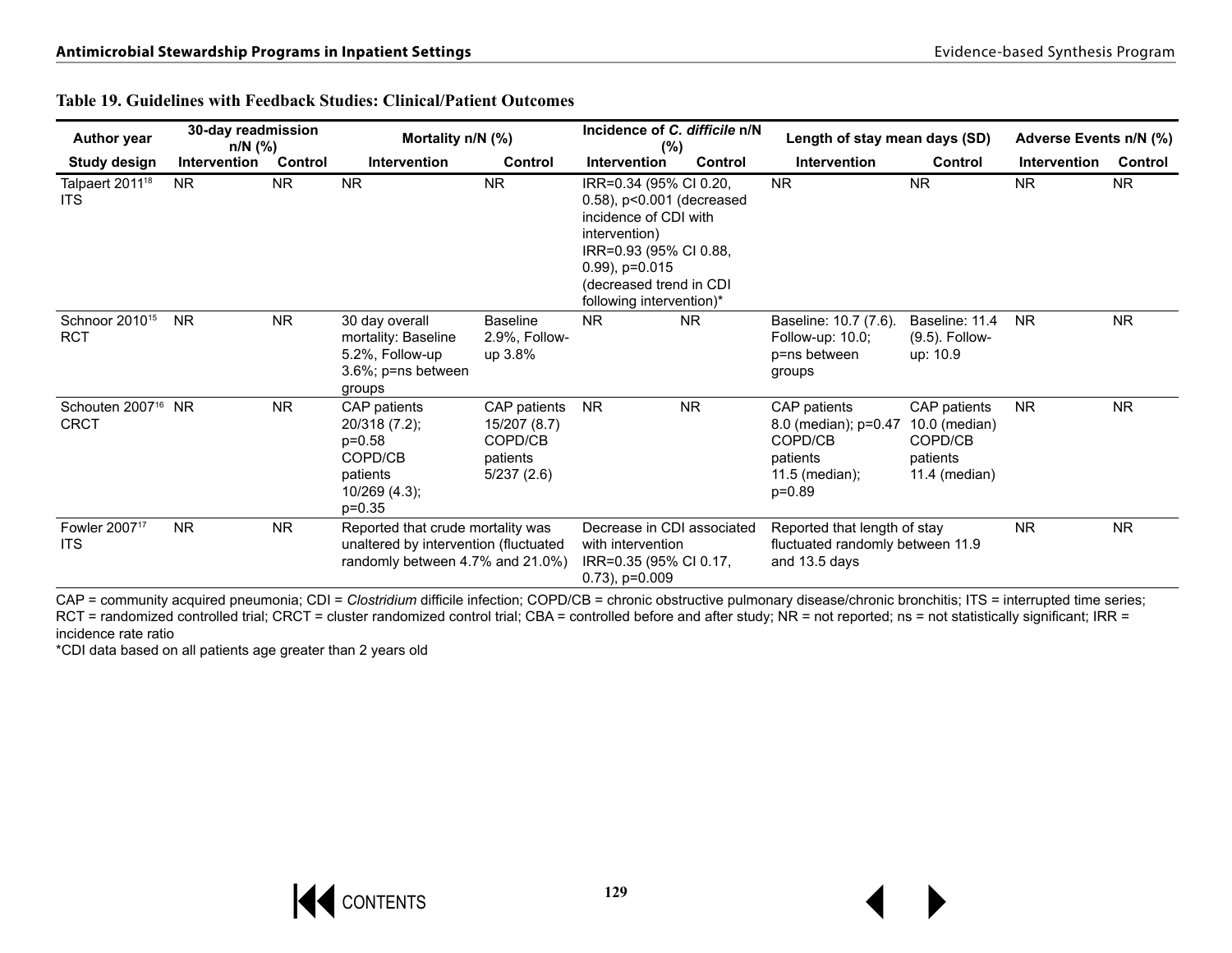| Table 20. Guidelines with Feedback Studies: Prescribing Outcomes |  |
|------------------------------------------------------------------|--|
|------------------------------------------------------------------|--|

| <b>Author year</b>                         | <b>Timing</b>                                                                                                                                  |                                 | <b>Use</b>                                                                                                                                    |                                    | <b>Selection</b>                                                                                                                                               |                                                                                                                                                                                                                                                                                                                                                                                                                                                                                                                                                                                        | <b>Dose</b>                                                                                                                      |                                       |                                                                                                                                          | <b>Duration</b>                            |
|--------------------------------------------|------------------------------------------------------------------------------------------------------------------------------------------------|---------------------------------|-----------------------------------------------------------------------------------------------------------------------------------------------|------------------------------------|----------------------------------------------------------------------------------------------------------------------------------------------------------------|----------------------------------------------------------------------------------------------------------------------------------------------------------------------------------------------------------------------------------------------------------------------------------------------------------------------------------------------------------------------------------------------------------------------------------------------------------------------------------------------------------------------------------------------------------------------------------------|----------------------------------------------------------------------------------------------------------------------------------|---------------------------------------|------------------------------------------------------------------------------------------------------------------------------------------|--------------------------------------------|
| Study design                               | Intervention                                                                                                                                   | Control                         | <b>Intervention</b>                                                                                                                           | Control                            | Intervention                                                                                                                                                   | <b>Control</b>                                                                                                                                                                                                                                                                                                                                                                                                                                                                                                                                                                         | <b>Intervention</b>                                                                                                              | Control                               | Intervention                                                                                                                             | Control                                    |
| Talpaert 2011 <sup>18</sup><br><b>ITS</b>  | <b>NR</b>                                                                                                                                      | <b>NR</b>                       | <b>NR</b>                                                                                                                                     | <b>NR</b>                          | Use:<br>$(58.5\%, p=0.006)$<br>$(45.8\%, p<0.001)$<br>change significantly<br>$(p=0.047)$<br>nitrofurantoin, trimethoprim<br>vancomycin<br>No changes in trend | Antimicrobials Targeted for Decreased<br>Fluoroquinolone - reduced by 105.33<br>DDD/1000 OBD (95% CI-176.48, -34.18)<br>Cephalosporin - reduced by 45.93<br>DDD/1000 OBD (95% CI-67.74, -24.11)<br>Total antimicrobial, clindamycin, co-<br>amoxiclav, and amoxicillin use did not<br>Significant trend for decreased use of<br>co-amoxiclav post-intervention (p=0.005)<br>and decreased total antimicrobial use<br>Antimicrobials Targeted for Increased Use:<br>Increased level of use (p<0.05) for<br>penicillin, macrolides, gentamicin,<br>No change in level for doxycycline or | <b>NR</b>                                                                                                                        | <b>NR</b>                             | <b>NR</b>                                                                                                                                | ${\sf NR}$                                 |
| Schnoor 2010 <sup>15</sup><br><b>RCT</b>   | <b>NR</b>                                                                                                                                      | <b>NR</b>                       | appropriate antimicrobial<br>treatment - intervention<br>group relative to control<br>(OR=1.8, 95% Cl 1.1, 2.8)                               | Adjusted odds of receiving NR      |                                                                                                                                                                | <b>NR</b>                                                                                                                                                                                                                                                                                                                                                                                                                                                                                                                                                                              | <b>NR</b>                                                                                                                        | ${\sf NR}$                            | Patients at<br>guideline-<br>concordant<br>duration:<br>Increased<br>from $46.9\%$ to<br>51.9%; +5.0%<br>$(p=ns)$                        | Decreased<br>from 56.7% to<br>53.8%; -2.9% |
| Schouten 2007 <sup>16</sup><br><b>CRCT</b> | Initiation of<br>antimicrobial<br>within 4<br>hrs (CAP<br>patients)<br>Increase<br>from 55.2%<br>to 62.9%;<br>OR=3.59<br>(95% CI<br>1.02, 12.6 | Decrease<br>from 68%<br>to 51.6 | Guideline<br>concordant<br>empirical<br>antimicrobial<br>regimen -<br>Increase<br>from 50.3%<br>to 64.3%;<br>OR=2.63<br>(95% CI<br>1.57, 4.42 | Decrease<br>from 53.7%<br>to 45.6% | <b>NR</b>                                                                                                                                                      | <b>NR</b>                                                                                                                                                                                                                                                                                                                                                                                                                                                                                                                                                                              | Antimicrobials<br>adapted<br>based on renal<br>function<br>Increase<br>from 79.5%<br>to 95.1%;<br>OR=12.9 (95%<br>CI 3.64, 45.8) | Decrease<br>from<br>95.8% to<br>92.4% | Optimal<br>duration (5<br>to 7 days),<br>(COPD/CB<br>patients)<br>Increase<br>from 25.8%<br>to 37%;<br>OR=2.22<br>(95% CI 0.96,<br>5.12) | Decrease<br>from $51.8\%$ to<br>42.9%      |

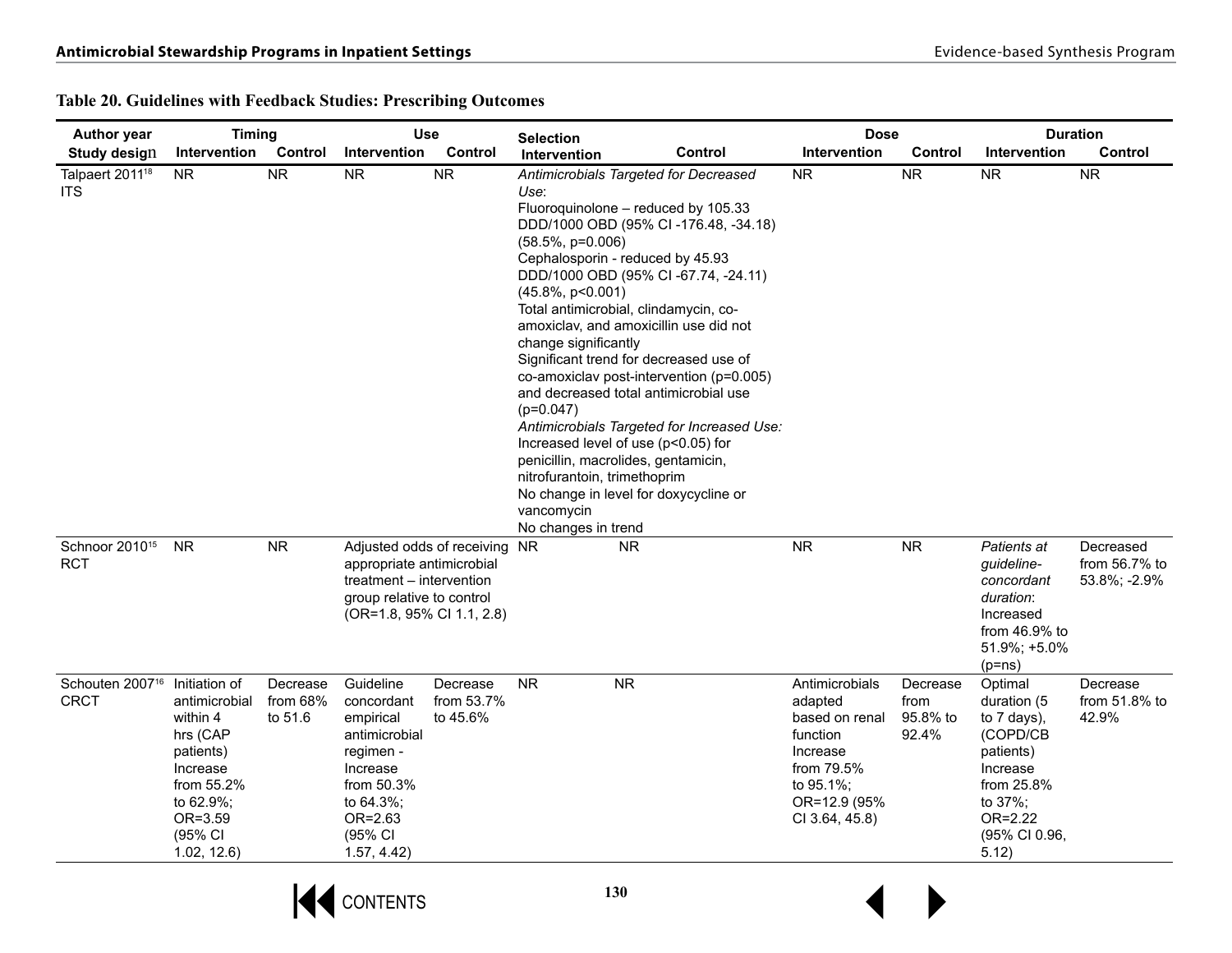| <b>Author year</b><br>Study design | <b>Timing</b><br>Intervention | Control   | <b>Use</b><br><b>Intervention</b>                                                                                                                                                                                                                  | Control | <b>Selection</b><br><b>Intervention</b> |           | <b>Control</b> | <b>Dose</b><br><b>Intervention</b> | Control   | <b>Intervention</b> | <b>Duration</b><br>Control |
|------------------------------------|-------------------------------|-----------|----------------------------------------------------------------------------------------------------------------------------------------------------------------------------------------------------------------------------------------------------|---------|-----------------------------------------|-----------|----------------|------------------------------------|-----------|---------------------|----------------------------|
| Fowler 2007 <sup>17</sup><br>ITS.  | <b>NR</b>                     | <b>NR</b> | Targeted for decreased<br>use:<br>Level and trend<br>(all $p \le 0.035$ ) for<br>cephalosporins and<br>amoxicillin/clavulanate<br>Targeted for increased<br>use:<br>Level of amoxicillin<br>$(p=0.001)$ ; trend for benzyl<br>penicillin (p=0.012) |         | <b>NR</b>                               | <b>NR</b> |                | <b>NR</b>                          | <b>NR</b> | <b>NR</b>           | <b>NR</b>                  |

CAP = community acquired pneumonia; COPD/CB = chronic obstructive pulmonary disease/chronic bronchitis; DDD = defined daily dose; OBD = occupied bed days; NR = not reported; ns = not statistically significant; OR = odds ratio; RCT = randomized controlled trial; CRCT = cluster randomized control trial; ITS = interrupted time series; CBA = controlled before and after

#### **Table 21. Guidelines with Feedback Studies: Risk of Bias Assessment for RCT, CCT, and CBA Studies**

| <b>Author year</b><br><b>Study design</b><br><b>Risk of bias</b> | <b>Adequate</b><br>allocation<br>sequencing           | Adequate<br>allocation<br>concealment | <b>Baseline</b><br>outcome<br>measures<br>similar | <b>Baseline characteristics</b><br>similar                                                                       | Incomplete<br>data<br>addressed                            | Any blinding<br>reported | Study protected against<br>contamination            | <b>Study free</b><br>from selective<br>outcomes<br>reporting |
|------------------------------------------------------------------|-------------------------------------------------------|---------------------------------------|---------------------------------------------------|------------------------------------------------------------------------------------------------------------------|------------------------------------------------------------|--------------------------|-----------------------------------------------------|--------------------------------------------------------------|
| Schnoor 2010 <sup>15</sup><br><b>RCT</b><br>High                 | Low risk                                              | Unclear                               | Unclear                                           | Low risk                                                                                                         | Low risk                                                   | Low risk                 | Unclear: all providers were<br>informed about study | Low risk                                                     |
| Schouten 2007 <sup>16</sup><br><b>CRCT</b><br>High               | Unclear: 6<br>hospitals<br>randomized<br>by coin flip | High risk                             | Unclear                                           | Unclear: control and<br>intervention sites were similar:<br>there were differences in the<br>patient populations | High risk:<br>little detail on<br>reasons for<br>exclusion | Low risk                 | Low risk                                            | Low risk                                                     |

CBA = controlled before and after; CCT = controlled clinical trial; RCT = randomized controlled trial

# **Table 22. Guidelines with Feedback Studies: Risk of Bias Assessment for ITS Studies**

| <b>Author year</b><br><b>Risk of Bias</b>  | Did study<br>address trend<br>changes | Intervention independent of<br>other changes                                   | Shape of<br>intervention<br>pre-specified | Intervention unlikely to<br>affect data collection | Knowledge of the<br>allocated interventions<br>adequately prevented<br>during study | Incomplete<br>outcome data<br>adequately<br>addressed | <b>Study free</b><br>from selective<br>outcome<br>reporting |  |
|--------------------------------------------|---------------------------------------|--------------------------------------------------------------------------------|-------------------------------------------|----------------------------------------------------|-------------------------------------------------------------------------------------|-------------------------------------------------------|-------------------------------------------------------------|--|
| Talpaert 2011 <sup>18</sup><br>Medium      | Yes                                   | Low risk: new building but did not Unclear<br>appear to be a factor            |                                           | Low risk                                           | Low risk                                                                            | Low risk                                              | Low risk                                                    |  |
| Fowler 2007 <sup>17</sup><br><b>Medium</b> | Yes                                   | Unclear: already had a restrictive<br>policy, audit and feedback,<br>isolation | Unclear                                   | Low risk: data already<br>being collected          | Low risk                                                                            | Low risk                                              | Low risk                                                    |  |

ITS = interrupted time series



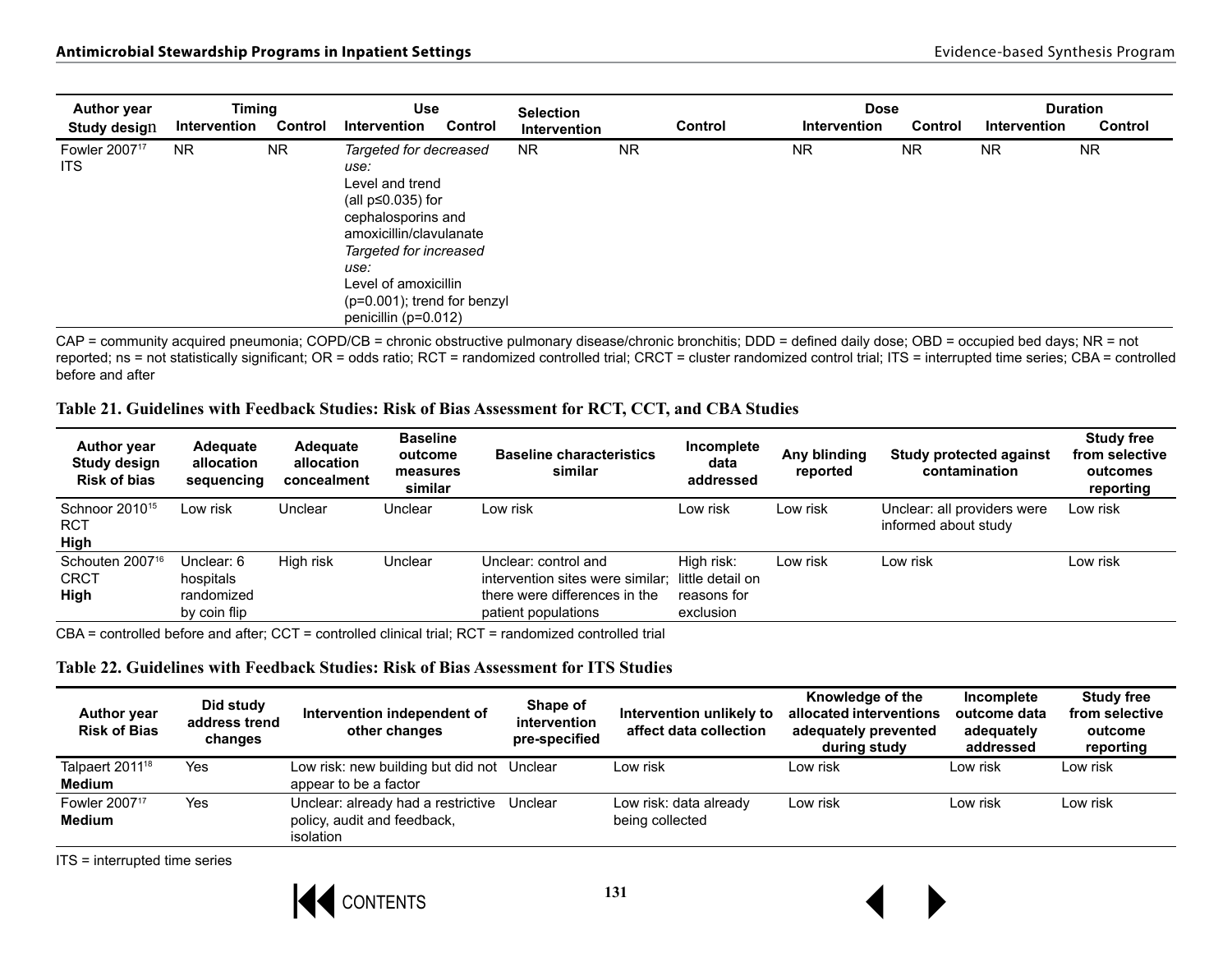## **Table 23. Guidelines without Feedback Studies: Study Characteristics**

| <b>Author year</b><br>Geographic area                 | <b>Purpose of</b><br>intervention                            | Intervention (core<br>activity) (n)                                | <b>Supplements to</b><br>core activity            | Intervention staff                                                                                                   | <b>Institutional</b><br>stewardship<br>resources | <b>Comparator or second</b><br>intervention (core activity) (n)                                  | <b>Study</b><br>design               |
|-------------------------------------------------------|--------------------------------------------------------------|--------------------------------------------------------------------|---------------------------------------------------|----------------------------------------------------------------------------------------------------------------------|--------------------------------------------------|--------------------------------------------------------------------------------------------------|--------------------------------------|
| Mangino 2011 <sup>62</sup><br>North America<br>(US)   | Assess and improve<br>outcomes for adults<br>with HAP in ICU | Guideline with<br>multifaceted strategy                            | Education, de-<br>escalation of<br>therapy        | Multidisciplinary teams                                                                                              | <b>NR</b>                                        | Usual care (pre-intervention)                                                                    | <b>ITS</b>                           |
| Meyer 2007 <sup>20</sup><br>Europe (Germany)          | Reduce duration                                              | Guideline                                                          | <b>NR</b>                                         | Multidisciplinary team<br>(intensive care specialist,<br>infection control physician,<br>microbiologist, pharmacist) | <b>NR</b>                                        | Usual care (pre-intervention)                                                                    | <b>ITS</b>                           |
| Capelastegui<br>$2004^{21}$<br>Europe (Spain)         | Appropriateness,<br>timing, duration                         | Practice guideline for<br>CAP                                      | <b>NR</b>                                         | Unclear                                                                                                              | <b>NR</b>                                        | Usual care                                                                                       | <b>CBA</b>                           |
| Goldwater 2001 <sup>19</sup><br>North America<br>(US) | Reduce costs without<br>sacrificing patient<br>care          | Interchange/switch<br>therapy (2 hospitals,<br>$n=1,323$ patients) | Meetings,<br>newsletter, signs,<br>direct mailing | Pharmacy, prescriber                                                                                                 | <b>NR</b>                                        | Education plus meetings,<br>newsletters, signs, direct mailing (2)<br>hospitals; n=554 patients) | <b>CCT</b><br>(unit is<br>hospitals) |

CAP = community acquired pneumonia; CBA = controlled before and after; CRCT = cluster randomized control trial; HAP = hospital-acquired pneumonia; ID = infectious disease; ITS = interrupted time series; NR = not reported; RCT = randomized controlled trial; IV = intravenous

## **Table 24. Guidelines without Feedback Studies: Site, Patient, and Infection Characteristics**

| <b>Author year</b>                 | <b>Hospital type</b> | <b>Site</b>               | <b>Patients</b>                                                                                                                                                                                                                               | <b>Exclusion criteria</b>                                                                                                                                                                                      | <b>Suspected site of</b><br><i>infection</i> | <b>Suspected organism</b>                                                                                                                                                                          |
|------------------------------------|----------------------|---------------------------|-----------------------------------------------------------------------------------------------------------------------------------------------------------------------------------------------------------------------------------------------|----------------------------------------------------------------------------------------------------------------------------------------------------------------------------------------------------------------|----------------------------------------------|----------------------------------------------------------------------------------------------------------------------------------------------------------------------------------------------------|
| Mangino<br>201162                  | University           | ICU                       | N=432 (17 excluded for missing<br>data); mean age 58 yrs; male 65%                                                                                                                                                                            | <b>NR</b>                                                                                                                                                                                                      | Lung                                         | <b>NR</b>                                                                                                                                                                                          |
| Meyer 2007 <sup>20</sup>           | University           | Neuro-<br>surgical<br>ICU | 1300 over 1 year                                                                                                                                                                                                                              | Copy strains, defined as an<br>isolate of the same species<br>showing the same susceptibility<br>pattern throughout the period of<br>one month in the same patient,<br>no matter what the site of<br>isolation | Multiple                                     | MRSA, Coagulase-negative<br>staphylococci, Streptococcus<br>pneumoniae, Enterococcus<br>faecalis, Escherichia coli,<br>Klebsiella pneumoniae,<br>Pseudomonas aeruginosa.<br>Pseudomonas aeruginosa |
| Capelastegui<br>2004 <sup>21</sup> | University           | <b>NR</b>                 | Intervention cohort (n=417), mean<br>age 71 yrs, male 65%<br>Preintervention cohort (n=377),<br>mean age 67 yrs, male 62%<br>Control cohort 1 (n=467), mean age<br>70 yrs, male 64%<br>Control cohort 2 (n=645), mean age<br>69 yrs, male 60% | Tested positive for HIV,<br>chronically immunosuppressed<br>or had been hospitalized during<br>the previous 14 days                                                                                            | Lungs (CAP)                                  | Not specified                                                                                                                                                                                      |

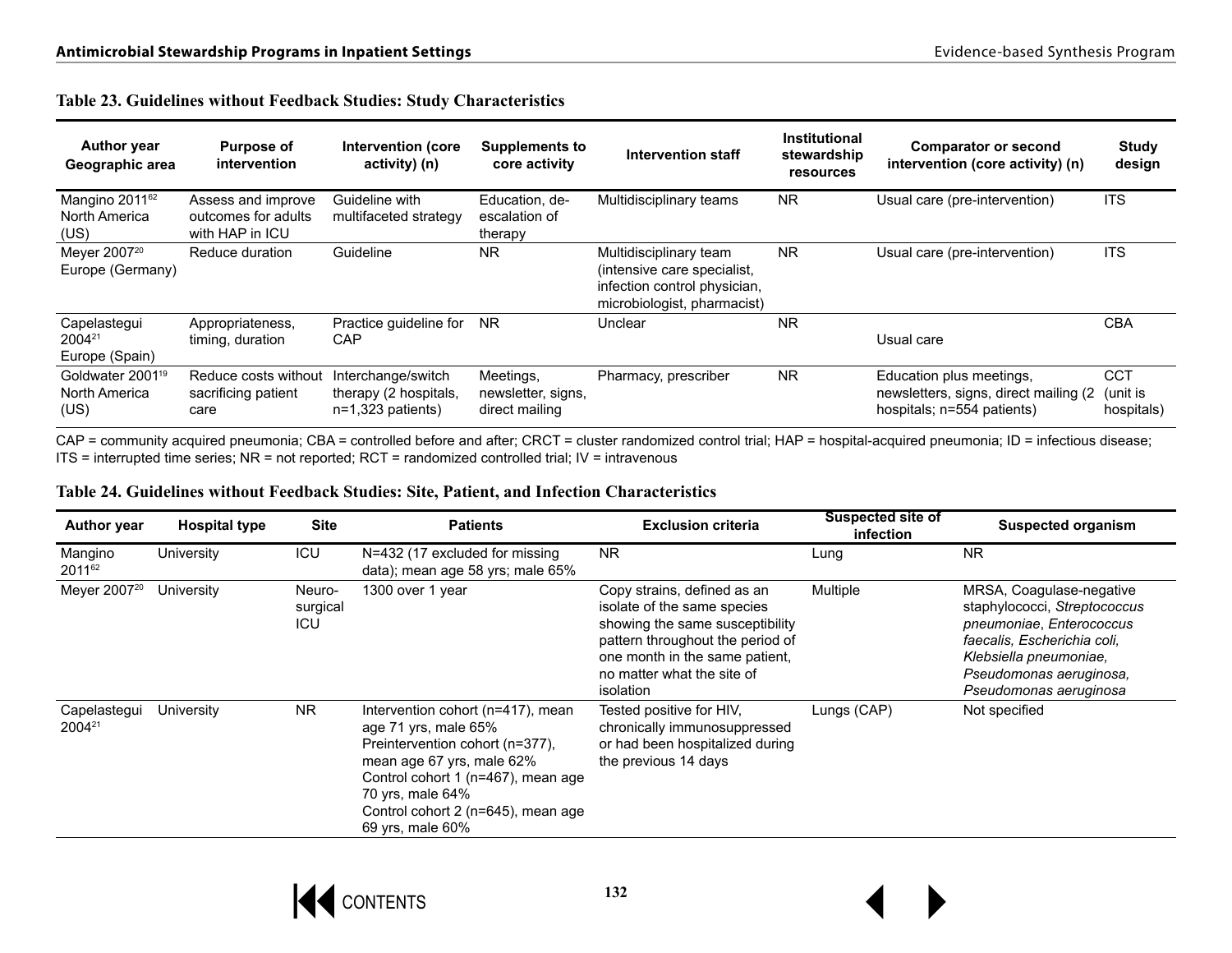| <b>Author year</b>              | <b>Hospital type</b>                                                                                                    | <b>Site</b> | <b>Patients</b>                                  | <b>Exclusion criteria</b>                                                                              | Suspected site of<br>infection                                                | <b>Suspected organism</b>  |
|---------------------------------|-------------------------------------------------------------------------------------------------------------------------|-------------|--------------------------------------------------|--------------------------------------------------------------------------------------------------------|-------------------------------------------------------------------------------|----------------------------|
| Goldwater<br>2001 <sup>19</sup> | Intervention hospitals Unclear<br>were community &<br>community/rehab;<br>comparators were<br>community and<br>tertiary |             | n=1877 (2040 hosp); mean age 65<br>vrs, male 43% | Antimicrobial other than<br>fluoroquinolones (may have<br>received others before<br>fluoroginolone tx) | Respiratory 30.3%;<br>genitourinary 23.4%;<br>abdominal 11.6%;<br>other 12.1% | Gram + 33.5%; Gram - 66.5% |

ICU = intensive care unit; HIV = Human immunodeficiency virus; MRSA = methicillin-resistant S*taphylococcus aureus*; MSSA = methicillin-sensitive S*taphylococcus aureus*; NR = not reported

#### **Table 25. Guidelines without Feedback Studies: Clinical/Patient Outcomes**

| <b>Author year</b>                               | 30-day readmission<br>$n/N$ (%)                                     |                                                                                                                     | Mortality n/N (%)                                                               |                                                                                                                      | Incidence of C. difficile<br>$n/N$ (%) |           | Length of stay mean days (SD)                                                                                                                                 |                                                                             | Adverse Events n/N (%)                                                                                                    |                                                                                                               |
|--------------------------------------------------|---------------------------------------------------------------------|---------------------------------------------------------------------------------------------------------------------|---------------------------------------------------------------------------------|----------------------------------------------------------------------------------------------------------------------|----------------------------------------|-----------|---------------------------------------------------------------------------------------------------------------------------------------------------------------|-----------------------------------------------------------------------------|---------------------------------------------------------------------------------------------------------------------------|---------------------------------------------------------------------------------------------------------------|
| Study design                                     | <b>Intervention</b>                                                 | Control                                                                                                             | <b>Intervention</b>                                                             | Control                                                                                                              | Intervention                           | Control   | <b>Intervention</b>                                                                                                                                           | Control                                                                     | Intervention                                                                                                              | Control                                                                                                       |
| Meyer 2007 <sup>20</sup><br><b>ITS</b>           | N <sub>R</sub>                                                      | <b>NR</b>                                                                                                           | ICU mortality:<br>162/2354<br>$(6.9\%)$<br>p<0.05**                             | 80/1964<br>$(4.1\%)$                                                                                                 | <b>NR</b>                              | <b>NR</b> | 3.1<br>p=ns**                                                                                                                                                 | 3.1                                                                         | CVC-associated<br>bloodstream infections<br>rate 0.4; Catheter-<br>associated UTIs 8.1:<br>both p=ns                      | CVC-<br>associated<br>bloodstream<br>infections<br>rate $0.8$ ;<br>Catheter-<br>associated<br><b>UTIs 7.5</b> |
| Capelastegui<br>2004 <sup>21</sup><br><b>CBA</b> | Pre-<br>intervention<br>7/377 (1.9)<br>Intervention<br>10/417 (2.4) | Cohort 1<br>$(\text{pre})$<br>15/467 (3.2)<br>Cohort 2<br>(control)<br>12/654 (1.8)<br>Adj OR=0.8<br>$(0.3, 2.0)^*$ | 30 day<br>Pre-<br>intervention<br>39/377 (10.3)<br>Intervention<br>37/417 (8.9) | Cohort 1<br>$(\text{pre})$<br>44/467 (9.4)<br>Cohort 2<br>(control)<br>71/654 (10.9)<br>Adj OR=1.8<br>$(1.1, 2.9)^*$ | <b>NR</b>                              | <b>NR</b> | Pre-intervention<br>7.3(5.9)<br>Intervention<br>5.7(4.3)<br>Significant reduction<br>in adjusted mean -<br>intervention versus all<br>other groups<br>p<0.001 | Cohort 1<br>$(\text{pre})$<br>9.1(5.9)<br>Cohort 2<br>(control)<br>8.8(6.3) | <b>NR</b>                                                                                                                 | <b>NR</b>                                                                                                     |
| Goldwater 2001 <sup>19</sup> NR<br><b>CCT</b>    |                                                                     | <b>NR</b>                                                                                                           | Therapeutic<br>interchange:<br>50/1473<br>$(3.4\%)$ ;<br>$p = ns$               | Standard<br>education<br>tools:<br>18/567<br>$(3.2\%)$                                                               | <b>NR</b>                              | <b>NR</b> | Therapeutic<br>interchange:<br>12.1 (SD 18.8);<br>p<0.05                                                                                                      | Standard<br>education<br>tools:<br>10.5 (SD<br>23.1)                        | Therapeutic interchange:<br>Total 11/1473 (0.7%)<br>(skin, GI, CNS, fever,<br>nephro, thrombo-<br>cytopenia);<br>all p=ns | Standard<br>education<br>tools:<br><b>Total 9/567</b><br>$(1.6\%)$                                            |

ITS = interrupted time series; CBA = controlled before and after; CRCT = cluster randomized control trial; NR = not reported; ns = not statistically significant between groups; OR = odds ratio; RCT = randomized controlled trial; UTI = urinary tract infections; VAP = ventilator-associated pneumonia

\*In this study, the post-intervention cohort was the reference group; ORs are for the control hospital cohort versus the intervention hospital cohort

\*\*Analysis of means

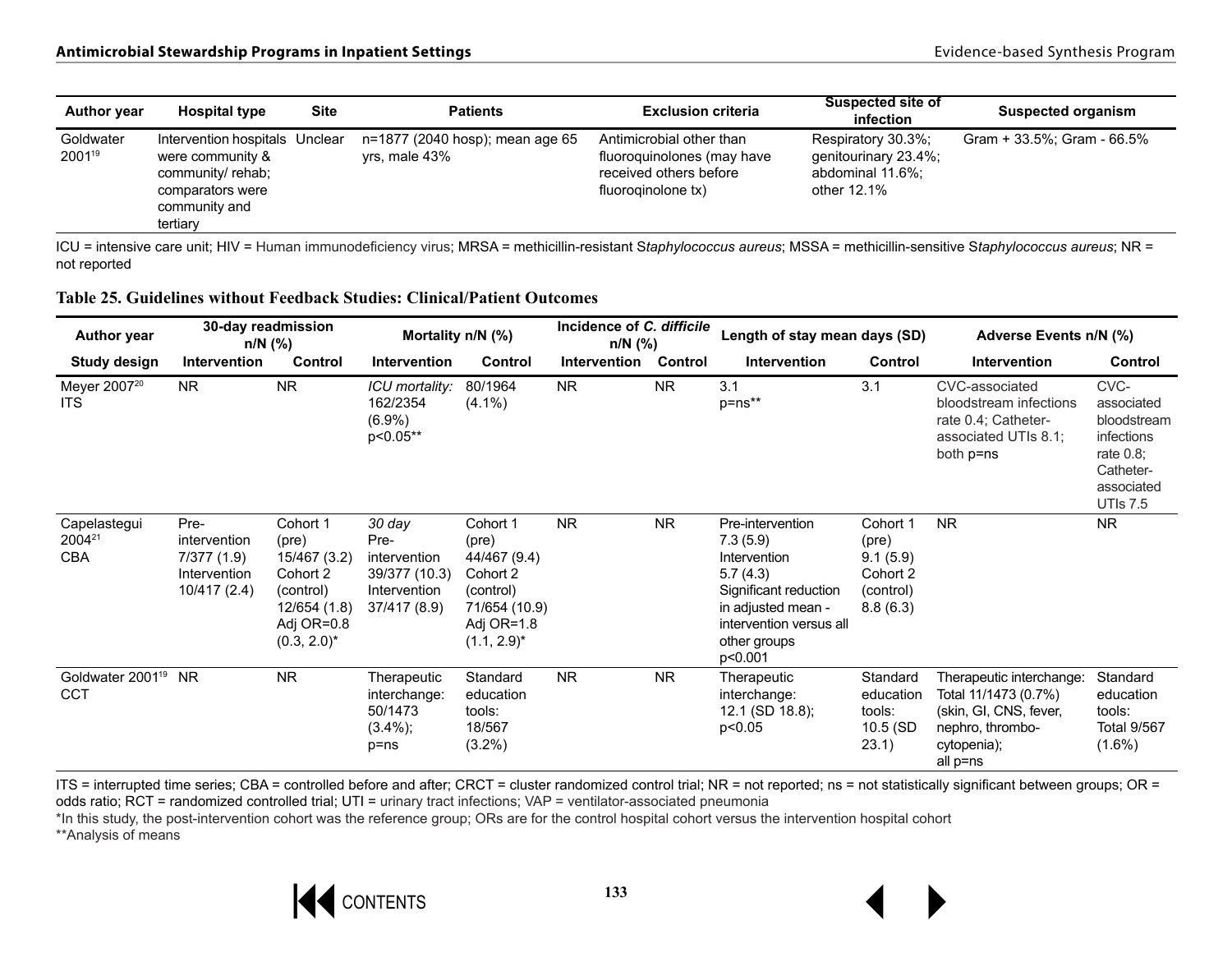| <b>Author year</b>                               | <b>Timing</b>                                                                             |                                                                                                                               |                                                                                                                                                                                                                                                                                                                                                                               | <b>Use</b>                                                                                     | <b>Selection</b>    |                | <b>Dose</b>  |           |                                                                                                                                                     | <b>Duration</b>                                                                                                                                                |
|--------------------------------------------------|-------------------------------------------------------------------------------------------|-------------------------------------------------------------------------------------------------------------------------------|-------------------------------------------------------------------------------------------------------------------------------------------------------------------------------------------------------------------------------------------------------------------------------------------------------------------------------------------------------------------------------|------------------------------------------------------------------------------------------------|---------------------|----------------|--------------|-----------|-----------------------------------------------------------------------------------------------------------------------------------------------------|----------------------------------------------------------------------------------------------------------------------------------------------------------------|
| Study design                                     | Intervention                                                                              | Control                                                                                                                       | Intervention                                                                                                                                                                                                                                                                                                                                                                  | Control                                                                                        | <b>Intervention</b> | <b>Control</b> | Intervention | Control   | Intervention                                                                                                                                        | Control                                                                                                                                                        |
| Mangino 2011 <sup>62</sup> NR<br><b>ITS</b>      |                                                                                           | <b>NR</b>                                                                                                                     | Empiric<br>antimicrobials<br>66/151 (43.7%)<br>$p = 0.01$                                                                                                                                                                                                                                                                                                                     | 79/257 (30.7%)                                                                                 | <b>NR</b>           | <b>NR</b>      | <b>NR</b>    | <b>NR</b> | <b>NR</b>                                                                                                                                           | <b>NR</b>                                                                                                                                                      |
| Meyer 2007 <sup>20</sup><br><b>ITS</b>           | <b>NR</b>                                                                                 | <b>NR</b>                                                                                                                     | Significant reduction in total AD<br>after; change = -323.1; 95% CI<br>-444.6, -201.6); due to reduced<br>2nd generation cephalosporins<br>(change = -100.6 DDD/1000 pd;<br>95% CI -150.1, 51.0), imidazoles<br>(-100.3; 95% CI -127.9, -72.7).<br>penicillins with b-lactamase<br>inhibitor (-33.5; 95% CI -54.1,<br>-12.9) and glycopeptides<br>(-30.2; 95% CI -58.1, -2.4) | (949.8 DDD/1000 pd before, 626.7)                                                              | <b>NR</b>           | <b>NR</b>      | <b>NR</b>    | <b>NR</b> | <b>NR</b>                                                                                                                                           | <b>NR</b>                                                                                                                                                      |
| Capelastegui<br>2004 <sup>21</sup><br><b>CBA</b> | Antimicrobials<br>within 8 h<br>Pre: 202/377<br>(59.9)<br>Intervention:<br>227/417 (60.1) | Cohort 1 (pre)<br>309/467<br>(73.9)<br>Cohort 2<br>(control)<br>479/654<br>(76.6)<br>Adjusted OR<br>$= 2.3(1.7,$<br>$(3.0)^*$ | Appropriate use Cohort 1 (pre)<br>Pre: 269/377<br>(71.4)<br>Intervention:<br>370/417 (89.2)                                                                                                                                                                                                                                                                                   | 394/467 (86.2)<br>Cohort 2 (control)<br>579/654 (89.6)<br>Adjusted $OR =$<br>$1.1$ (0.7, 1.7)* | <b>NR</b>           | <b>NR</b>      | <b>NR</b>    | <b>NR</b> | Antimicrobial<br>Pre: 12.9 (6.3)<br>days**<br>Intervention:<br>11.4 (3.6) days<br>IV<br>Pre: 4.5 (5.5)<br>days<br>Intervention: 3.2<br>$(2.9)$ days | Antimicrobial<br>Cohort 1 (pre)<br>14.7 (5.6) days<br>Cohort 2 (con-<br>trol) 14.5 (5.4)<br>IV<br>Cohort 1 (pre)<br>5.8(4.8)<br>Cohort 2 (control)<br>6.3(5.2) |
| Goldwater<br>200119<br><b>CCT</b>                | <b>NR</b>                                                                                 | <b>NR</b>                                                                                                                     | Levofloxacin<br>use 96.3%                                                                                                                                                                                                                                                                                                                                                     | 47.8%; p<0.001                                                                                 | <b>NR</b>           | <b>NR</b>      | <b>NR</b>    | <b>NR</b> | 5.3 (4.7) days**<br>$p = ns$                                                                                                                        | 5.3 (4.2) days                                                                                                                                                 |

## **Table 26. Guidelines without Feedback Studies: Prescribing Outcomes**

DDD = defined daily dose; pd = patient-days; AD = antimicrobial usage density; ITS = interrupted time series; NR = not reported; RCT = randomized controlled trial; CBA = controlled before and after; CRCT = cluster randomized control trial; OR = odds ratio; IV = intravenous; ns = not significant

\*In this study, the post-intervention cohort was the reference group; ORs are for the control hospital cohort versus the intervention hospital cohort

\*\*Mean (standard deviation)

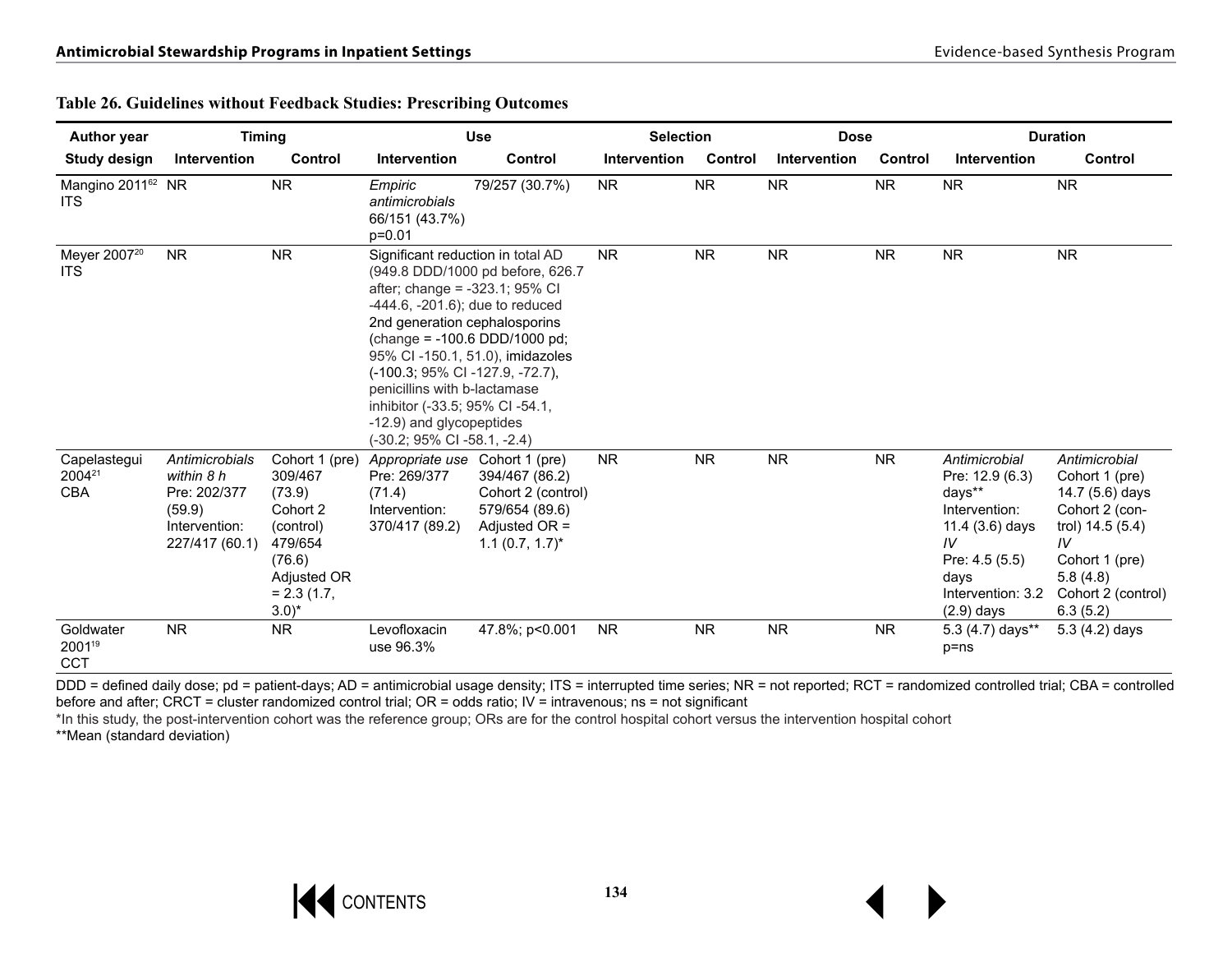## **Table 27. Guidelines without Feedback Studies: Microbial Outcomes**

|                          |                                                     | Institutional resistance                                                                                                                                                                                      | <b>Resistance in study population</b> |         |  |
|--------------------------|-----------------------------------------------------|---------------------------------------------------------------------------------------------------------------------------------------------------------------------------------------------------------------|---------------------------------------|---------|--|
| <b>Author year</b>       | <b>Intervention</b>                                 | Control                                                                                                                                                                                                       | Intervention                          | Control |  |
|                          |                                                     | Two-year resistance proportions of selected pathogens showed a significant decrease in the MRSA<br>proportion after the intervention: of 167 S. aureus isolates 8.4% were resistant in 2002–03, and of 208 S. |                                       |         |  |
| Meyer 2007 <sup>20</sup> | aureus isolates only 2.9% were resistant in 2004–05 |                                                                                                                                                                                                               | <b>NR</b>                             |         |  |

MRSA = methicillin-resistant S*taphylococcus aureus*

## **Table 28. Guidelines without Feedback Studies: Cost and Harms Outcomes**

| <b>Author year</b>           | <b>Healthcare cost</b> |           | <b>Program cost</b> |           | <b>Opportunity cost</b> |           | Drug cost                                                                                                                                                                        |                 | <b>Harms</b>        |           |
|------------------------------|------------------------|-----------|---------------------|-----------|-------------------------|-----------|----------------------------------------------------------------------------------------------------------------------------------------------------------------------------------|-----------------|---------------------|-----------|
|                              | <b>Intervention</b>    | Control   | <b>Intervention</b> | Control   | <b>Intervention</b>     | Control   | Control<br><b>Intervention</b>                                                                                                                                                   |                 | <b>Intervention</b> | Control   |
| Meyer 2007 <sup>20</sup>     | <b>NR</b>              | <b>NR</b> | <b>NR</b>           | <b>NR</b> | <b>NR</b>               | <b>NR</b> | Total antimicrobial costs/per 1000 pd $(\epsilon)$<br>showed a significant decrease level from<br>€13.16 before to €7.31 after the intervention,<br>saving $65.86$ (as reported) |                 | <b>NR</b>           | <b>NR</b> |
| Goldwater 2001 <sup>19</sup> | ΝR                     | <b>NR</b> | <b>NR</b>           | <b>NR</b> | <b>NR</b>               | <b>NR</b> | \$79.8 (87.5) per<br>patient; p<0.001                                                                                                                                            | \$114.5 (132.6) | <b>NR</b>           | <b>NR</b> |

 $NR = not reported; pd = patient days; \in = euro$ 

#### **Table 29. Guidelines without Feedback Studies: Risk of Bias Assessment for RCT, CCT, and CBA Studies**

| <b>Author year</b><br>Study design<br><b>Risk of bias</b> | <b>Adequate</b><br>allocation<br>sequencing | <b>Adequate</b><br>allocation<br>concealment | <b>Baseline</b><br>outcome<br>measures<br>similar | <b>Baseline characteristics</b><br>similar                   | Incomplete<br>data<br>addressed          | Any<br>blinding<br>reported | Study protected against<br>contamination                                                     | <b>Study free</b><br>from selective<br>outcome<br>reporting |
|-----------------------------------------------------------|---------------------------------------------|----------------------------------------------|---------------------------------------------------|--------------------------------------------------------------|------------------------------------------|-----------------------------|----------------------------------------------------------------------------------------------|-------------------------------------------------------------|
| Capelastegui<br>2004 <sup>21</sup><br><b>CBA</b><br>High  | High risk                                   | High risk                                    | High risk:<br>difference in<br>LOS                | High risk: some differences<br>in intervention site pre/post | Low risk: data<br>from patient<br>charts | Low risk                    | Low risk                                                                                     | Low risk                                                    |
| Goldwater 2001 <sup>19</sup><br><b>CCT</b><br>High        | High risk                                   | High risk                                    | Unclear                                           | Unclear: difference in site<br>of infection                  | Unclear                                  | Low risk                    | High risk: intervention already<br>in place at one site; all<br>providers notified of change | Low risk                                                    |

CBA = controlled before and after; CCT = controlled clinical trial; RCT = randomized controlled trial; CRCT = cluster randomized control trial; LOS = length of stay

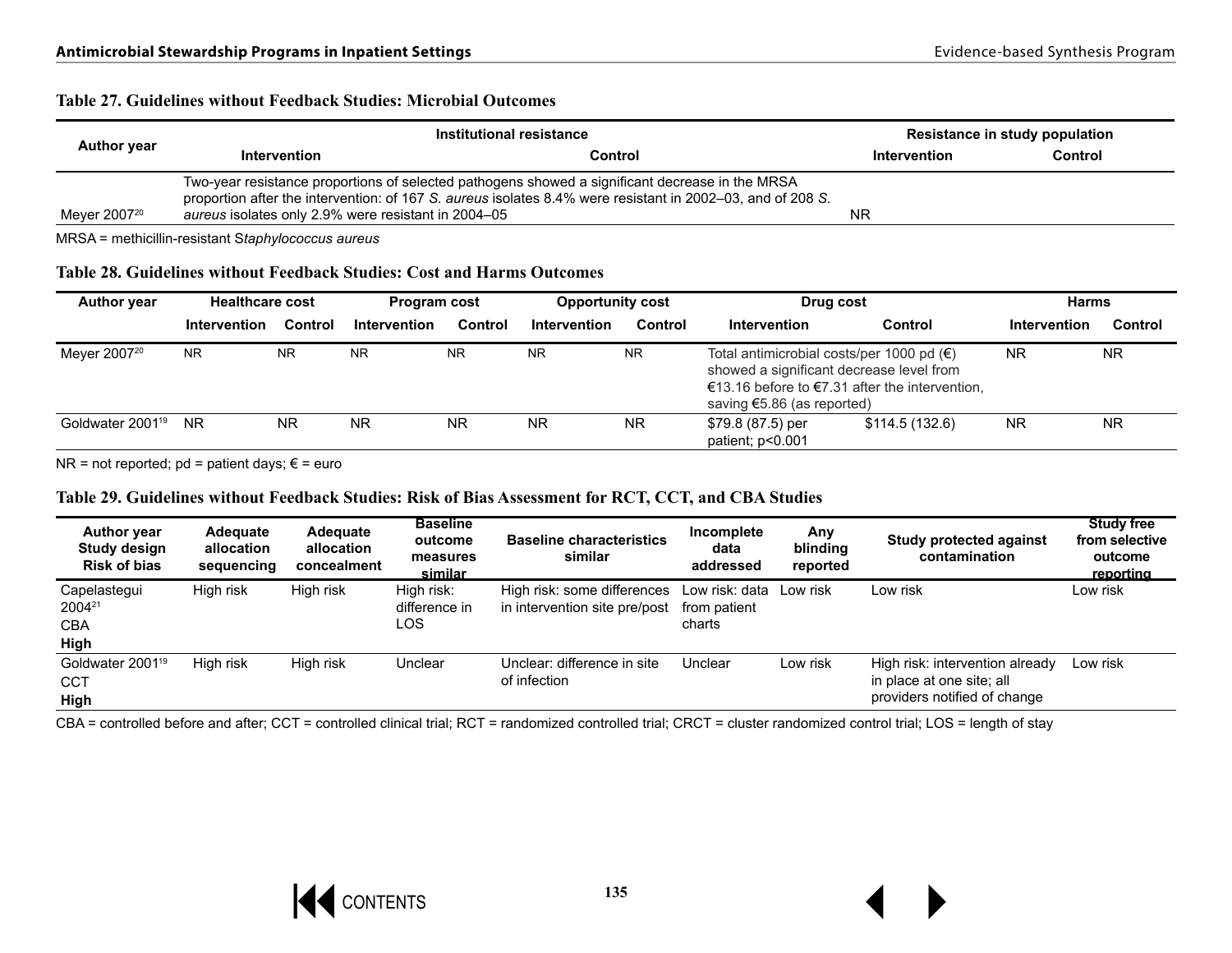### **Table 30. Guidelines without Feedback Studies: Risk of Bias Assessment for ITS Studies**

| <b>Author year</b><br><b>Risk of Bias</b>   | Did study<br><b>Intervention</b><br>independent of<br>address trend<br>other changes<br>changes |          | Shape of<br>intervention<br>pre-specified | <b>Intervention</b><br>unlikely to<br>affect data<br>collection | Knowledge of the allocated<br>interventions adequately<br>prevented during study | Incomplete outcome data<br>adequately addressed | <b>Study free</b><br>from selective<br>outcome<br>reporting |
|---------------------------------------------|-------------------------------------------------------------------------------------------------|----------|-------------------------------------------|-----------------------------------------------------------------|----------------------------------------------------------------------------------|-------------------------------------------------|-------------------------------------------------------------|
| Mangino 2011 <sup>62</sup><br><b>Medium</b> | Yes                                                                                             | Low risk | Unclear                                   | Low risk                                                        | Low risk                                                                         | Unclear: missing data                           | Low risk                                                    |
| Meyer 2007 <sup>20</sup><br>Medium          | Yes                                                                                             | Low risk | Unclear                                   | Low risk                                                        | Low risk                                                                         | Low risk: database and<br>laboratory data       | Low risk                                                    |

ITS = interrupted time series

# **Table 31. Computerized Decision Support Studies: Study Characteristics**

| <b>Author year</b><br>Geographic area                      | <b>Purpose of</b><br>intervention                                                     | Intervention (core<br>activity) (n)                                                   | <b>Supplements to core</b><br>activity                                                                                                                                   | Intervention<br>staff                                                | Institutional<br>stewardship<br>resources                                                                               | <b>Comparator or</b><br>second intervention<br>(n)                                                                                                    | <b>Study</b><br>design |
|------------------------------------------------------------|---------------------------------------------------------------------------------------|---------------------------------------------------------------------------------------|--------------------------------------------------------------------------------------------------------------------------------------------------------------------------|----------------------------------------------------------------------|-------------------------------------------------------------------------------------------------------------------------|-------------------------------------------------------------------------------------------------------------------------------------------------------|------------------------|
| Nowak 2012 <sup>24</sup><br>North America<br>(US)          | Evaluate clinical and<br>cost outcomes of<br>program                                  | Data-mining software<br>to develop reports<br>on patients receiving<br>antimicrobials | Already in place:<br>-Education<br>-Pathways<br>-Protocol for IV to oral<br>-Dose adjustment by renal<br>function<br>-Pre-authorization for<br>restricted antimicrobials | Residency-<br>trained<br>pharmacist and<br>ID physician              | EMR and data-mining<br>software                                                                                         | Education<br>-Pathways<br>-Protocol for IV to oral<br>-Dose adjustment by<br>renal function<br>-Pre-authorization<br>for restricted<br>antimicrobials | <b>ITS</b>             |
| Yong 2010 <sup>63</sup><br>Pacific (Australia)             | Reduce use<br>broad-spectrum<br>antimicrobials                                        | Immediate feedback<br>via electronic decision<br>support system                       | Guidelines, laboratory<br>testing                                                                                                                                        | Unclear                                                              | The ADVISE<br>(Antimicrobial Decision<br>support for the<br>Victorian Infectious<br><b>Diseases</b><br>SErvice) program | Usual care (pre-<br>intervention)                                                                                                                     | <b>ITS</b>             |
| McGregor 2006 <sup>22</sup><br>North America<br>(US)       | Optimize<br>therapy; minimize<br>inappropriate<br>and inadequate<br>antimicrobial use | Computerized decision<br>support                                                      | Existing stewardship<br>program (manual review)                                                                                                                          | Infectious<br>disease attending<br>physician, clinical<br>pharmacist | PharmWatch Web-<br>based decision support<br>svstem                                                                     | Team manually<br>reviewed patient<br>charts                                                                                                           | <b>RCT</b>             |
| Barenfanger<br>2001 <sup>23</sup><br>North America<br>(US) | Lower mortality, cost,<br>and duration                                                | Computerized decision<br>support                                                      | Education, guidelines,<br>laboratory testing                                                                                                                             | Pharmacist                                                           | TheraTrac 2 computer<br>software program                                                                                | Manually reviewing<br>hard copies of<br>susceptibility testing<br>data                                                                                | <b>CCT</b>             |

ID = infectious disease; ITS = interrupted time series; RCT = randomized controlled trial; CCT = controlled clinical trial; ; EMR = electronic medical record; IV = intravenous



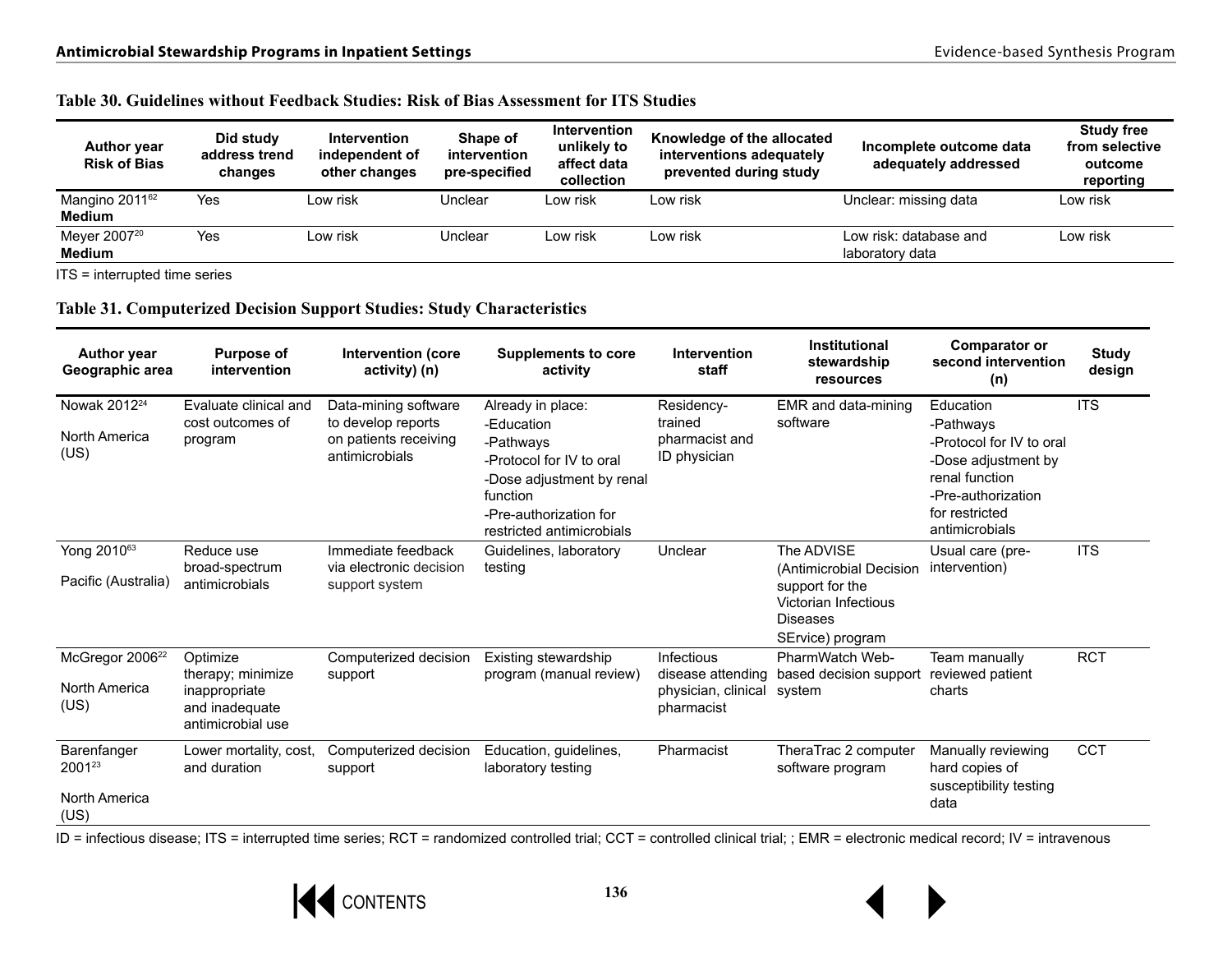## **Table 32. Computerized Decision Support Studies: Site, Patient, and Infection Characteristics**

| <b>Author year</b>             | <b>Hospital</b><br>type              | <b>Site</b>                                                   | <b>Patients</b>                                                                                                                                                       | <b>Exclusion criteria</b>                              | <b>Suspected site</b><br>of infection | <b>Suspected organism</b>                                                                                                                                                                                               |
|--------------------------------|--------------------------------------|---------------------------------------------------------------|-----------------------------------------------------------------------------------------------------------------------------------------------------------------------|--------------------------------------------------------|---------------------------------------|-------------------------------------------------------------------------------------------------------------------------------------------------------------------------------------------------------------------------|
| Nowak 2012 <sup>24</sup>       | Community<br>Teaching                | Medical and<br>surgical wards                                 | Adult inpatients<br>Reviewed charts of: N=2186<br>treated for pneumonia, N=225<br>treated for intra-abdominal sepsis<br>with 1596 recommendations to<br>alter therapy | <b>NR</b>                                              | Lungs or abdomen                      | NR.                                                                                                                                                                                                                     |
| Yong 2010 <sup>63</sup>        | Teaching                             | ICU                                                           | No details, n=2838 Gram-<br>negative organisms                                                                                                                        | Non Gram-negative<br>organisms                         | Multiple                              | Pseudomonas, Escherichia coli,<br>Klebsiella spp., Acinatobacter, Inducible<br>Enterobacteriaceae, (B-lactamases e.g.<br>Serratia sp., Morganella sp., Citrobacter<br>sp., <i>Enterobacter</i> sp., <i>Proteus</i> sp.) |
| McGregor<br>2006 <sup>22</sup> | University-<br>affiliated            | All wards except<br>shock trauma.<br>pediatrics, or<br>cancer | Intervention ( $n=2,237$ ); mean age<br>50.4 yrs, male 47%<br>Control (n=2,270); mean age 49.6<br>yrs, male 46%                                                       | Patient on shock trauma.<br>pediatric, or cancer wards | Multiple                              | NR.                                                                                                                                                                                                                     |
| Barenfanger<br>$2001^{23}$     | University,<br>community<br>teaching | <b>NR</b>                                                     | Intervention (n=188);<br>mean age 66.1 years<br>Controls $(n=190)$ ;<br>mean age 65.6 years                                                                           | <b>NR</b>                                              | Multiple                              | Multiple                                                                                                                                                                                                                |

ICU = intensive care unit; NR = not reported

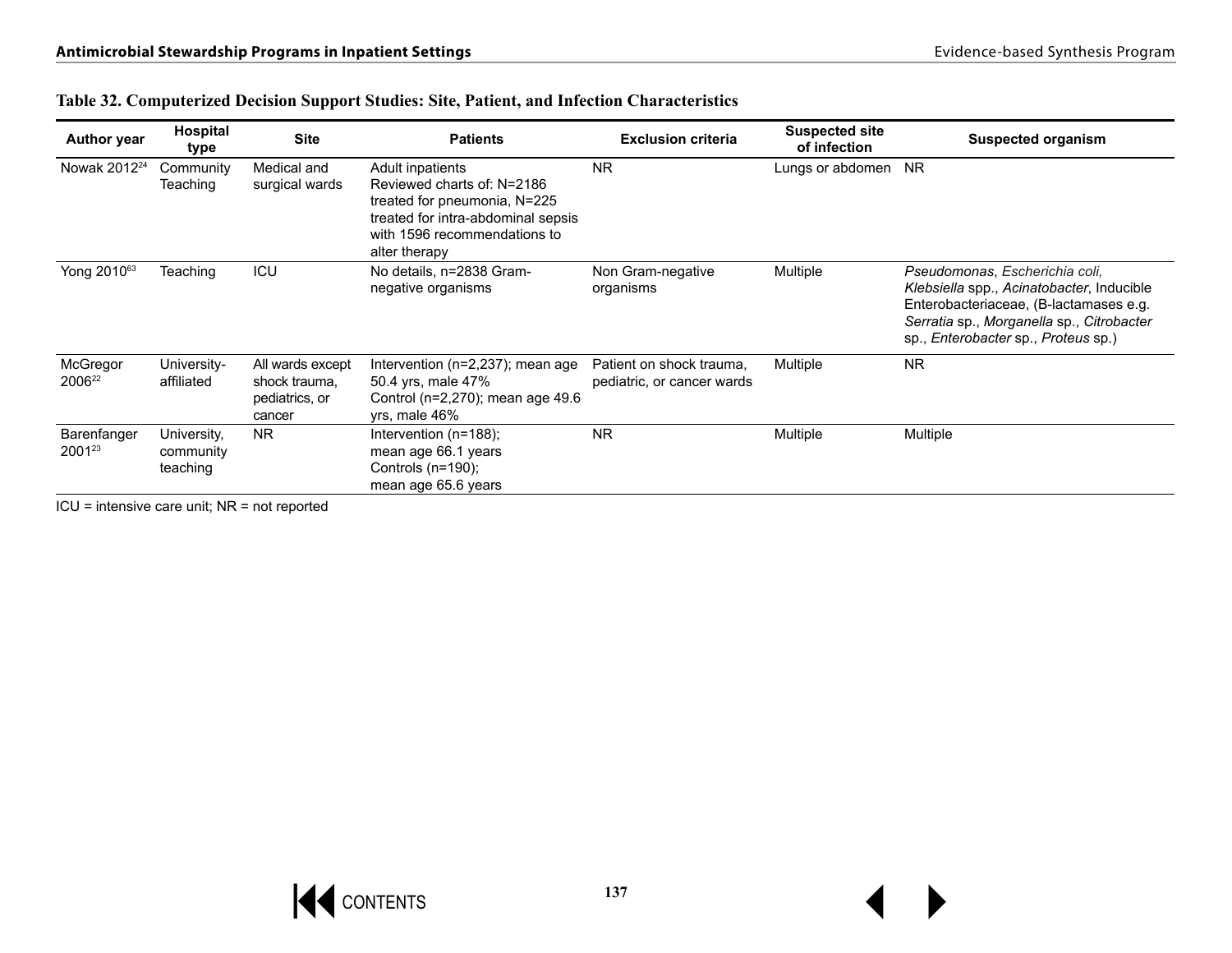| <b>Author year</b>                        | 30-day readmission<br>n/N (%)                                                                                                                              |           | Mortality n/N (%)                                                                                                                          |                      | Incidence of C. difficile n/N<br>(%)                                                                      |                       | Length of stay mean days (SD)                                                                                                       |                                     | Adverse Events n/N (%) |           |
|-------------------------------------------|------------------------------------------------------------------------------------------------------------------------------------------------------------|-----------|--------------------------------------------------------------------------------------------------------------------------------------------|----------------------|-----------------------------------------------------------------------------------------------------------|-----------------------|-------------------------------------------------------------------------------------------------------------------------------------|-------------------------------------|------------------------|-----------|
| Study design                              | Intervention                                                                                                                                               | Control   | <b>Intervention</b>                                                                                                                        | <b>Control</b>       | Intervention                                                                                              | Control               | <b>Intervention</b>                                                                                                                 | Control                             | <b>Intervention</b>    | Control   |
| Nowak 2012 <sup>24</sup><br>ITS.          | <b>Intraabdominal Sepsis</b><br>Pre: 22/111 (19.8)<br>Post: 16/97 (16.7)<br>Pneumonia<br>Pre: 163/1118 (14.6)<br>Post: 146/985 (14.8)<br>Both $p > 0.05^*$ |           | Intraabdominal Sepsis<br>Pre: 12/123 (9.8)<br>Post: 5/102 (4.9)<br>Pneumonia<br>Pre: 45/1163 (3.97)<br>Post: 38/1023 (3.7)<br>Both p>0.05* |                      | Significant difference between<br>pre- and post-ASP in quarterly<br>changes in rate of CDI<br>$(p=0.018)$ |                       | <b>Intraabdominal Sepsis</b><br>Pre: 7.2 (7.1)<br>Post: 7.4 (8.3)<br>Pneumonia<br>Pre: 5.9 (4.9)<br>Post: 5.5 (7.8)<br>Both p>0.05* |                                     | <b>NR</b>              | <b>NR</b> |
| Yong 2010 <sup>63</sup><br>ITS.           | NR.                                                                                                                                                        | <b>NR</b> | <b>NR</b>                                                                                                                                  | <b>NR</b>            | <b>NR</b>                                                                                                 | NR.                   | ICU<br>Mean 4.2 days                                                                                                                |                                     | <b>NR</b>              | <b>NR</b> |
| McGregor 2006 <sup>22</sup><br><b>RCT</b> | NR.                                                                                                                                                        | <b>NR</b> | 73/2237<br>$(3.3\%)$<br>$(p=0.55)$                                                                                                         | 67/2270<br>$(3.0\%)$ | Patients tested:<br>127/2237 (5.7%)<br>$(p=0.21)$                                                         | 150/2270<br>$(6.6\%)$ | Median (IQR)<br>3.8 days (2.1 to 7.6)<br>$(p=0.38)$                                                                                 | 4.0 days<br>$(2.2 \text{ to } 7.6)$ | <b>NR</b>              | <b>NR</b> |
| Barenfanger<br>$2001^{23}$<br><b>CCT</b>  | <b>NR</b>                                                                                                                                                  | <b>NR</b> | 21/188 (11.2)<br>$(p=0.74)$                                                                                                                | 19/190<br>(10.0)     | N <sub>R</sub>                                                                                            | <b>NR</b>             | 11.0<br>Difference<br>(-2.7; 95% CI -5.1,<br>$-0.19$                                                                                | 13.7                                | <b>NR</b>              | <b>NR</b> |

# **Table 33. Computerized Decision Support Studies: Clinical/Patient Outcomes**

NR = not reported; IQR = interquartile range; CI = confidence interval; RCT = randomized controlled trial; ITS = interrupted time series; CCT = controlled clinical trial; CDI *<sup>=</sup> Clostridium difficile* infection

\*Analysis of means

### **Table 34. Computerized Decision Support Studies: Prescribing Outcomes**

| <b>Author year</b>                     | Timing              |           | <b>Use</b>                                                                    |                                                                                                                                                                                                                                                                                             | <b>Selection</b> |           | <b>Dose</b>         |           | <b>Duration</b>     |           |
|----------------------------------------|---------------------|-----------|-------------------------------------------------------------------------------|---------------------------------------------------------------------------------------------------------------------------------------------------------------------------------------------------------------------------------------------------------------------------------------------|------------------|-----------|---------------------|-----------|---------------------|-----------|
| <b>Study design</b>                    | <b>Intervention</b> | Control   | Intervention                                                                  | Control                                                                                                                                                                                                                                                                                     |                  | Control   | <b>Intervention</b> | Control   | <b>Intervention</b> | Control   |
| Nowak 2012 <sup>24</sup><br><b>ITS</b> | NR.                 | <b>NR</b> | Decreased use of quinolones (total),<br>tazobactam*<br>in use of linezolid)** | vancomycin, carbapenems, & piperacillin-<br>Unchanged or slight increased use of first<br>line antimicrobials (exception was increase                                                                                                                                                       | <b>NR</b>        | <b>NR</b> | <b>NR</b>           | <b>NR</b> | <b>NR</b>           | <b>NR</b> |
| Yong 2010 <sup>63</sup><br><b>ITS</b>  | <b>NR</b>           | <b>NR</b> |                                                                               | Trend analysis - antimicrobials to cover<br><b>NR</b><br>Gram-negative bacteria including 3 <sup>rd</sup> and 4 <sup>th</sup><br>generation cephalosporins, carbapenems,<br>extended-spectrum penicillins, amino-<br>glycosides and fluoroquinolones remained<br>stable during study period |                  | <b>NR</b> | <b>NR</b>           | <b>NR</b> | <b>NR</b>           | <b>NR</b> |

DDD = defined daily dose; pd = patient-days; NR = not reported; ITS = interrupted time series; RCT = randomized controlled trial; CCT = controlled clinical trial \*Based on mean data from 4 years pre- and 4 years post-intervention (p values not reported)

\*\*Institutional privileges to prescribe linezolid for empirical or definitive therapy of MRSA pneumonia were expanded during the 2<sup>nd</sup> year post-intervention



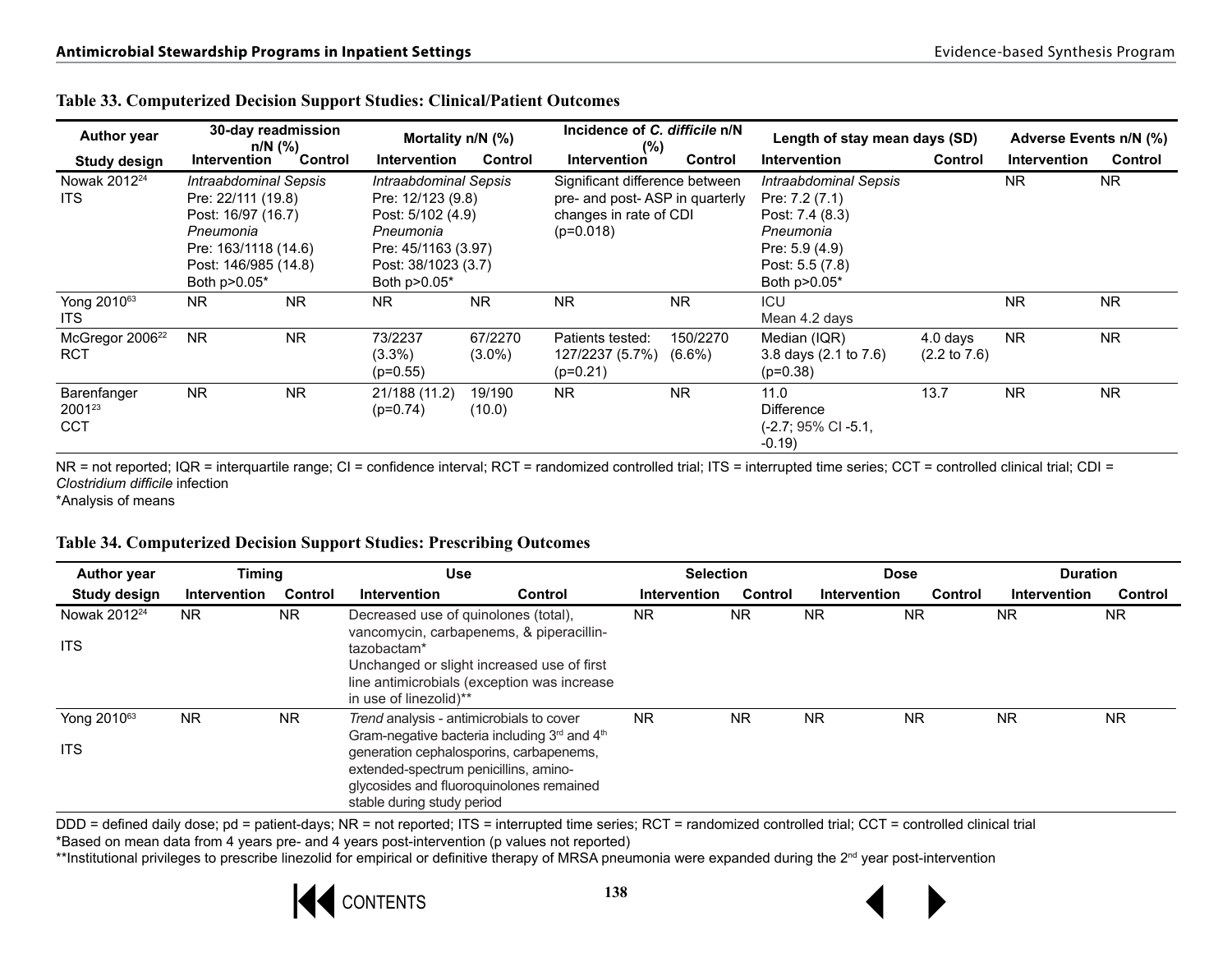### **Table 35. Computerized Decision Support Studies: Microbial Outcomes**

|                                 |                     | Institutional resistance |                                                                                                         | Resistance in study population                                                                                                                                                                                                                                                                                                                                                                                                                                                                                                                                                                                                                                                                                                                                                                                                                                                                                                                                                                                                                                                                                                                                                                                                                                                                                                                                                                                                                                                                                |
|---------------------------------|---------------------|--------------------------|---------------------------------------------------------------------------------------------------------|---------------------------------------------------------------------------------------------------------------------------------------------------------------------------------------------------------------------------------------------------------------------------------------------------------------------------------------------------------------------------------------------------------------------------------------------------------------------------------------------------------------------------------------------------------------------------------------------------------------------------------------------------------------------------------------------------------------------------------------------------------------------------------------------------------------------------------------------------------------------------------------------------------------------------------------------------------------------------------------------------------------------------------------------------------------------------------------------------------------------------------------------------------------------------------------------------------------------------------------------------------------------------------------------------------------------------------------------------------------------------------------------------------------------------------------------------------------------------------------------------------------|
| <b>Author year</b>              | <b>Intervention</b> | Control                  | <b>Intervention</b>                                                                                     | Control                                                                                                                                                                                                                                                                                                                                                                                                                                                                                                                                                                                                                                                                                                                                                                                                                                                                                                                                                                                                                                                                                                                                                                                                                                                                                                                                                                                                                                                                                                       |
| Yong 2010 <sup>63</sup><br>ITS. |                     |                          | change 3.5 [1.3, 5.7], p=0.003) susceptibility were observed with no change in imipenem susceptibility. | Pseudomonas aeruginosa, 1) gentamicin susceptibility decreased prior to the intervention but then increased post-intervention with a significant difference<br>between the pre-and post- intervention phases (change from pre-intervention trend reported as mean percent change per year: 11.6 [1.8, 21.5], p=0.02); 2)<br>imipenem with a significant difference between pre- and post-intervention (mean percent change per year:18.4 [4.9, 31.6], p=0.009). Non-significant differences<br>were observed for ceftazidime (3.2 [-13.0, 6.6], p=0.51) and ciprofloxacin (-4.9 [-14.1, 4.2], p=0.28) susceptibility. E. coli, no imipenem-resistant isolates were<br>observed and over 98% of all isolates were susceptible to 3 <sup>rd</sup> generation cephalosporins, gentamicin, and ciprofloxacin with no changes over the study period<br>(mean percent changes of -0.6 to 0.3, p values from 0.54 to 0.73). No significant changes over the study period were noted for Klebsiella species susceptibility<br>(mean percent changes of 0.3 to 3.0%, p values 0.10 to 0.88). For Acinetobacter species, no significant changes in susceptibility to imipenem, gentamicin,<br>or ciprofloxacin were observed over the study period (mean percent changes of 0.3 to 14.0, p values from 0.11 to 0.93). Enterobacteriaceae with potentially<br>inducible beta-lactamases were grouped. Significant increases in gentamicin (mean percent change 6.5 [2.7, 10.2], p=0.002) and ciprofloxacin (mean percent |

NR = not reported

### **Table 36. Computerized Decision Support Studies: Cost and Harms Outcomes**

| <b>Author year</b>                              | <b>Healthcare cost</b>                                    |                         | <b>Program cost</b> |           | <b>Opportunity cost</b> |           | Drug cost                                                                                          |                        | <b>Harms</b>        |           |
|-------------------------------------------------|-----------------------------------------------------------|-------------------------|---------------------|-----------|-------------------------|-----------|----------------------------------------------------------------------------------------------------|------------------------|---------------------|-----------|
| Study design                                    | <b>Intervention</b>                                       | Control                 | Intervention        | Control   | <b>Intervention</b>     | Control   | Control<br><b>Intervention</b>                                                                     |                        | <b>Intervention</b> | Control   |
| Nowak 2012 <sup>24</sup><br>ITS.                | <b>NR</b>                                                 | <b>NR</b>               | ΝR                  | NR.       | <b>NR</b>               | <b>NR</b> | Slope of ADPD (year-to-year change)<br>differed significantly pre-post<br>intervention $(p=0.009)$ |                        | <b>NR</b>           | <b>NR</b> |
| McGregor 2006 <sup>22</sup><br><b>RCT</b>       | <b>NR</b>                                                 | <b>NR</b>               | <b>NR</b>           | <b>NR</b> | <b>NR</b>               | <b>NR</b> | \$285,812 during 3<br>month study period                                                           | \$370,006              | <b>NR</b>           | <b>NR</b> |
| Barenfanger<br>2001 <sup>23</sup><br><b>CCT</b> | Total standard<br>cost \$13,294 per<br>patient; $p=0.008$ | \$18.601<br>per patient | <b>NR</b>           | <b>NR</b> | <b>NR</b>               | <b>NR</b> | Variable direct<br>pharmacy cost of<br>\$1,227 per patient;<br>p=0.104                             | \$1,702 per<br>patient | <b>NR</b>           | <b>NR</b> |

NR = not reported; CI = confidence interval; ITS = interrupted time series; RCT = randomized controlled trial; CCT = controlled clinical trial; ADPD = antimicrobial dollars per patient-day

#### **Table 37. Computerized Decision Support Studies: Risk of Bias Assessment for RCT, CCT, and CBA Studies**

| <b>Author year</b><br><b>Study design</b><br><b>Risk of bias</b> | <b>Adequate</b><br>allocation<br>sequencing   | <b>Adequate</b><br>allocation<br>concealment | <b>Baseline</b><br>outcome<br>measures<br>similar | <b>Baseline</b><br>characteristics<br>similar | Incomplete<br>data<br>addressed | Any<br>blinding<br>reported | <b>Study protected</b><br>against<br>contamination | <b>Study free from</b><br>selective outcome<br>reporting |
|------------------------------------------------------------------|-----------------------------------------------|----------------------------------------------|---------------------------------------------------|-----------------------------------------------|---------------------------------|-----------------------------|----------------------------------------------------|----------------------------------------------------------|
| McGregor 2006 <sup>22</sup><br><b>RCT</b><br>High                | High risk: medical High risk<br>record number |                                              | Unclear                                           | Low risk                                      | Low risk                        | Low risk                    | Low risk                                           | Low risk                                                 |
| Barenfanger 2001 <sup>23</sup><br><b>CCT</b><br>High             | High risk: last<br>name                       | High risk                                    | Unclear                                           | Low risk                                      | Unclear                         | Low risk                    | Low risk                                           | Low risk                                                 |

CCT = controlled clinical trial; RCT = randomized controlled trial

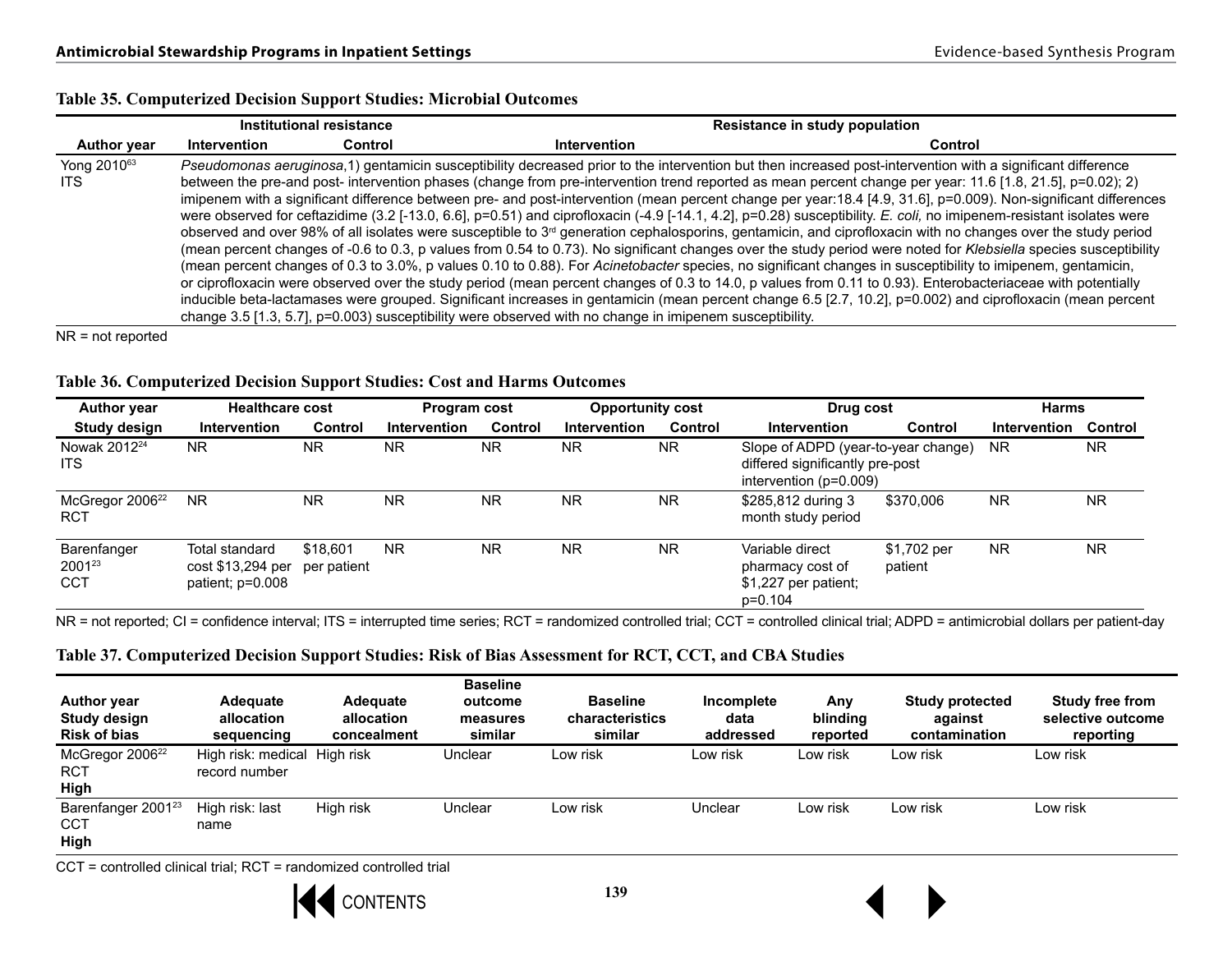## **Table 38. Computerized Decision Support Studies: Risk of Bias Assessment for ITS Studies**

| <b>Author year</b><br><b>Risk of Bias</b> | Did study<br>address trend<br>changes | Intervention independent of<br>other changes                                        | Shape of<br>intervention<br>pre-specified | Intervention<br>unlikely to<br>affect data<br>collection | Knowledge of the allocated<br>interventions adequately<br>prevented during study | Incomplete outcome data<br>adequately addressed  | <b>Study free</b><br>from selective<br>outcome<br>reporting |
|-------------------------------------------|---------------------------------------|-------------------------------------------------------------------------------------|-------------------------------------------|----------------------------------------------------------|----------------------------------------------------------------------------------|--------------------------------------------------|-------------------------------------------------------------|
| Nowak 2012 <sup>24</sup><br>High          | Yes                                   | High risk: other stewardship<br>and prescribing changes                             | Unclear                                   | Low risk                                                 | Low risk                                                                         | Unclear                                          | Low risk                                                    |
| Yong 2010 <sup>63</sup><br><b>Medium</b>  | Yes                                   | Unclear: antimicrobial approval<br>system instituted in all other<br>hospital units | Low risk                                  | Low risk                                                 | Low risk: data from hospital<br>pathology system                                 | Low risk: data from hospital<br>pathology system | Low risk                                                    |

ITS = interrupted time series

## **Table 39. Protocol Studies: Study Characteristics**

| <b>Author year</b><br>Geographic area | <b>Purpose of intervention</b>                                  | Intervention (core<br>activity) (n)   | <b>Supplements to</b><br>core activity | <b>Intervention</b><br>staff    | Institutional<br>stewardship resources | <b>Comparator or second</b><br>intervention (n) | <b>Study</b><br>design |
|---------------------------------------|-----------------------------------------------------------------|---------------------------------------|----------------------------------------|---------------------------------|----------------------------------------|-------------------------------------------------|------------------------|
| Carratalà 2012 <sup>25</sup>          | Reduce duration of IV<br>antimicrobial therapy and              | 3-Step Critical<br>Pathway            | Checklist added<br>to medical chart of | Physician                       | <b>NR</b>                              | Usual care                                      | <b>RCT</b>             |
| Europe (Spain)                        | length of stay                                                  |                                       | intervention patients                  |                                 |                                        |                                                 |                        |
| Pulcini 2011 <sup>27</sup>            | Improve quality<br>(appropriateness) of                         | Systematic<br>reassessment            | Order forms.<br>process measures       | Physician                       | <b>NR</b>                              | None (ITS)                                      | <b>ITS</b>             |
| Europe (France)                       | prescriptions; improved<br>documentation of<br>process measures |                                       | ("day 3 bundle")                       |                                 |                                        |                                                 |                        |
| Goldstein 2009 <sup>64</sup>          | Evaluate effect<br>of antimicrobial                             | Autosubstitution<br>of ertapenem for  | NR                                     | NR                              | $N\mathsf{R}$                          | None (ITS)                                      | TTS                    |
| North America<br>(US)                 | substitution                                                    | ampicillin-sulbactam                  |                                        |                                 |                                        |                                                 |                        |
| Oosterheert                           | Evaluate effectiveness                                          | Switch from IV to oral                | $\overline{\text{NR}}$                 | Not reported                    | NR                                     | Usual care (7 days of IV                        | <b>RCT</b>             |
| 2006 <sup>26</sup>                    | of early switch                                                 | antimicrobial therapy<br>after 3 days |                                        | (paper refers to<br>a protocol) |                                        | antimicrobial therapy)                          |                        |
| Europe<br>(Netherlands)               |                                                                 |                                       |                                        |                                 |                                        |                                                 |                        |

ID = infectious disease; ITS = interrupted time series; NR = not reported; RCT = randomized controlled trial; IV = intravenous

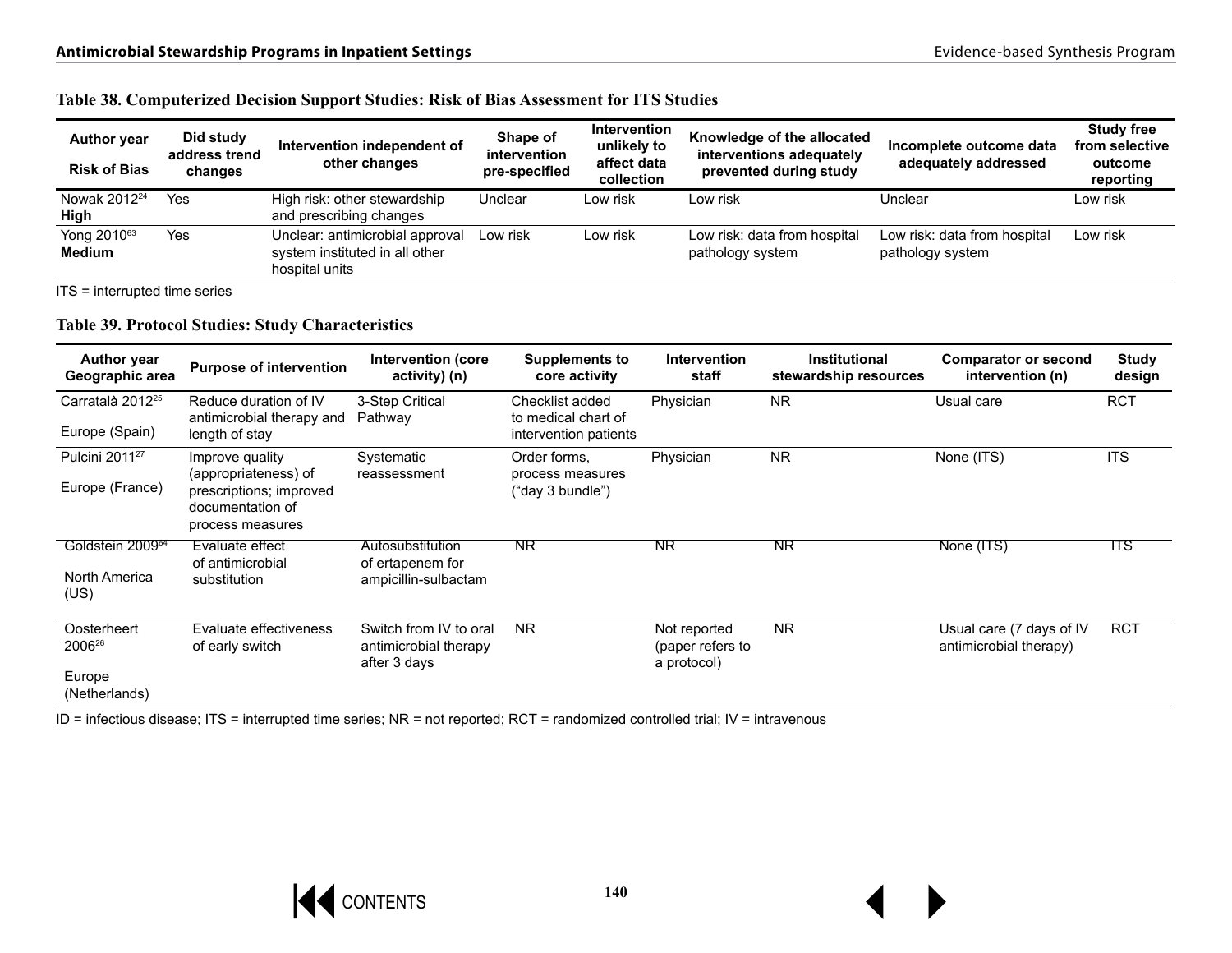| <b>Author year</b>                | <b>Hospital</b><br>type                           | <b>Site</b>                  | <b>Patients</b>                                                                                                                                                      | <b>Exclusion criteria</b>                                                                                                                                                                                                                                                  | Suspected site of<br><i>infection</i> | <b>Suspected organism</b>                                                                                                                                                                       |
|-----------------------------------|---------------------------------------------------|------------------------------|----------------------------------------------------------------------------------------------------------------------------------------------------------------------|----------------------------------------------------------------------------------------------------------------------------------------------------------------------------------------------------------------------------------------------------------------------------|---------------------------------------|-------------------------------------------------------------------------------------------------------------------------------------------------------------------------------------------------|
| Carratalà 2012 <sup>25</sup>      | University<br>public and<br>private (2)<br>sites) | <b>NR</b>                    | N=401 randomized; diagnosed<br>with CAP in emergency<br>department; mean age 71<br>years, 65% male; >60% were<br>in pneumonia severity class IV<br>or V              | Neutropenia, HIV infection, transplantation using<br>immunosuppressive drugs; also excluded if met<br>2 or more of following: ICU admission from ED,<br>imminent death, shock, complicated pleural<br>effusion, pregnancy, aspiration pneumonia,<br>severe social problems | Lungs                                 | Streptococcus pneumonia,<br>Legionella pneumophila,<br>Haemophilus influenzae                                                                                                                   |
| Pulcini 2011 <sup>27</sup>        | Teaching (1<br>site)                              | Medical<br><b>ICU</b>        | N=114; all curative<br>antimicrobial therapy patients                                                                                                                | Prophylactic antimicrobials; transfer, death, or<br>discharge before day 4; antimicrobial therapy<br>began in another ward >4 days before admission                                                                                                                        | All                                   | All                                                                                                                                                                                             |
| Goldstein 2009 <sup>64</sup>      | Community,<br>teaching                            | <b>NR</b>                    | <b>NR</b>                                                                                                                                                            | <b>NR</b>                                                                                                                                                                                                                                                                  | Multiple                              | Focused on susceptibility of<br>Pseudomonas aeruginosa                                                                                                                                          |
| Oosterheert<br>2006 <sup>26</sup> | Teaching<br>$(5)$ and<br>University<br>(2)        | General<br>hospital<br>wards | N=302 randomized; n=254 in<br>"ITT"; n=229 in per protocol;<br>severe pneumonia; mean age<br>69 years, 66% male; >80%<br>were in pneumonia severity<br>class IV or V | Needed mechanical ventilation, cystic fibrosis,<br>history of colonization with Gram-negative<br>bacteria, malfunction of digestive tract, life<br>expectancy <1 month, infections other than<br>pneumonia requiring treatment, severe<br>immunosuppression                | Lungs                                 | Mycoplasma pneumoniae,<br>Legionella pneumophila,<br>Chlamydia pneumoniae,<br>Streptococcus pneumnoiae,<br>Staphylococcus aureus,<br>Hemophilus influenzae,<br>Mycoplasma catharralis,<br>other |

**Table 40. Protocol Studies: Site, Patient, and Infection Characteristics**

CAP = community acquired pneumonia; ICU = intensive care unit; ED = emergency department; ITT = intention-to-treat analysis; NR = not reported

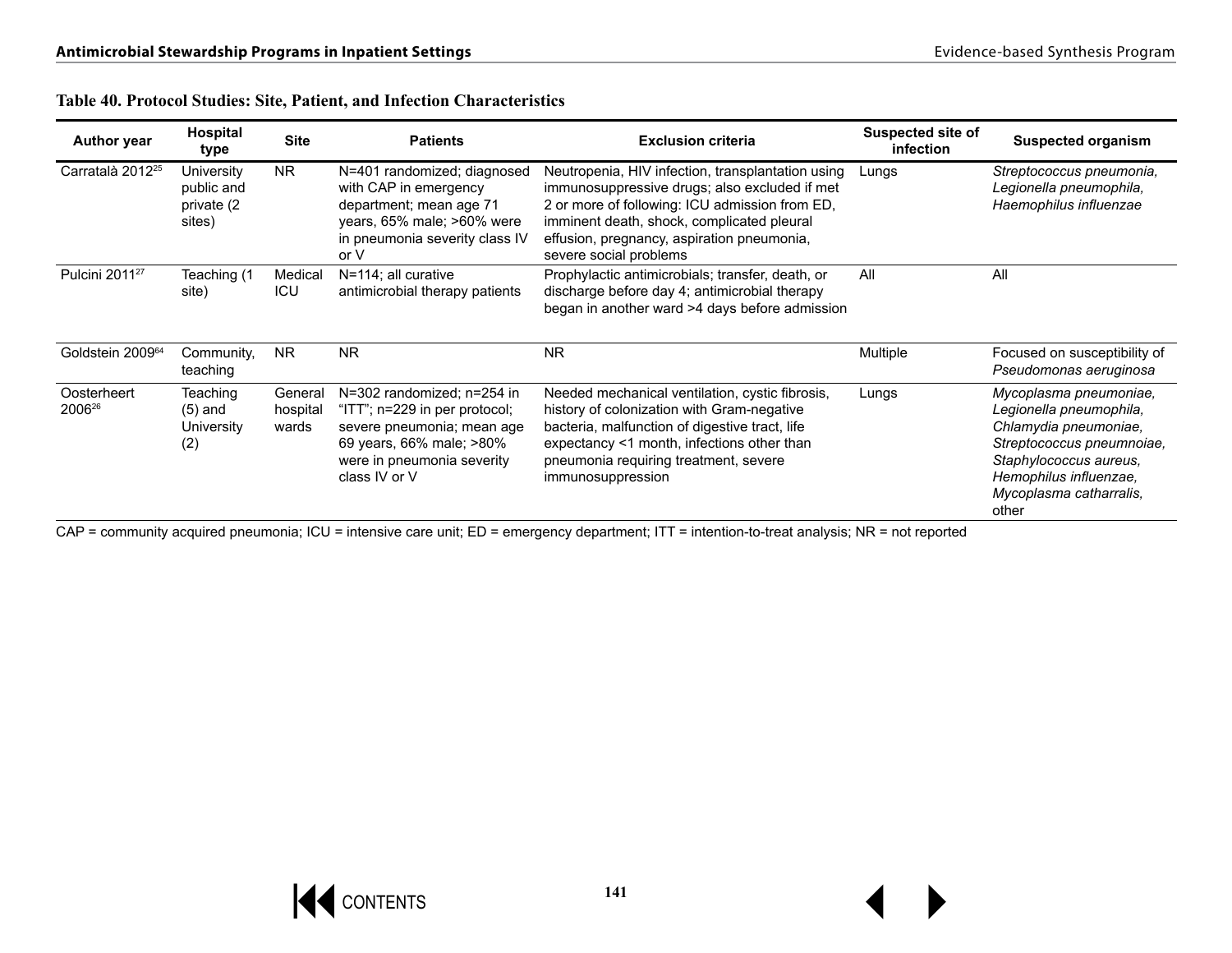| 30-day readmission<br><b>Author year</b><br>n/N (%) |                                                                                    | Mortality n/N (%)   |                                                                                   | Incidence of C. difficile<br>n/N (%)                |                     | Length of stay mean days<br>(SD) |                                                                                                            | Adverse Events n/N (%)                          |                                                                                                          |                      |
|-----------------------------------------------------|------------------------------------------------------------------------------------|---------------------|-----------------------------------------------------------------------------------|-----------------------------------------------------|---------------------|----------------------------------|------------------------------------------------------------------------------------------------------------|-------------------------------------------------|----------------------------------------------------------------------------------------------------------|----------------------|
| Study design                                        | <b>Intervention</b>                                                                | Control             | <b>Intervention</b>                                                               | Control                                             | <b>Intervention</b> | Control                          | <b>Intervention</b>                                                                                        | Control                                         | <b>Intervention</b>                                                                                      | Control              |
| Carratalà 2012 <sup>25</sup><br><b>RCT</b>          | 18/200 (9.1%)<br><b>Difference</b><br>1.6% (95% CI<br>$-3.8\%$ , 7.1%;<br>$p=0.59$ | 15/201<br>$(7.5\%)$ | $30$ day<br>4/200 (2.0%)<br>Difference 1.0%<br>(95% CI - 1.4, 3.4;<br>$p=0.45$    | 2/201<br>$(1.0\%)$                                  | NR.                 | <b>NR</b>                        | Median (IQR)<br>$3.9(2.8 \text{ to } 5.8)$<br><b>Difference</b><br>-2.1 (95% CI<br>$-2.7, -1.7; p<0.001$ ) | Median<br>( IQR) 6.0<br>$(4.8 \text{ to } 8.8)$ | Drug reactions<br>9/200(4.5%)<br><b>Difference</b><br>-11.4% (95% CI<br>$-17.2, -5.6\%$ ;<br>$p<0.001$ ) | 32/201<br>$(15.9\%)$ |
| Pulcini 2011 <sup>27</sup><br><b>ITS</b>            | <b>NR</b>                                                                          | <b>NR</b>           | Day $7:$<br>$2/52(4%)$ ;<br>$p=0.18$<br>At discharge<br>$4/52(8%)$ ;<br>$p=0.03*$ | Day $7:$<br>3/62(5%)<br>Discharge<br>14/62<br>(23%) | <b>NR</b>           | <b>NR</b>                        | 13.8 (18.2); p=0.99                                                                                        | 13.9 (14.9) NR                                  |                                                                                                          | <b>NR</b>            |
| Oosterheert<br>2006 <sup>26</sup><br><b>RCT</b>     | <b>NR</b>                                                                          | <b>NR</b>           | 5/132(4%)<br><b>Difference</b><br>2% (95% CI<br>$-3\%$ , 8%)                      | 8/133<br>(6%)                                       | <b>NR</b>           | <b>NR</b>                        | $9.6(5.0)$ ,<br><b>Difference</b><br>1.9 (95% CI 0.6, 3.2;<br>p<0.05                                       | 11.5(4.9)                                       | Clinical deterioration<br>$8/132(6%)$ ; p=ns                                                             | 6/133(5%)            |

#### **Table 41. Protocol Studies: Clinical/Patient Outcomes**

ITS = interrupted time series; RCT = randomized controlled trial; NR = not reported; ns = not statistically significant; IQR = interquartile range \*Analysis of means

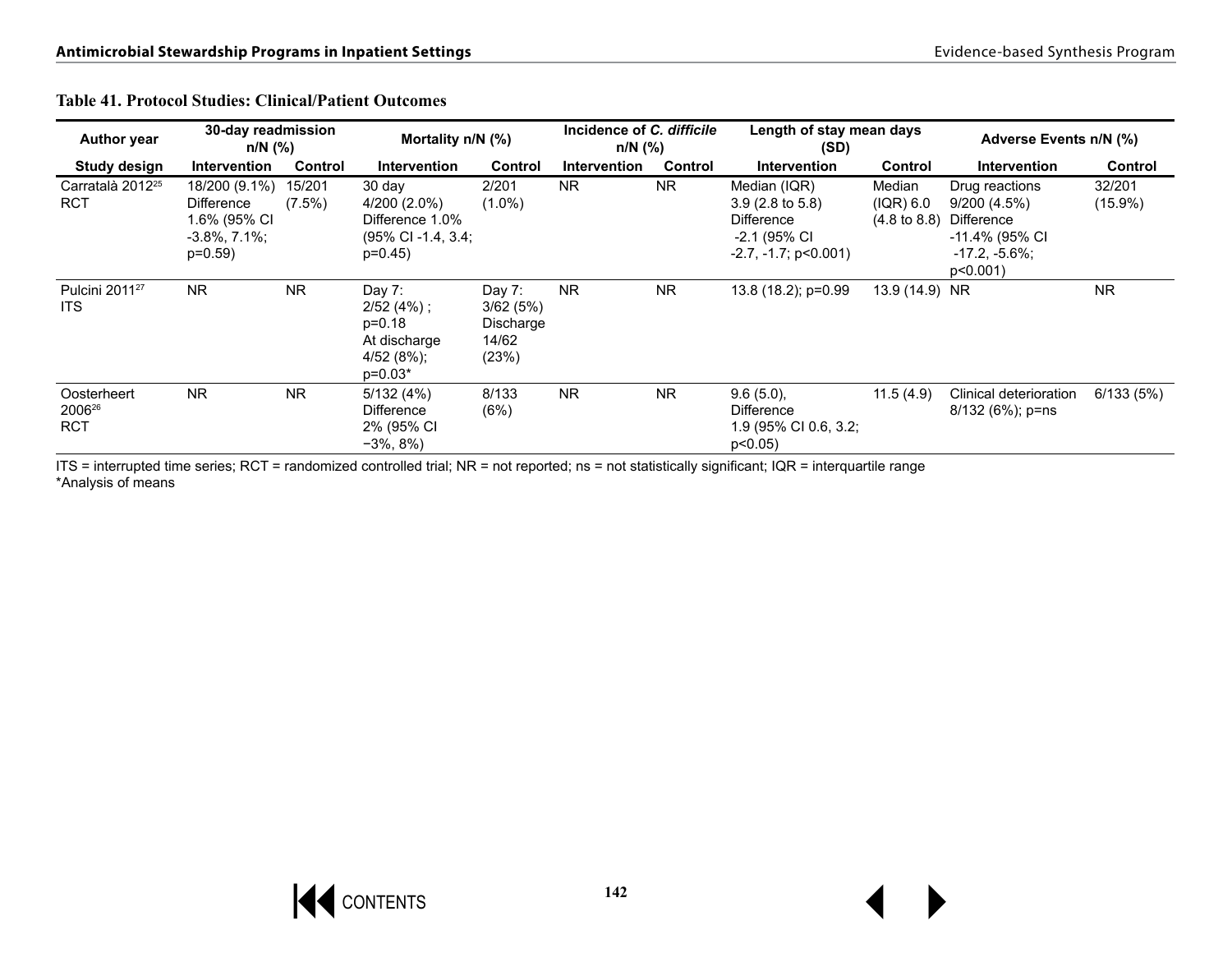p<0.05

days

| <b>Author year</b>                              | Timing                                                                             |                     | Use                                                                                                                                                                                                                                                                                                                                                                                                 |                                                                                       | <b>Selection</b>    |                | <b>Dose</b>  |           | <b>Duration</b>                                                                                                      |                      |
|-------------------------------------------------|------------------------------------------------------------------------------------|---------------------|-----------------------------------------------------------------------------------------------------------------------------------------------------------------------------------------------------------------------------------------------------------------------------------------------------------------------------------------------------------------------------------------------------|---------------------------------------------------------------------------------------|---------------------|----------------|--------------|-----------|----------------------------------------------------------------------------------------------------------------------|----------------------|
| <b>Study design</b>                             | Intervention                                                                       | Control             | Intervention                                                                                                                                                                                                                                                                                                                                                                                        | Control                                                                               | <b>Intervention</b> | <b>Control</b> | Intervention | Control   | <b>Intervention</b>                                                                                                  | Control              |
| Carratalà 2012 <sup>25</sup><br><b>RCT</b>      | Time to<br>antimicrobial<br>therapy<br>Median (IQR)<br>3.3 (1-13) days<br>$p=0.45$ | $4.0(1-20)$<br>days | <b>NR</b>                                                                                                                                                                                                                                                                                                                                                                                           | <b>NR</b>                                                                             | <b>NR</b>           | <b>NR</b>      | <b>NR</b>    | <b>NR</b> | Duration of IV<br>therapy<br>Median 2.0 days<br><b>Difference</b><br>-2.0 days (95% CI<br>$-2.0, -1.0$ ) $p < 0.001$ | Median 4.0<br>days   |
| Pulcini 2011 <sup>27</sup><br><b>ITS</b>        | <b>NR</b>                                                                          | <b>NR</b>           | Quality of therapy-<br>day 3<br>Appropriate<br>20/52 (38)<br>Inappropriate<br>19/52 (37)<br>Unnecessary<br>13/52 (25);<br>p=0.86                                                                                                                                                                                                                                                                    | Appropriate<br>27/62 (43)<br>Inappropriate<br>21/62 (34)<br>Unnecessary<br>14/62 (23) | <b>NR</b>           | <b>NR</b>      | <b>NR</b>    | <b>NR</b> | <b>NR</b>                                                                                                            | <b>NR</b>            |
| Goldstein 2009 <sup>64</sup><br><b>ITS</b>      | <b>NR</b>                                                                          | <b>NR</b>           | Ertapenem use (median DDD):<br>Pre $(0=9$ months) $0$<br>Formulary (10-19 months) 8<br>Substitution (20-48 months) 44<br>Imipenem use (median DDD)<br>Pre 30 (slope over 9 months=3.18,<br>$p<0.001$ )<br>Formulary 35 (slope=-4.46, p<0.001)<br>Substitution 25 (little change in use)<br>Use of other antimicrobials<br>Levofloxacin, cefepime, cefoxitin, &<br>piperacillin-tazobactam: constant |                                                                                       | <b>NR</b>           | <b>NR</b>      | <b>NR</b>    | <b>NR</b> | <b>NR</b>                                                                                                            | <b>NR</b>            |
| Oosterheert<br>2006 <sup>26</sup><br><b>RCT</b> | <b>NR</b>                                                                          | <b>NR</b>           | <b>NR</b>                                                                                                                                                                                                                                                                                                                                                                                           | <b>NR</b>                                                                             | <b>NR</b>           | <b>NR</b>      | <b>NR</b>    | <b>NR</b> | Overall<br>antimicrobial<br>treatment<br>10.1 days; $p=ns$<br><b>IV</b> treatment<br>3.6 (1.5) days;                 | 9.3 days<br>7.0(2.0) |

### **Table 42. Protocol Studies: Prescribing Outcomes**

IQR = interquartile range; DDD = defined daily dose; ITS = interrupted time series; NR = not reported; ns = not statistically significant; RCT = randomized controlled trial; IV = intravenous